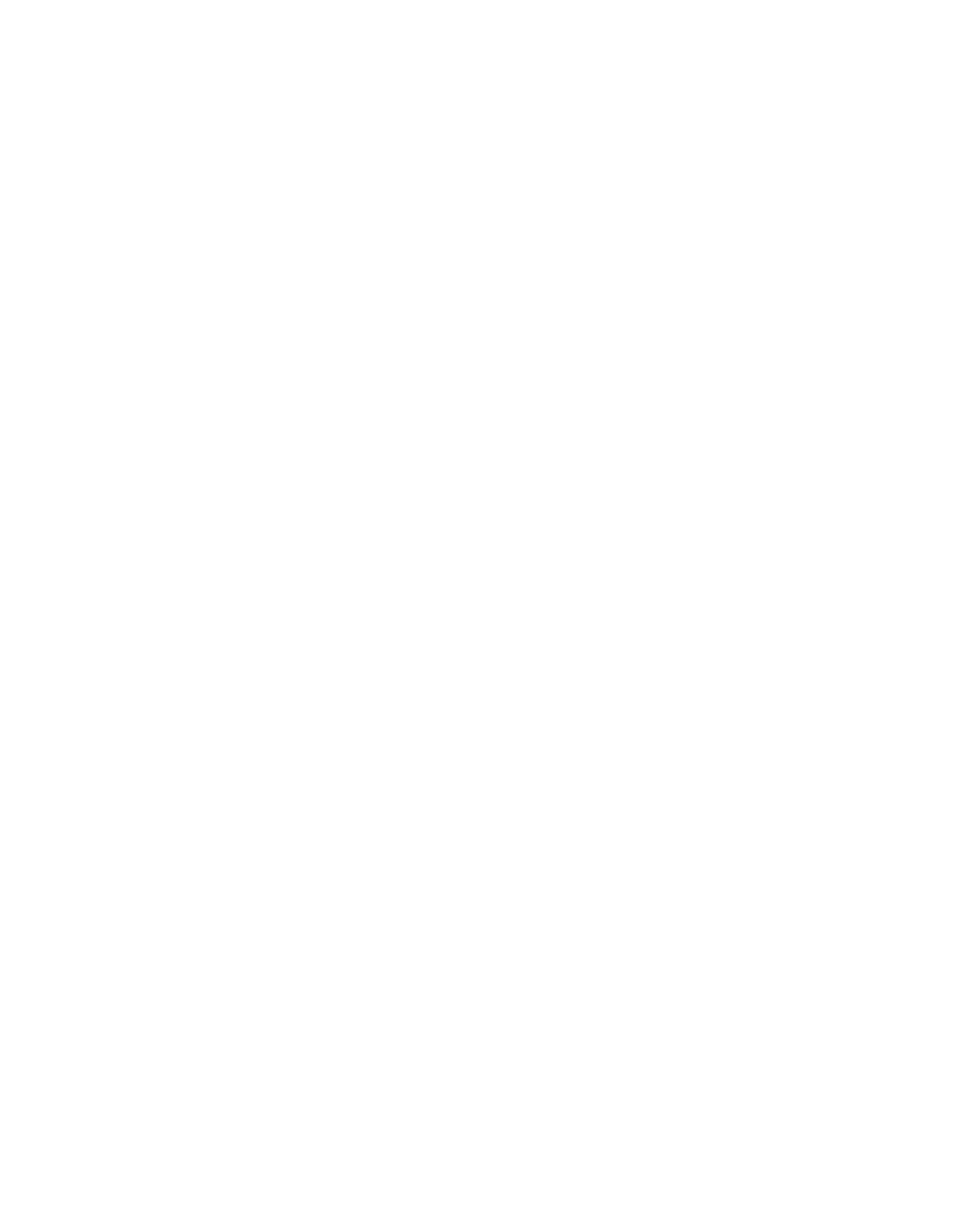# **Contents**

| 1              |     | <b>Hierarchical Index</b> |                            |                                                                                                                                                                                                                                           | $\mathbf{1}$ |
|----------------|-----|---------------------------|----------------------------|-------------------------------------------------------------------------------------------------------------------------------------------------------------------------------------------------------------------------------------------|--------------|
|                | 1.1 |                           |                            |                                                                                                                                                                                                                                           | $\mathbf{1}$ |
| $\overline{2}$ |     | <b>Class Index</b>        |                            |                                                                                                                                                                                                                                           | 3            |
|                | 2.1 |                           |                            |                                                                                                                                                                                                                                           | 3            |
| 3              |     |                           | <b>Class Documentation</b> |                                                                                                                                                                                                                                           | 5            |
|                | 3.1 |                           |                            |                                                                                                                                                                                                                                           | 5            |
|                |     | 3.1.1                     |                            | Detailed Description <i>internal containers</i> and <i>internal containers in the containers of the containers of the containers of the containers of the containers of the containers of the containers of the containers of the con</i> | 6            |
|                |     | 3.1.2                     |                            | Member Function Documentation enters and the set of the set of the set of the set of the set of the set of the set of the set of the set of the set of the set of the set of the set of the set of the set of the set of the s            | 6            |
|                |     |                           | 3.1.2.1                    |                                                                                                                                                                                                                                           | 6            |
|                |     |                           | 3.1.2.2                    |                                                                                                                                                                                                                                           | 6            |
|                |     |                           | 3.1.2.3                    |                                                                                                                                                                                                                                           | 6            |
|                |     |                           | 3.1.2.4                    |                                                                                                                                                                                                                                           | -7           |
|                |     |                           | 3.1.2.5                    |                                                                                                                                                                                                                                           | 7            |
|                |     |                           | 3.1.2.6                    |                                                                                                                                                                                                                                           | - 7          |
|                |     |                           | 3.1.2.7                    |                                                                                                                                                                                                                                           | - 7          |
|                |     |                           | 3.1.2.8                    |                                                                                                                                                                                                                                           | -7           |
|                |     |                           | 3.1.2.9                    |                                                                                                                                                                                                                                           | 8            |
|                |     |                           | 3.1.2.10                   |                                                                                                                                                                                                                                           | 8            |
|                |     |                           | 3.1.2.11                   |                                                                                                                                                                                                                                           | 8            |
|                |     |                           | 3.1.2.12                   |                                                                                                                                                                                                                                           | 8            |
|                |     |                           | 3.1.2.13                   |                                                                                                                                                                                                                                           | 8            |
|                |     |                           | 3.1.2.14                   |                                                                                                                                                                                                                                           | 8            |
|                |     |                           |                            |                                                                                                                                                                                                                                           | 9            |
|                | 3.2 |                           |                            |                                                                                                                                                                                                                                           | 9            |
|                |     | 3.2.1                     |                            | Detailed Description entertainment and the control of the control of the control of the control of the control of the control of the control of the control of the control of the control of the control of the control of the            | -9           |
|                |     | 3.2.2                     |                            | Member Function Documentation enterprise and the service of the Member Function Documentation enterprise and the Member of the Member of the Member of the Member of the Member of the Member of the Member of the Member of t            |              |
|                |     |                           | 3.2.2.1                    |                                                                                                                                                                                                                                           | - 10         |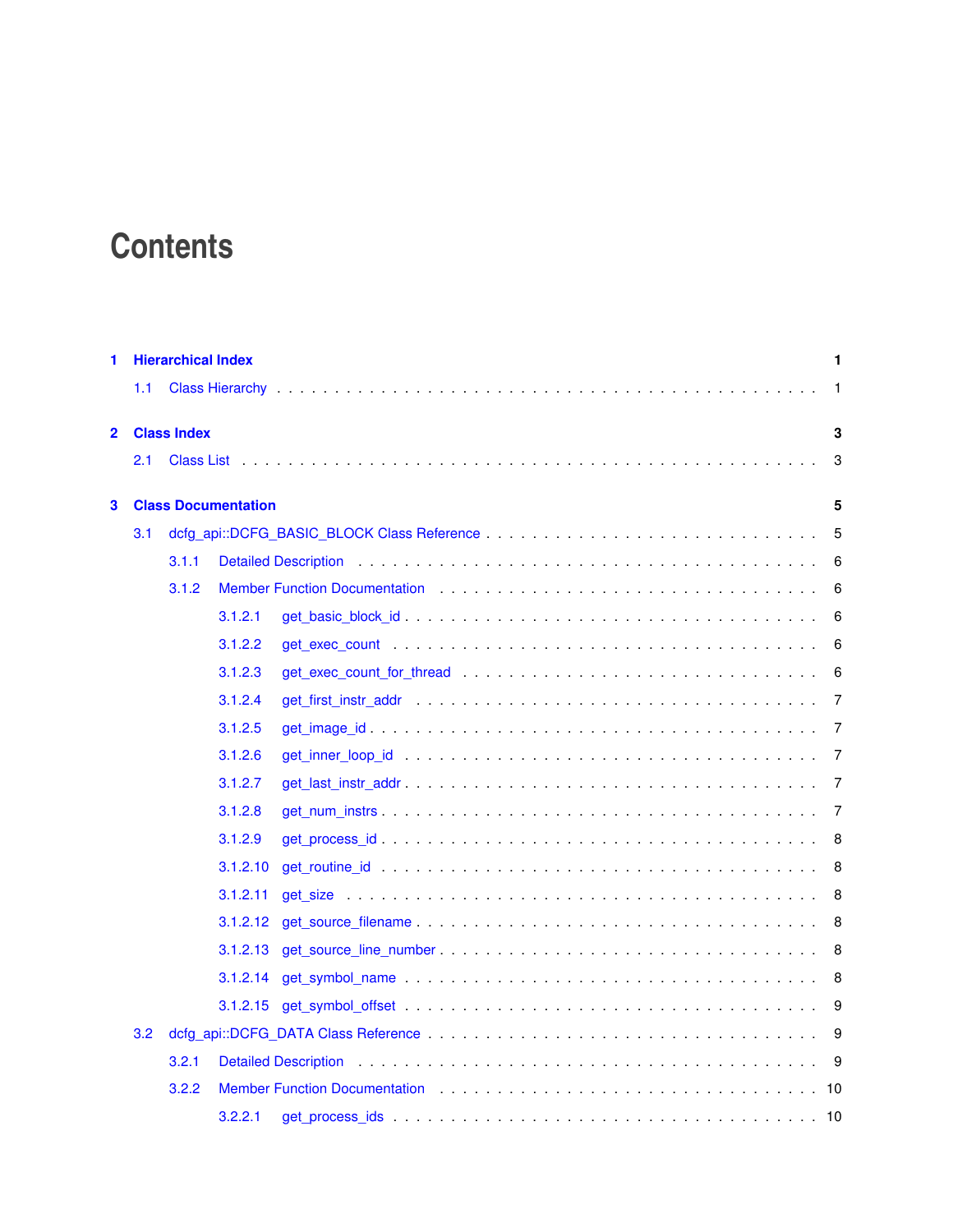|     |       | 3.2.2.2  |                                                                                                                                                                                                                                |  |
|-----|-------|----------|--------------------------------------------------------------------------------------------------------------------------------------------------------------------------------------------------------------------------------|--|
|     |       | 3.2.2.3  |                                                                                                                                                                                                                                |  |
|     |       | 3.2.2.4  |                                                                                                                                                                                                                                |  |
|     |       | 3.2.2.5  |                                                                                                                                                                                                                                |  |
|     |       | 3.2.2.6  |                                                                                                                                                                                                                                |  |
|     |       | 3.2.2.7  |                                                                                                                                                                                                                                |  |
| 3.3 |       |          |                                                                                                                                                                                                                                |  |
|     | 3.3.1 |          |                                                                                                                                                                                                                                |  |
|     | 3.3.2 |          | Member Function Documentation enters and the state of the state of the state of the state of the Member of the Member of the Member of the Member of the Member of the Member of the Member of the Member of the Member of the |  |
|     |       | 3.3.2.1  |                                                                                                                                                                                                                                |  |
|     |       | 3.3.2.2  |                                                                                                                                                                                                                                |  |
|     |       | 3.3.2.3  |                                                                                                                                                                                                                                |  |
|     |       | 3.3.2.4  |                                                                                                                                                                                                                                |  |
|     |       | 3.3.2.5  |                                                                                                                                                                                                                                |  |
|     |       | 3.3.2.6  |                                                                                                                                                                                                                                |  |
|     |       | 3.3.2.7  |                                                                                                                                                                                                                                |  |
|     |       | 3.3.2.8  |                                                                                                                                                                                                                                |  |
|     |       | 3.3.2.9  |                                                                                                                                                                                                                                |  |
|     |       | 3.3.2.10 |                                                                                                                                                                                                                                |  |
|     |       | 3.3.2.11 |                                                                                                                                                                                                                                |  |
|     |       | 3.3.2.12 |                                                                                                                                                                                                                                |  |
|     |       |          |                                                                                                                                                                                                                                |  |
|     |       | 3.3.2.14 |                                                                                                                                                                                                                                |  |
|     |       |          |                                                                                                                                                                                                                                |  |
|     |       |          |                                                                                                                                                                                                                                |  |
|     |       |          |                                                                                                                                                                                                                                |  |
|     |       | 3.3.2.18 |                                                                                                                                                                                                                                |  |
|     |       | 3.3.2.19 |                                                                                                                                                                                                                                |  |
|     |       | 3.3.2.20 |                                                                                                                                                                                                                                |  |
|     |       | 3.3.2.21 |                                                                                                                                                                                                                                |  |
|     |       | 3.3.2.22 |                                                                                                                                                                                                                                |  |
|     |       | 3.3.2.23 |                                                                                                                                                                                                                                |  |
|     |       | 3.3.2.24 |                                                                                                                                                                                                                                |  |
|     |       | 3.3.2.25 |                                                                                                                                                                                                                                |  |
|     |       | 3.3.2.26 |                                                                                                                                                                                                                                |  |
|     |       | 3.3.2.27 |                                                                                                                                                                                                                                |  |
|     |       |          |                                                                                                                                                                                                                                |  |
|     |       |          |                                                                                                                                                                                                                                |  |

**Generated on Mon Jun 1 2015 17:18:12 for DCFG by Doxygen**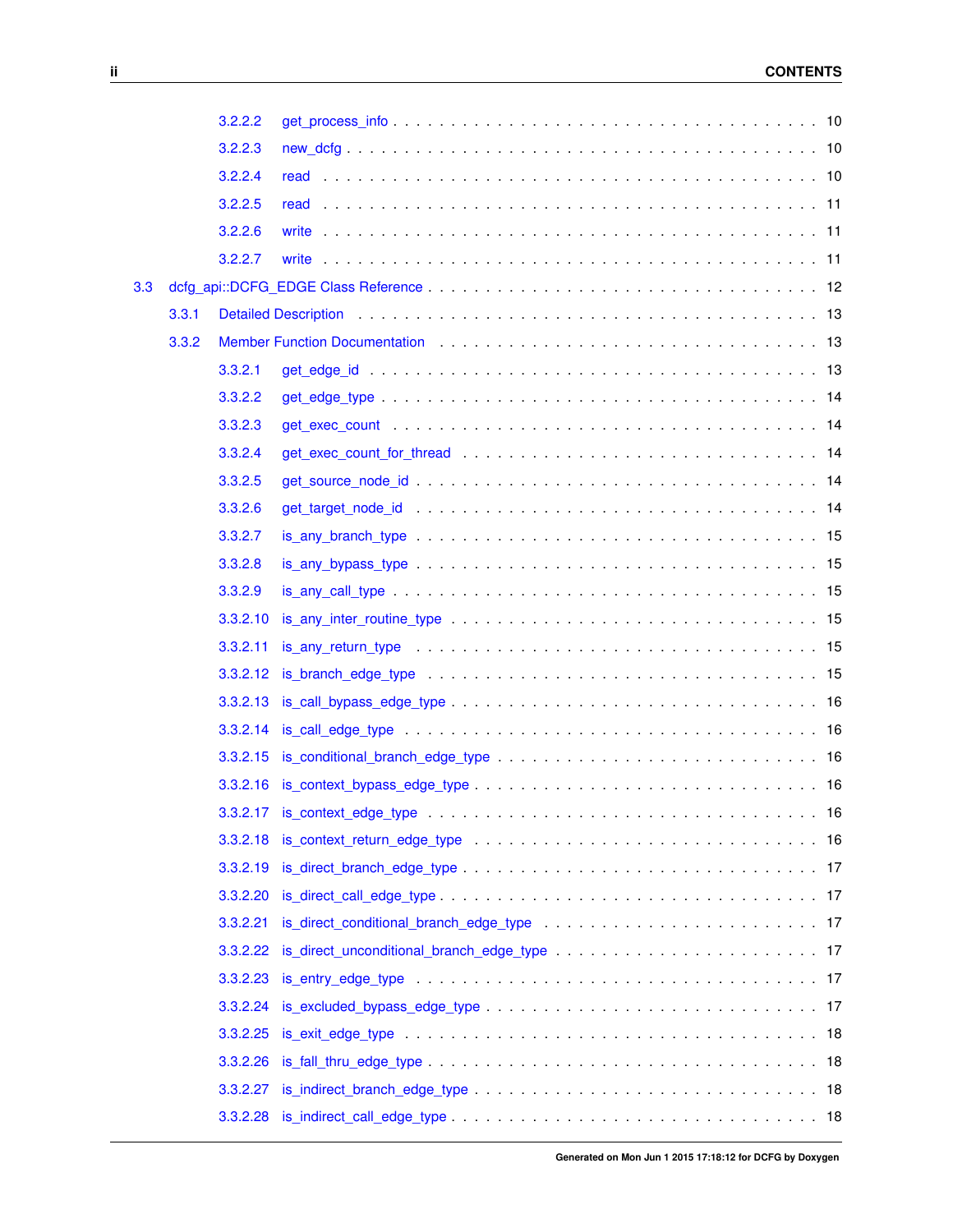|     |       | 3.3.2.29 |                                                                                                                                                                                                                                |  |
|-----|-------|----------|--------------------------------------------------------------------------------------------------------------------------------------------------------------------------------------------------------------------------------|--|
|     |       | 3.3.2.30 |                                                                                                                                                                                                                                |  |
|     |       | 3.3.2.31 |                                                                                                                                                                                                                                |  |
|     |       | 3.3.2.32 |                                                                                                                                                                                                                                |  |
|     |       | 3.3.2.33 |                                                                                                                                                                                                                                |  |
|     |       | 3.3.2.34 |                                                                                                                                                                                                                                |  |
|     |       |          |                                                                                                                                                                                                                                |  |
|     |       | 3.3.2.36 |                                                                                                                                                                                                                                |  |
|     |       |          |                                                                                                                                                                                                                                |  |
| 3.4 |       |          |                                                                                                                                                                                                                                |  |
|     | 3.4.1 |          |                                                                                                                                                                                                                                |  |
|     | 3.4.2 |          |                                                                                                                                                                                                                                |  |
|     |       | 3.4.2.1  |                                                                                                                                                                                                                                |  |
|     |       | 3.4.2.2  |                                                                                                                                                                                                                                |  |
|     |       | 3.4.2.3  |                                                                                                                                                                                                                                |  |
|     |       | 3.4.2.4  | get_instr_count_for_thread (education in the count of the count of the count of the count of the count of the count of the count of the count of the count of the count of the count of the count of the count of the count of |  |
|     |       | 3.4.2.5  |                                                                                                                                                                                                                                |  |
|     |       | 3.4.2.6  |                                                                                                                                                                                                                                |  |
| 3.5 |       |          |                                                                                                                                                                                                                                |  |
|     | 3.5.1 |          |                                                                                                                                                                                                                                |  |
|     | 3.5.2 |          | Member Function Documentation enterstanding to the state of the state of the state of the state of the state of the state of the state of the state of the state of the state of the state of the state of the state of the st |  |
|     |       | 3.5.2.1  |                                                                                                                                                                                                                                |  |
| 3.6 |       |          |                                                                                                                                                                                                                                |  |
|     | 3.6.1 |          |                                                                                                                                                                                                                                |  |
|     | 3.6.2 |          | Member Function Documentation enterstanding to the state of the state of the state of the state of the state of the state of the state of the state of the state of the state of the state of the state of the state of the st |  |
|     |       | 3.6.2.1  |                                                                                                                                                                                                                                |  |
| 3.7 |       |          |                                                                                                                                                                                                                                |  |
|     | 3.7.1 |          | Detailed Description (assembly) and a series of the series of the series of the series of the series of the series of the series of the series of the series of the series of the series of the series of the series of the se |  |
|     | 3.7.2 |          | Member Function Documentation enterprise under the contract of the contract of the contract of the contract of                                                                                                                 |  |
|     |       | 3.7.2.1  |                                                                                                                                                                                                                                |  |
| 3.8 |       |          |                                                                                                                                                                                                                                |  |
|     | 3.8.1 |          | Detailed Description (assessment of the contract of the contract of the contract of the contract of the contract of the contract of the contract of the contract of the contract of the contract of the contract of the contra |  |
|     | 3.8.2 |          | Member Function Documentation enterstanding to the state of the state of the state of the state of the state of the Member of the State of the State of the State of the State of the State of the State of the State of the S |  |
|     |       | 3.8.2.1  |                                                                                                                                                                                                                                |  |
|     |       | 3.8.2.2  |                                                                                                                                                                                                                                |  |
|     |       | 3.8.2.3  |                                                                                                                                                                                                                                |  |
|     |       | 3.8.2.4  |                                                                                                                                                                                                                                |  |
|     |       |          |                                                                                                                                                                                                                                |  |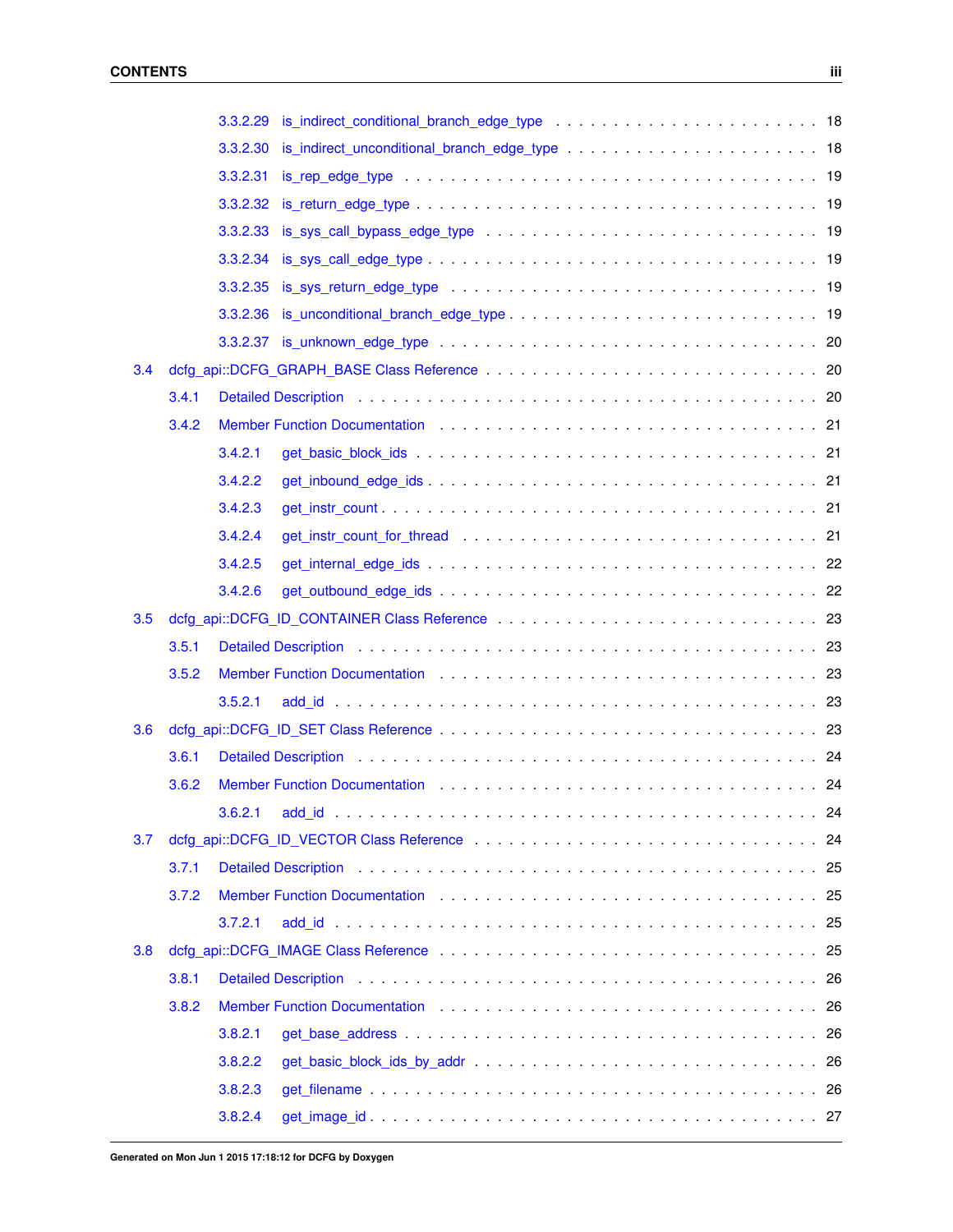|     |       | 3.8.2.5  |                                                                                                                                                                                                                                |  |  |
|-----|-------|----------|--------------------------------------------------------------------------------------------------------------------------------------------------------------------------------------------------------------------------------|--|--|
|     |       | 3.8.2.6  |                                                                                                                                                                                                                                |  |  |
| 3.9 |       |          |                                                                                                                                                                                                                                |  |  |
|     | 3.9.1 |          |                                                                                                                                                                                                                                |  |  |
|     | 3.9.2 |          |                                                                                                                                                                                                                                |  |  |
|     |       | 3.9.2.1  |                                                                                                                                                                                                                                |  |  |
|     |       | 3.9.2.2  |                                                                                                                                                                                                                                |  |  |
|     |       |          |                                                                                                                                                                                                                                |  |  |
|     |       |          | 3.10.1 Detailed Description et al., et al., et al., et al., et al., et al., et al., et al., et al., et al., et al., et al., et al., et al., et al., et al., et al., et al., et al., et al., et al., et al., et al., et al., et |  |  |
|     |       |          |                                                                                                                                                                                                                                |  |  |
|     |       | 3.10.2.1 |                                                                                                                                                                                                                                |  |  |
|     |       |          |                                                                                                                                                                                                                                |  |  |
|     |       |          |                                                                                                                                                                                                                                |  |  |
|     |       |          |                                                                                                                                                                                                                                |  |  |
|     |       | 3.10.2.5 |                                                                                                                                                                                                                                |  |  |
|     |       |          |                                                                                                                                                                                                                                |  |  |
|     |       |          |                                                                                                                                                                                                                                |  |  |
|     |       |          |                                                                                                                                                                                                                                |  |  |
|     |       |          |                                                                                                                                                                                                                                |  |  |
|     |       |          |                                                                                                                                                                                                                                |  |  |
|     |       |          |                                                                                                                                                                                                                                |  |  |
|     |       |          |                                                                                                                                                                                                                                |  |  |
|     |       |          |                                                                                                                                                                                                                                |  |  |
|     |       |          |                                                                                                                                                                                                                                |  |  |
|     |       |          |                                                                                                                                                                                                                                |  |  |
|     |       |          |                                                                                                                                                                                                                                |  |  |
|     |       |          |                                                                                                                                                                                                                                |  |  |
|     |       |          |                                                                                                                                                                                                                                |  |  |
|     |       |          |                                                                                                                                                                                                                                |  |  |
|     |       |          |                                                                                                                                                                                                                                |  |  |
|     |       |          |                                                                                                                                                                                                                                |  |  |
|     |       |          |                                                                                                                                                                                                                                |  |  |
|     |       |          |                                                                                                                                                                                                                                |  |  |
|     |       |          |                                                                                                                                                                                                                                |  |  |
|     |       |          |                                                                                                                                                                                                                                |  |  |
|     |       |          |                                                                                                                                                                                                                                |  |  |
|     |       |          | 3.13.2 Member Function Documentation (etc.) and (etc.) and (etc.) and (etc.) and (etc.) and (etc.) and (etc.) and (etc.) and (etc.) and (etc.) and (etc.) and (etc.) and (etc.) and (etc.) and (etc.) and (etc.) and (etc.) an |  |  |
|     |       |          |                                                                                                                                                                                                                                |  |  |

**Generated on Mon Jun 1 2015 17:18:12 for DCFG by Doxygen**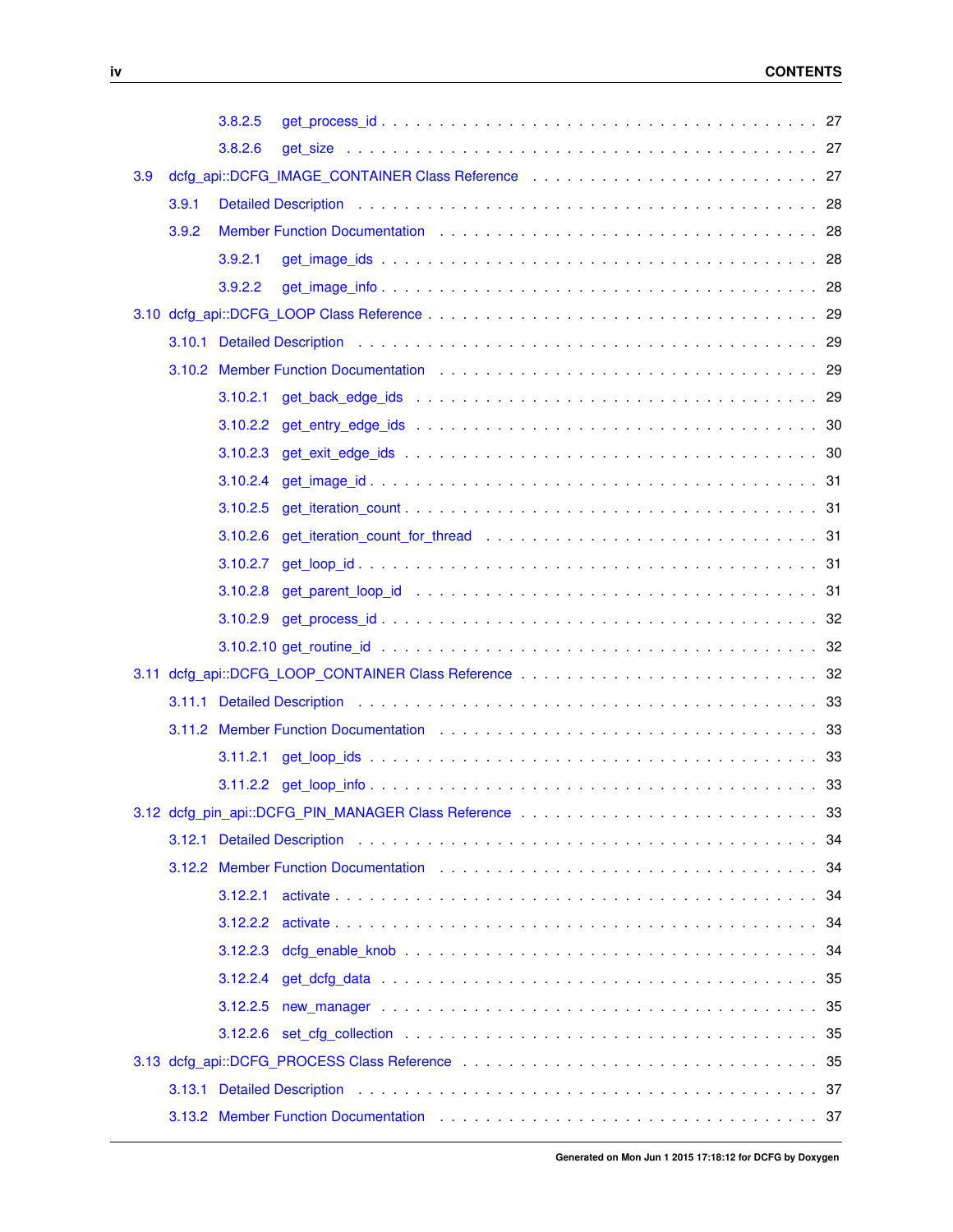|  |          | 3.14.1 Detailed Description entertainment and the series of the series of the series of the series of the series of the series of the series of the series of the series of the series of the series of the series of the seri |  |
|--|----------|--------------------------------------------------------------------------------------------------------------------------------------------------------------------------------------------------------------------------------|--|
|  |          |                                                                                                                                                                                                                                |  |
|  |          |                                                                                                                                                                                                                                |  |
|  |          |                                                                                                                                                                                                                                |  |
|  |          |                                                                                                                                                                                                                                |  |
|  |          |                                                                                                                                                                                                                                |  |
|  | 3.14.2.5 |                                                                                                                                                                                                                                |  |
|  |          |                                                                                                                                                                                                                                |  |
|  |          |                                                                                                                                                                                                                                |  |
|  |          |                                                                                                                                                                                                                                |  |
|  |          |                                                                                                                                                                                                                                |  |
|  |          |                                                                                                                                                                                                                                |  |
|  |          |                                                                                                                                                                                                                                |  |
|  |          |                                                                                                                                                                                                                                |  |
|  |          |                                                                                                                                                                                                                                |  |
|  |          |                                                                                                                                                                                                                                |  |
|  |          |                                                                                                                                                                                                                                |  |
|  |          |                                                                                                                                                                                                                                |  |
|  |          | 3.16.2 Member Function Documentation et al., which is a series of the series of the series of the series of the series of the series of the series of the series of the series of the series of the series of the series of th |  |
|  |          |                                                                                                                                                                                                                                |  |
|  |          |                                                                                                                                                                                                                                |  |
|  |          |                                                                                                                                                                                                                                |  |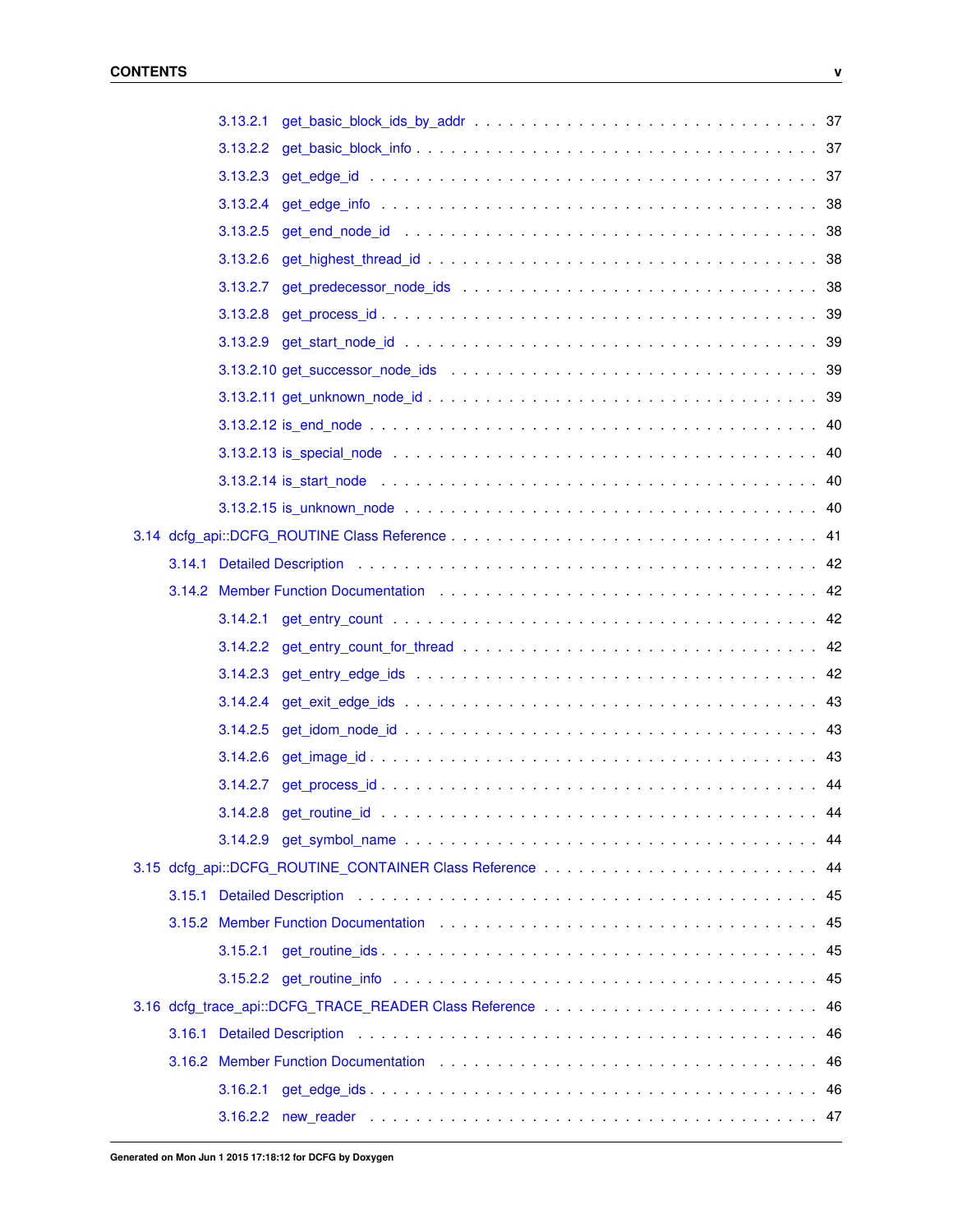|--|--|--|--|--|--|--|--|--|--|--|--|--|--|--|--|--|--|--|--|--|--|--|--|--|--|--|--|--|--|--|--|--|--|--|--|--|--|

**[Index](#page-54-2) 47**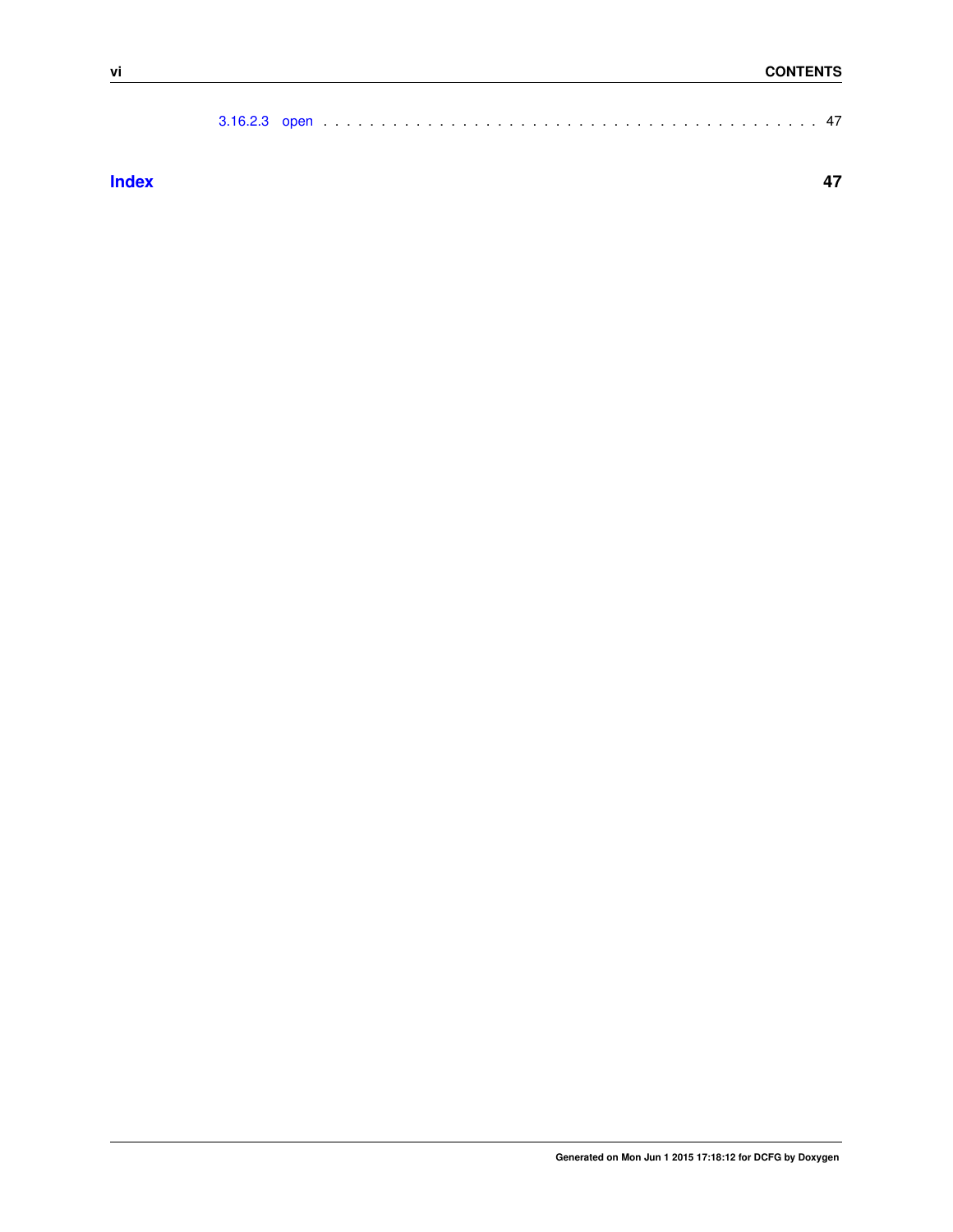# <span id="page-8-0"></span>**Chapter 1**

# **Hierarchical Index**

## <span id="page-8-1"></span>**1.1 Class Hierarchy**

This inheritance list is sorted roughly, but not completely, alphabetically:

| std::set $<$ K $>$    |  |
|-----------------------|--|
|                       |  |
| std::vector $<$ T $>$ |  |
|                       |  |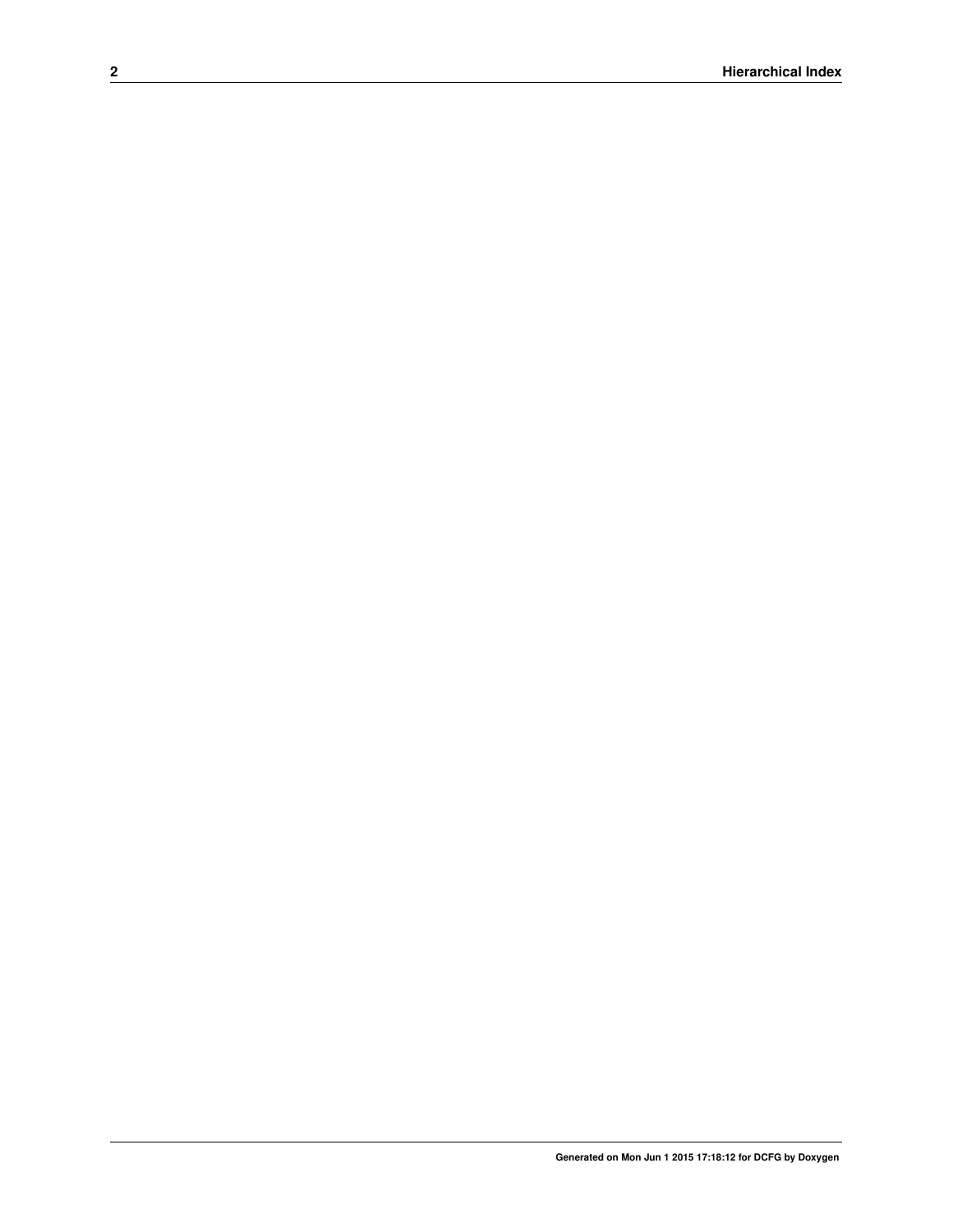# <span id="page-10-0"></span>**Chapter 2**

# **Class Index**

## <span id="page-10-1"></span>**2.1 Class List**

Here are the classes, structs, unions and interfaces with brief descriptions:

| dcfg_api::DCFG_BASIC_BLOCK                                                                                                                                                                                                                              |     |
|---------------------------------------------------------------------------------------------------------------------------------------------------------------------------------------------------------------------------------------------------------|-----|
|                                                                                                                                                                                                                                                         | 5   |
| dcfg_api::DCFG_DATA                                                                                                                                                                                                                                     |     |
|                                                                                                                                                                                                                                                         | -9  |
| dcfg api::DCFG EDGE                                                                                                                                                                                                                                     |     |
| Interface to information about an edge between basic blocks and/or special nodes 12                                                                                                                                                                     |     |
| dcfg api::DCFG GRAPH BASE                                                                                                                                                                                                                               |     |
| Common interface to any structure containing nodes and edges between them, i.e., processes, im-                                                                                                                                                         |     |
|                                                                                                                                                                                                                                                         | 20  |
| dcfg_api::DCFG_ID_CONTAINER                                                                                                                                                                                                                             |     |
| Interface for any container of ID numbers (a) the state of the state of the state of the model of the state of the model of the state of the model of the model of the model of the model of the model of the model of the mod                          |     |
| dcfg api::DCFG ID SET                                                                                                                                                                                                                                   |     |
| Set of ID numbers                                                                                                                                                                                                                                       | -23 |
| dcfg api::DCFG ID VECTOR                                                                                                                                                                                                                                |     |
|                                                                                                                                                                                                                                                         | -24 |
| dcfg api::DCFG IMAGE                                                                                                                                                                                                                                    |     |
|                                                                                                                                                                                                                                                         |     |
| dcfg_api::DCFG_IMAGE_CONTAINER                                                                                                                                                                                                                          |     |
| Common interface to any structure <i>containing</i> images, i.e., processes extermandance in the response of the common                                                                                                                                 |     |
| dcfg api::DCFG LOOP                                                                                                                                                                                                                                     |     |
|                                                                                                                                                                                                                                                         | 29  |
| dcfg_api::DCFG_LOOP_CONTAINER                                                                                                                                                                                                                           |     |
| Common interface to any structure containing loops, i.e., routines, images, and processes 32                                                                                                                                                            |     |
| dcfg pin api::DCFG PIN MANAGER                                                                                                                                                                                                                          |     |
|                                                                                                                                                                                                                                                         |     |
| dcfg api::DCFG PROCESS                                                                                                                                                                                                                                  |     |
|                                                                                                                                                                                                                                                         |     |
| dcfg api::DCFG ROUTINE<br>Interface to information about a routine in an image referred by an account of the state of the state of the state of the state of the state of the state of the state of the state of the state of the state of the state of | -41 |
| dcfg_api::DCFG_ROUTINE_CONTAINER                                                                                                                                                                                                                        |     |
| Common interface to any structure containing routines, i.e., images and processes                                                                                                                                                                       | 44  |
| dcfg_trace_api::DCFG_TRACE_READER                                                                                                                                                                                                                       |     |
|                                                                                                                                                                                                                                                         | 46  |
|                                                                                                                                                                                                                                                         |     |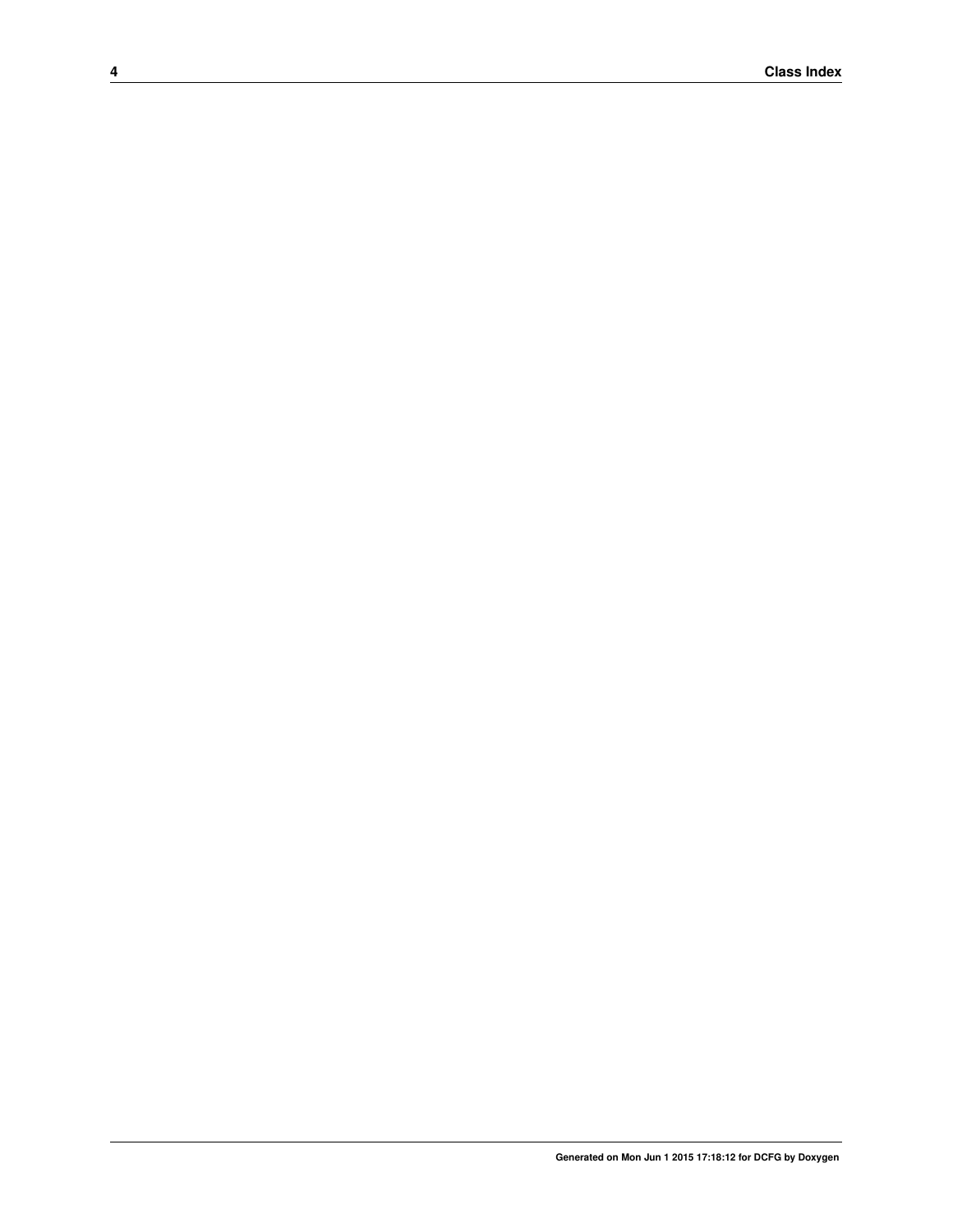## <span id="page-12-2"></span><span id="page-12-0"></span>**Chapter 3**

# **Class Documentation**

## <span id="page-12-1"></span>**3.1 dcfg api::DCFG BASIC BLOCK Class Reference**

Interface to information about a basic block.

#include <dcfg\_api.H>

Inheritance diagram for dcfg\_api::DCFG\_BASIC\_BLOCK:

| dcfg_api::DCFG_GRAPH_BASE  |
|----------------------------|
|                            |
| dcfg_api::DCFG_BASIC_BLOCK |

## **Public Member Functions**

- virtual DCFG\_ID [get\\_basic\\_block\\_id](#page-13-2) () const =0 *Get basic-block ID number.*
- virtual DCFG\_ID [get\\_process\\_id](#page-14-5) () const =0 *Get the process ID.*
- virtual DCFG\_ID [get\\_image\\_id](#page-14-6) () const =0 *Get the image ID.*
- virtual DCFG\_ID [get\\_routine\\_id](#page-15-6) () const =0 *Get routine ID.*
- virtual DCFG\_ID [get\\_inner\\_loop\\_id](#page-14-7) () const =0 *Get innermost loop ID.*
- virtual UINT64 [get\\_first\\_instr\\_addr](#page-14-0) () const =0 *Get starting or base address.*
- virtual UINT64 [get\\_last\\_instr\\_addr](#page-14-8) () const =0 *Get the address of the last instruction.*
- virtual UINT32 [get\\_size](#page-15-7) () const =0

*Get size.*

• virtual UINT32 [get\\_num\\_instrs](#page-14-9) () const =0 *Get static number of instructions in the block.*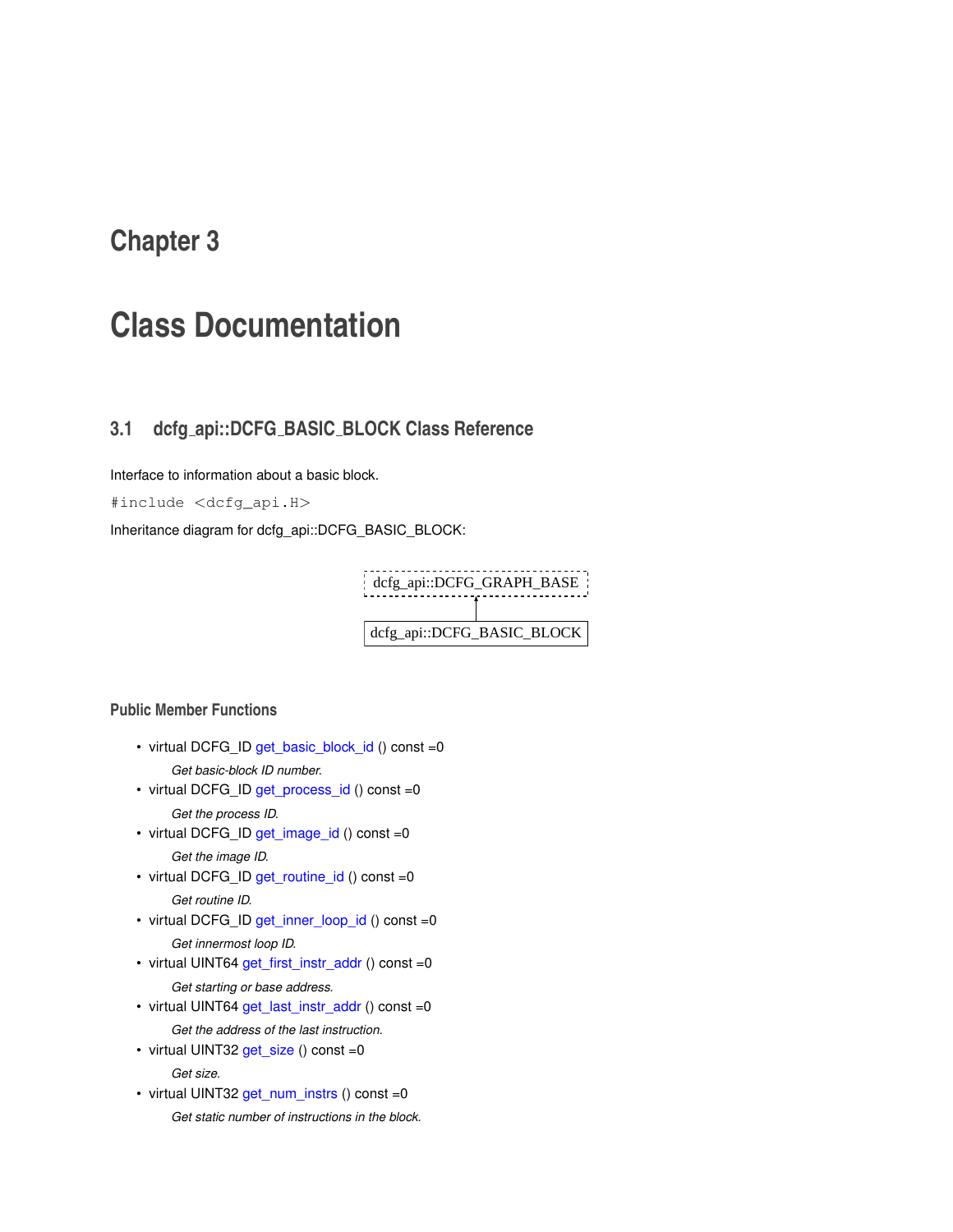- <span id="page-13-7"></span>• virtual const std::string ∗ [get\\_symbol\\_name](#page-15-8) () const =0 *Get symbol name of this block.*
- virtual UINT32 [get\\_symbol\\_offset](#page-15-9) () const =0 *Get symbol offset of this block.*
- virtual const std::string ∗ [get\\_source\\_filename](#page-15-10) () const =0 *Get name of source file for this block.*
- virtual UINT32 [get\\_source\\_line\\_number](#page-15-11) () const =0 *Get line number in source file this block.*
- virtual UINT64 [get\\_exec\\_count](#page-13-5) () const =0 *Get dynamic execution count.*
- virtual UINT64 [get\\_exec\\_count\\_for\\_thread](#page-13-6) (UINT32 thread\_id) const =0 *Get dynamic execution count.*

### <span id="page-13-0"></span>**3.1.1 Detailed Description**

Interface to information about a basic block.

## <span id="page-13-1"></span>**3.1.2 Member Function Documentation**

<span id="page-13-2"></span>**3.1.2.1 virtual DCFG ID dcfg api::DCFG BASIC BLOCK::get basic block id ( ) const** [pure virtual]

Get basic-block ID number.

Basic-block ID numbers are unique within a process.

#### **Returns**

ID number of this basic block.

```
3.1.2.2 virtual UINT64 dcfg api::DCFG BASIC BLOCK::get exec count ( ) const [pure virtual]
```
Get dynamic execution count.

**Returns**

Number of times the block was executed, summed across all threads.

#### <span id="page-13-6"></span><span id="page-13-4"></span>**3.1.2.3 virtual UINT64 dcfg api::DCFG BASIC BLOCK::get exec count for thread ( UINT32** *thread id* **) const** [pure virtual]

#### Get dynamic execution count.

#### **Returns**

Number of times the block was executed in given thread.

**Parameters**

|  | thread id   Thread number. Typically, threads are consecutively numbered from zero to DCF- |
|--|--------------------------------------------------------------------------------------------|
|  | G PROCESS::get highest thread id().                                                        |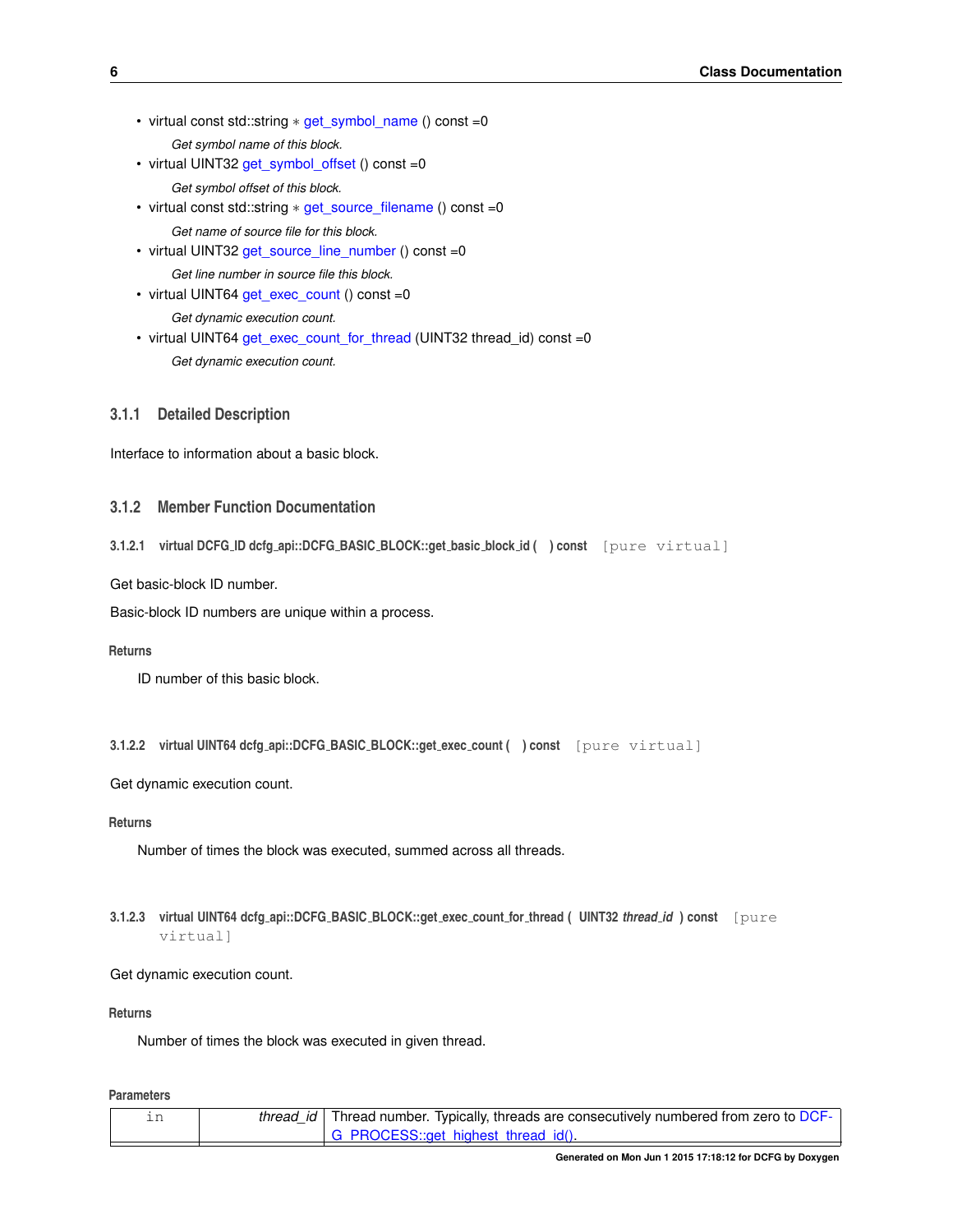<span id="page-14-10"></span><span id="page-14-0"></span>**3.1.2.4 virtual UINT64 dcfg api::DCFG BASIC BLOCK::get first instr addr ( ) const** [pure virtual]

Get starting or base address.

#### **Returns**

<span id="page-14-6"></span>Address of first instruction in this block.

<span id="page-14-1"></span>**3.1.2.5 virtual DCFG ID dcfg api::DCFG BASIC BLOCK::get image id ( ) const** [pure virtual]

Get the image ID.

#### **Returns**

Image ID of this block.

<span id="page-14-7"></span><span id="page-14-2"></span>**3.1.2.6 virtual DCFG ID dcfg api::DCFG BASIC BLOCK::get inner loop id ( ) const** [pure virtual]

Get innermost loop ID.

To find all loops containing this block, get the innermost loop and then follow the parent loop IDs until there are no parents.

**Returns**

ID number of innermost loop containing this block or zero (0) if none.

```
3.1.2.7 virtual UINT64 dcfg api::DCFG BASIC BLOCK::get last instr addr ( ) const [pure virtual]
```
Get the address of the last instruction.

This is *not* the address of the last byte in the block unless the last instruction is exactly one byte long. The address of the last byte is [DCFG\\_BASIC\\_BLOCK::get\\_first\\_instr\\_addr\(\)](#page-14-0) + [DCFG\\_BASIC\\_BLOCK::get\\_size\(\)](#page-15-7) - 1.

#### **Returns**

<span id="page-14-9"></span>Address of last instruction in this block.

<span id="page-14-4"></span>**3.1.2.8 virtual UINT32 dcfg api::DCFG BASIC BLOCK::get num instrs ( ) const** [pure virtual]

Get *static* number of instructions in the block.

To get the dynamic count of instructions executed, use [DCFG\\_GRAPH\\_BASE::get\\_instr\\_count\(\)](#page-28-5) or [DCFG\\_GRAPH\\_B-](#page-28-6)[ASE::get\\_instr\\_count\\_for\\_thread\(\).](#page-28-6)

#### **Returns**

<span id="page-14-5"></span>Static number of instructions in this block.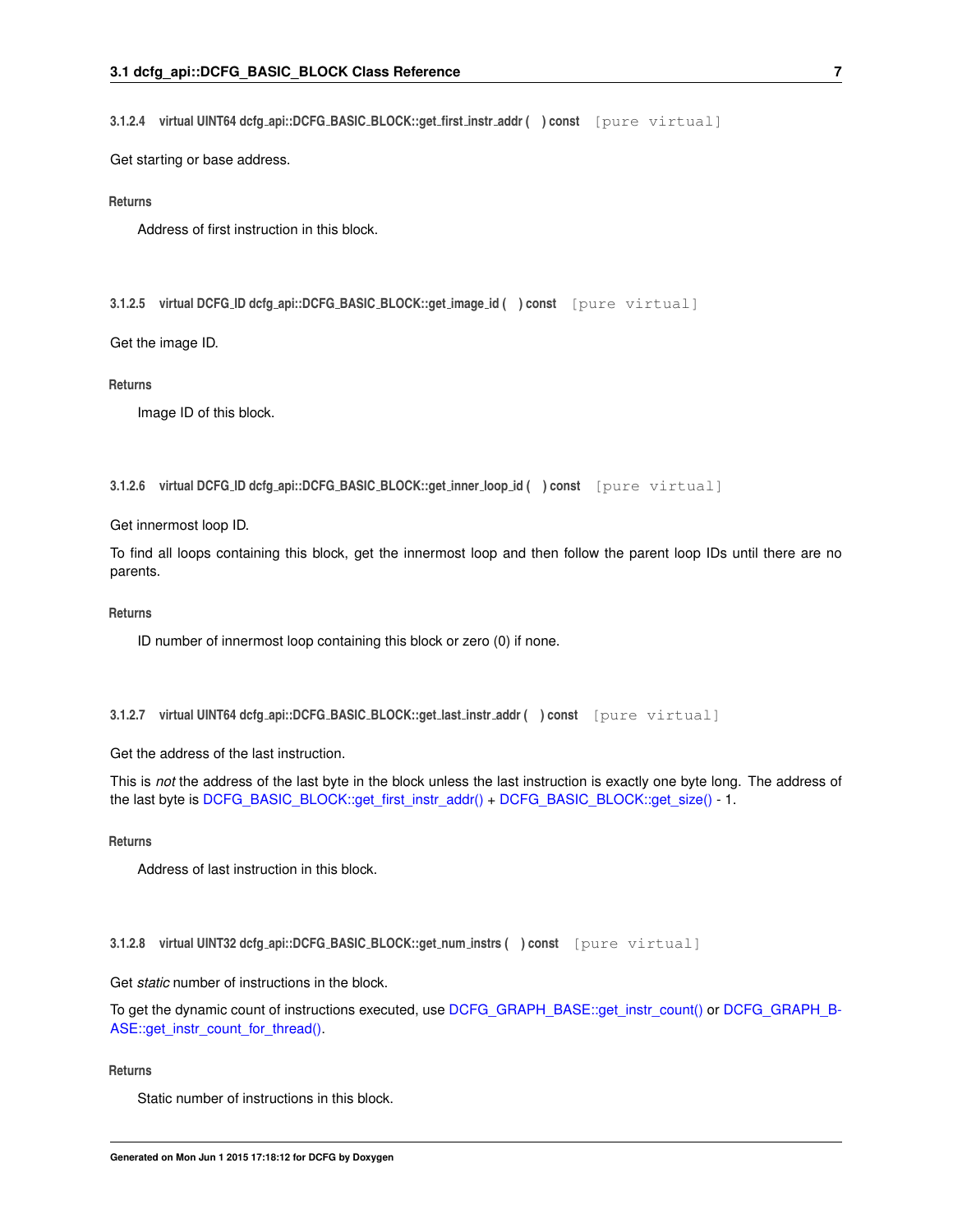```
3.1.2.9 virtual DCFG ID dcfg api::DCFG BASIC BLOCK::get process id ( ) const [pure virtual]
```
Get the process ID.

**Returns**

<span id="page-15-6"></span>Process ID of this block.

<span id="page-15-1"></span>**3.1.2.10 virtual DCFG ID dcfg api::DCFG BASIC BLOCK::get routine id ( ) const** [pure virtual]

Get routine ID.

**Returns**

routine ID number of this block or zero (0) if none.

<span id="page-15-7"></span><span id="page-15-2"></span>**3.1.2.11 virtual UINT32 dcfg api::DCFG BASIC BLOCK::get size ( ) const** [pure virtual]

Get size.

**Returns**

Size of this block in bytes.

```
3.1.2.12 virtual const std::string∗ dcfg api::DCFG BASIC BLOCK::get source filename ( ) const [pure virtual]
```
Get name of source file for this block.

**Returns**

Pointer to name of the source filename at the base address of this block if it exists, NULL otherwise.

<span id="page-15-11"></span><span id="page-15-4"></span>**3.1.2.13 virtual UINT32 dcfg api::DCFG BASIC BLOCK::get source line number ( ) const** [pure virtual]

Get line number in source file this block.

#### **Returns**

Line number at the base address of this block if it exists, zero (0) otherwise.

<span id="page-15-8"></span><span id="page-15-5"></span>**3.1.2.14 virtual const std::string**∗ **dcfg api::DCFG BASIC BLOCK::get symbol name ( ) const** [pure virtual]

Get symbol name of this block.

### **Returns**

<span id="page-15-9"></span>Pointer to name of the symbol at the base address of this block if one exists, NULL otherwise.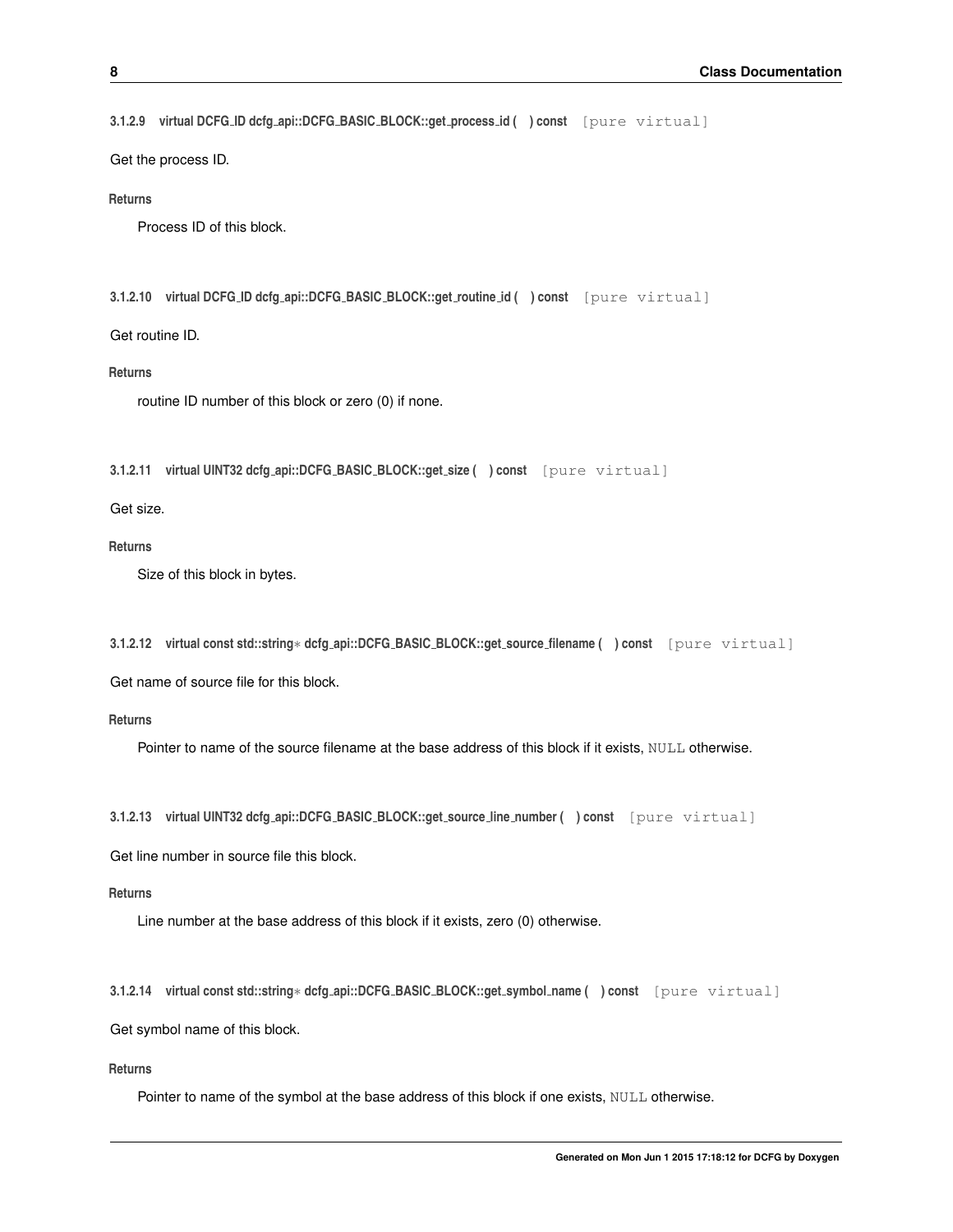<span id="page-16-5"></span><span id="page-16-0"></span>**3.1.2.15 virtual UINT32 dcfg api::DCFG BASIC BLOCK::get symbol offset ( ) const** [pure virtual]

Get symbol offset of this block.

**Returns**

Difference between base address of the symbol returned in [DCFG\\_BASIC\\_BLOCK::get\\_symbol\\_name\(\)](#page-15-8) and the base address of this block or zero (0) if no symbol exits.

The documentation for this class was generated from the following file:

• dcfg\_api.H

## <span id="page-16-3"></span><span id="page-16-1"></span>**3.2 dcfg api::DCFG DATA Class Reference**

Interface to all data in a DCFG.

```
#include <dcfg_api.H>
```
#### **Public Member Functions**

- virtual bool [read](#page-17-5) (std::istream &strm, std::string &errMsg, bool readToEof=true)=0 *Set internal DCFG data from a C++* istream*.*
- virtual bool [read](#page-18-5) (const std::string filename, std::string &errMsg)=0
- *Open a file for reading and set internal DCFG data from its contents.*
- virtual void [write](#page-18-6) (std::ostream &strm) const =0
	- *Write internal DCFG data to a C++* ostream*.*
- virtual bool [write](#page-18-7) (const std::string &filename, std::string &errMsg) const =0 *Write internal DCFG data to a file.*
- <span id="page-16-4"></span>• virtual void [clearCounts](#page-16-4) ()=0
	- *Set all dynamic counts to zero.*
- virtual UINT32 [get\\_process\\_ids](#page-17-1) [\(DCFG\\_ID\\_CONTAINER](#page-29-3) &process\_ids) const =0
	- *Get list of process IDs.*
- virtual [DCFG\\_PROCESS\\_CPTR](#page-42-4) [get\\_process\\_info](#page-17-6) (DCFG\_ID process\_id) const =0 *Get access to data for a process.*

## **Static Public Member Functions**

• static [DCFG\\_DATA](#page-16-3) ∗ [new\\_dcfg](#page-17-7) ()

*Create a new DCFG.*

#### <span id="page-16-2"></span>**3.2.1 Detailed Description**

Interface to all data in a DCFG.

This is an interface; use [DCFG\\_DATA::new\\_dcfg\(\)](#page-17-7) to create an object that implements the interface.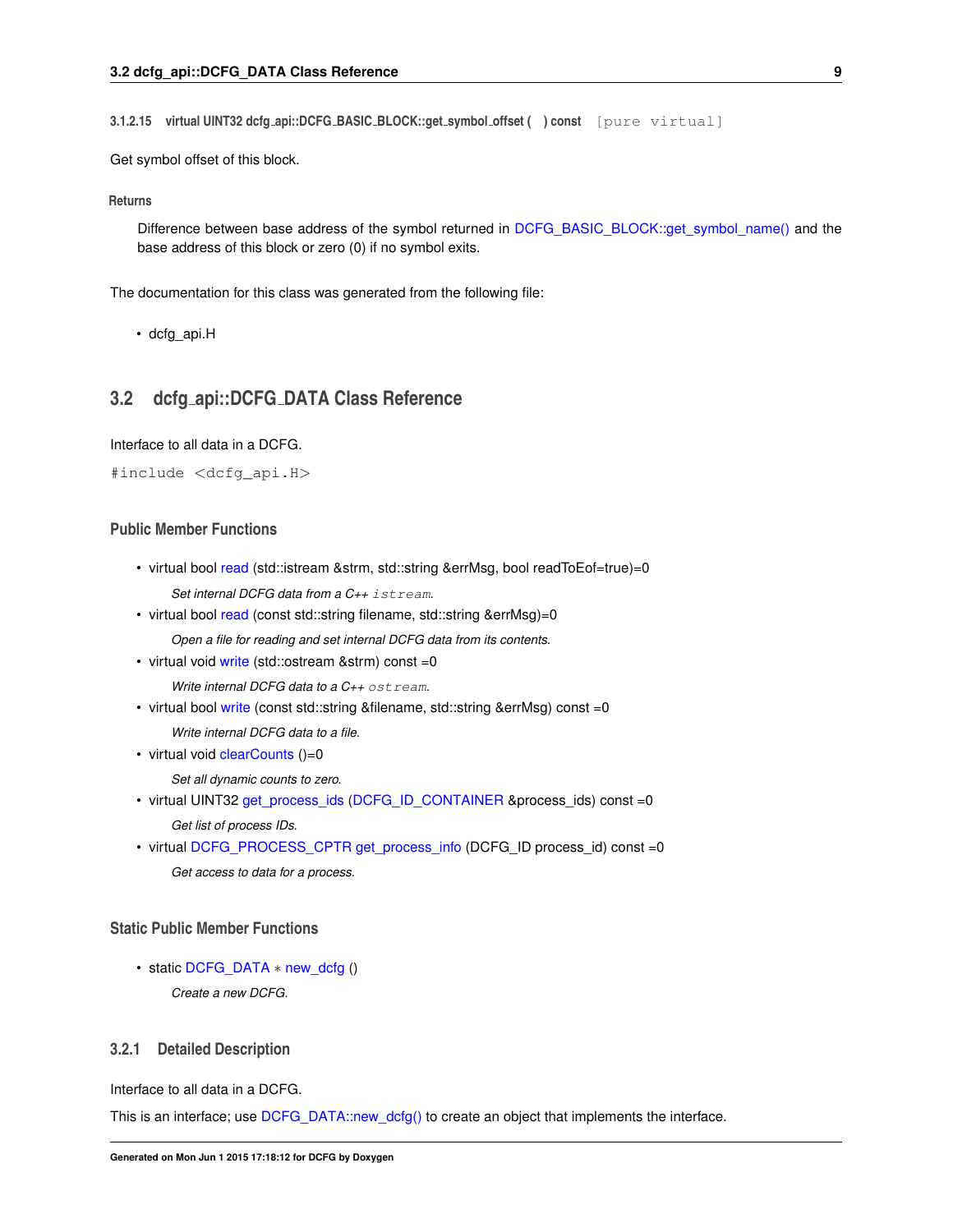## <span id="page-17-8"></span><span id="page-17-0"></span>**3.2.2 Member Function Documentation**

<span id="page-17-1"></span>**3.2.2.1 virtual UINT32 dcfg api::DCFG DATA::get process ids ( DCFG\_ID\_CONTAINER &** *process ids* **) const** [pure virtual]

## Get list of process IDs.

#### **Returns**

Number of IDs that were added to process\_ids.

#### **Parameters**

| out | process ids   Container to which process IDs are added. Previous contents of the container are |
|-----|------------------------------------------------------------------------------------------------|
|     | not emptied by this call, so it should be emptied by the programmer before the call            |
|     | if desired. The programmer can use any implementation of DCFG ID CONTAIN-                      |
|     | ER DCFG ID VECTOR DCFG ID SET etc.                                                             |

## <span id="page-17-6"></span><span id="page-17-2"></span>**3.2.2.2 virtual DCFG\_PROCESS\_CPTR dcfg api::DCFG DATA::get process info ( DCFG ID** *process id* **) const** [pure virtual]

Get access to data for a process.

#### **Returns**

Pointer to interface object for specified process or NULL if process\_id is invalid.

**Parameters**

<span id="page-17-7"></span>

| <b>++++</b><br>- - - - -<br>$\sim$<br>_ | - - | nro<br>и. | ~~ |
|-----------------------------------------|-----|-----------|----|
|-----------------------------------------|-----|-----------|----|

<span id="page-17-3"></span>**3.2.2.3 static DCFG\_DATA**∗ **dcfg api::DCFG DATA::new dcfg ( )** [static]

Create a new DCFG.

This is a factory method to create a new object that implements the [DCFG\\_DATA](#page-16-3) interface.

#### **Returns**

Pointer to new object. It can be freed with delete.

<span id="page-17-5"></span><span id="page-17-4"></span>**3.2.2.4 virtual bool dcfg api::DCFG DATA::read ( std::istream &** *strm,* **std::string &** *errMsg,* **bool** *readToEof =* true **)** [pure virtual]

Set internal DCFG data from a C++ istream.

## **Returns**

true on success, false otherwise (and sets errMsg).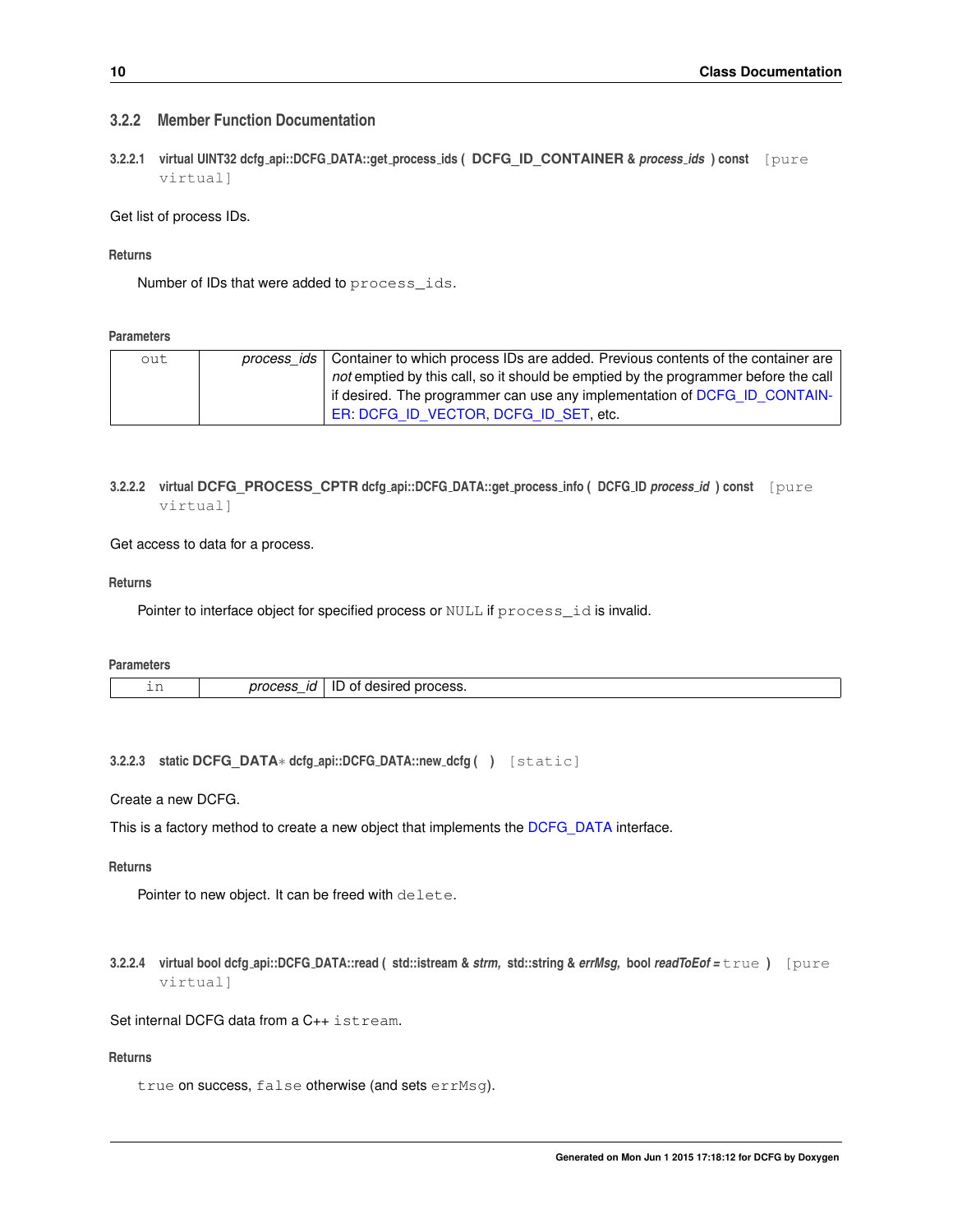#### <span id="page-18-8"></span>**Parameters**

| in  | strm   Stream to read from. Reads one JSON value, which must follow the DCFG JSON                  |
|-----|----------------------------------------------------------------------------------------------------|
|     | format.                                                                                            |
| out | errMsg   Contains error message upon failure.                                                      |
| in  | read To Eof   Defines what to do after the JSON value is read. If $true$ , continue reading to end |
|     | of input stream and fail if any non-white space characters are found. If false,                    |
|     | stop reading after the the JSON value.                                                             |

<span id="page-18-5"></span><span id="page-18-0"></span>**3.2.2.5 virtual bool dcfg api::DCFG DATA::read ( const std::string** *filename,* **std::string &** *errMsg* **)** [pure virtual]

Open a file for reading and set internal DCFG data from its contents.

#### **Returns**

true on success, false otherwise (and sets errMsg).

#### **Parameters**

| ın  | filename | $^\dagger$ Name of file to open. Reads one JSON value, which must follow the DCFG JSON $\parallel$ |
|-----|----------|----------------------------------------------------------------------------------------------------|
|     |          | format.                                                                                            |
| out |          | errMsg   Contains error message upon failure.                                                      |

<span id="page-18-6"></span><span id="page-18-1"></span>**3.2.2.6 virtual void dcfg api::DCFG DATA::write ( std::ostream &** *strm* **) const** [pure virtual]

## Write internal DCFG data to a C++ ostream.

**Parameters**

<span id="page-18-7"></span>

|  |  | strm | Stream to write to. Output will conform to the DCFG JSON format. |
|--|--|------|------------------------------------------------------------------|
|--|--|------|------------------------------------------------------------------|

<span id="page-18-2"></span>**3.2.2.7 virtual bool dcfg api::DCFG DATA::write ( const std::string &** *filename,* **std::string &** *errMsg* **) const** [pure virtual]

#### Write internal DCFG data to a file.

#### **Returns**

true on success, false otherwise (and sets errMsq).

#### **Parameters**

|     | tilename l | Name of file to open. Output will conform to the DCFG JSON format. |
|-----|------------|--------------------------------------------------------------------|
| out | errMsa I   | Contains error message upon failure.                               |

The documentation for this class was generated from the following file:

<span id="page-18-4"></span><span id="page-18-3"></span>• dcfg\_api.H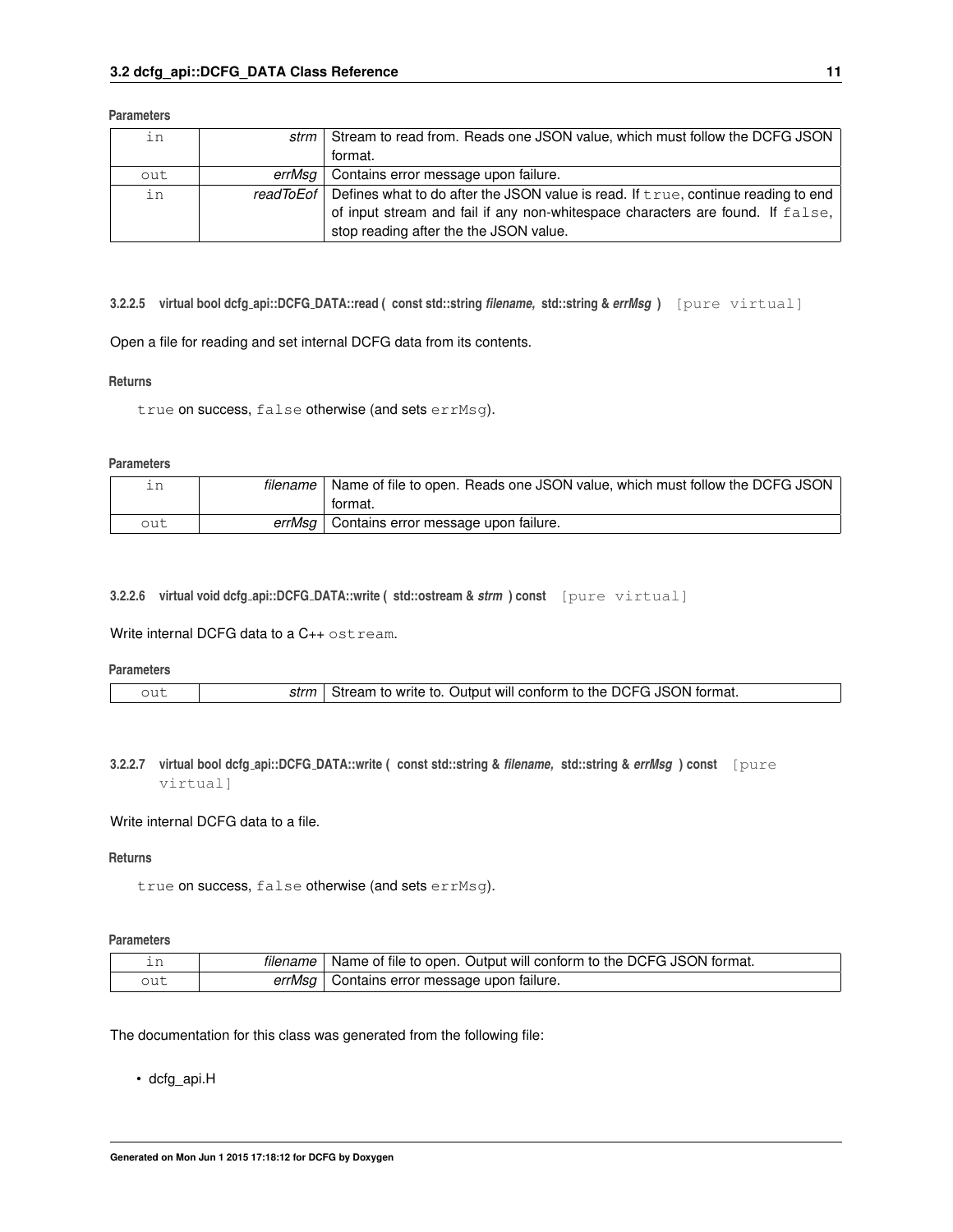## <span id="page-19-0"></span>**3.3 dcfg api::DCFG EDGE Class Reference**

Interface to information about an edge between basic blocks and/or special nodes.

```
#include <dcfg_api.H>
```
#### **Public Member Functions**

- virtual DCFG\_ID [get\\_edge\\_id](#page-20-2) () const =0 *Get ID number of edge.*
- virtual DCFG ID get source node id () const =0 *Get node ID of edge source.*
- virtual DCFG ID get target node id () const =0 *Get node ID of edge target.*
- virtual UINT64 [get\\_exec\\_count](#page-21-7) () const =0
	- *Get edge count.*
- virtual UINT64 [get\\_exec\\_count\\_for\\_thread](#page-21-8) (UINT32 thread\_id) const =0
	- *Get edge count per thread.*
- virtual const std::string ∗ [get\\_edge\\_type](#page-20-3) () const =0

#### *Get edge type.*

• virtual bool [is\\_any\\_branch\\_type](#page-21-9) () const =0

*Determine whether this edge is any type of branch.*

- virtual bool is any call type () const =0
	- *Determine whether this edge is any type of call.*
- virtual bool [is\\_any\\_return\\_type](#page-22-7) () const =0
	- *Determine whether this edge is any type of return.*
- virtual bool [is\\_any\\_inter\\_routine\\_type](#page-22-8) () const =0

*Determine whether this edge is any type of call or return or an edge from the start node or to the exit node.*

- virtual bool [is\\_any\\_bypass\\_type](#page-22-9) () const =0
	- *Determine whether this edge is any type of bypass, which is a "fabricated" edge across call/return pairs, etc.*
- virtual bool [is\\_branch\\_edge\\_type](#page-22-10) () const =0
	- *Determine whether this edge is a branch edge type.*
- virtual bool [is\\_call\\_edge\\_type](#page-23-6) () const =0

*Determine whether this edge is a call edge type.*

- virtual bool [is\\_return\\_edge\\_type](#page-26-6) () const =0
	- *Determine whether this edge is a return edge type.*
- virtual bool [is\\_call\\_bypass\\_edge\\_type](#page-22-11) () const =0

*Determine whether this edge is a call bypass edge type.*

- virtual bool [is\\_conditional\\_branch\\_edge\\_type](#page-23-7) () const =0 *Determine whether this edge is a conditional branch edge type.*
- virtual bool [is\\_context\\_bypass\\_edge\\_type](#page-23-8) () const =0
	- *Determine whether this edge is a context bypass edge type.*
- virtual bool is context edge type () const =0 *Determine whether this edge is a context edge type.*
- virtual bool [is\\_context\\_return\\_edge\\_type](#page-23-10) () const =0
- *Determine whether this edge is a context return edge type.*
- virtual bool [is\\_direct\\_branch\\_edge\\_type](#page-23-11) () const =0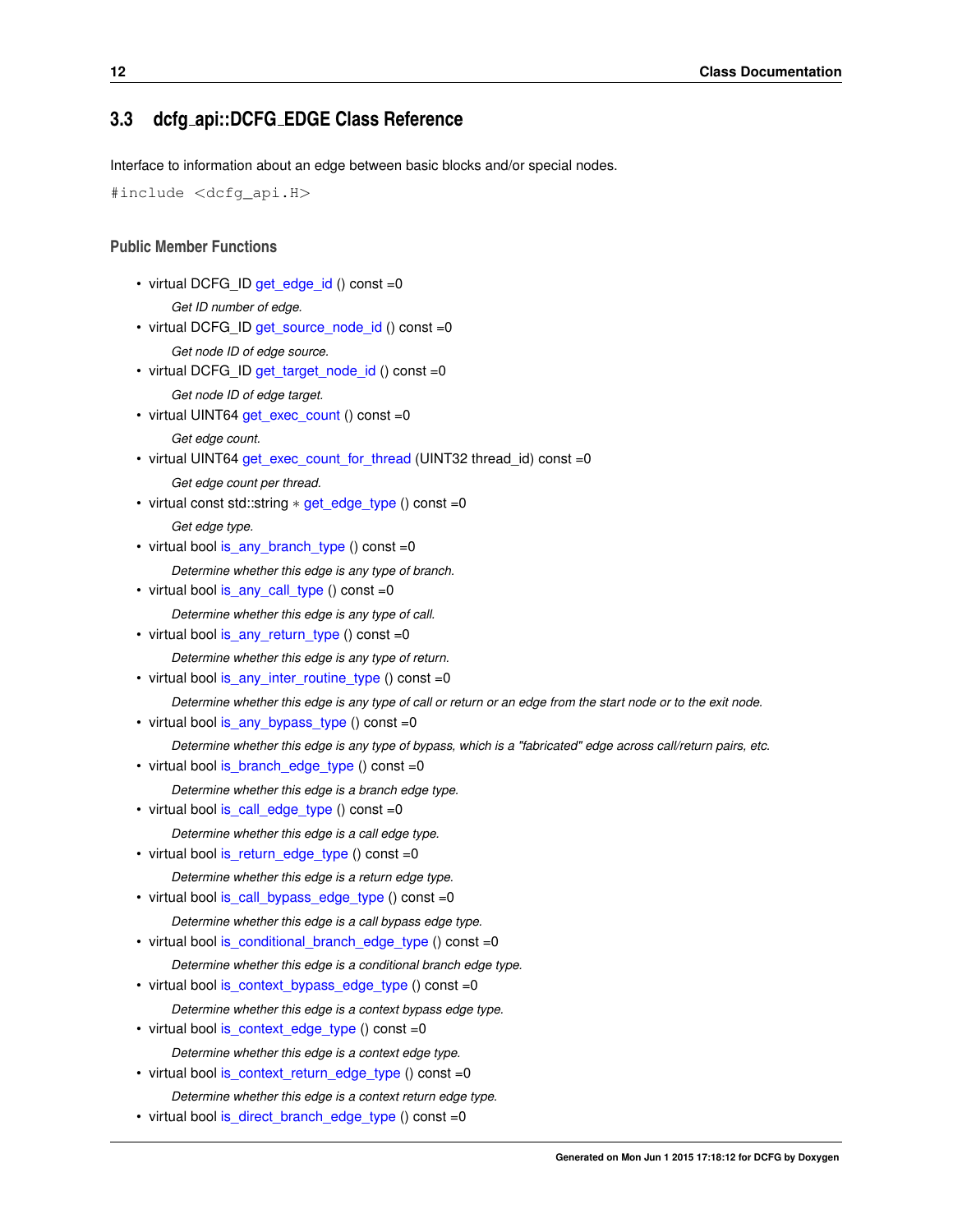*Determine whether this edge is a direct branch edge type.*

- <span id="page-20-4"></span>• virtual bool is direct call edge type () const =0
	- *Determine whether this edge is a direct call edge type.*
- virtual bool is direct conditional branch edge type () const =0 *Determine whether this edge is a direct conditional branch edge type.*
- virtual bool [is\\_direct\\_unconditional\\_branch\\_edge\\_type](#page-24-8) () const =0 *Determine whether this edge is a direct unconditional branch edge type.*
- virtual bool [is\\_entry\\_edge\\_type](#page-24-9) () const =0 *Determine whether this edge is an entry edge type.*
- virtual bool is excluded bypass edge type () const =0 *Determine whether this edge is an excluded bypass edge type.*
- virtual bool [is\\_exit\\_edge\\_type](#page-24-11) () const =0

*Determine whether this edge is an exit edge type.*

- virtual bool [is\\_fall\\_thru\\_edge\\_type](#page-25-6) () const =0 *Determine whether this edge is a fall thru edge type.*
- virtual bool [is\\_indirect\\_branch\\_edge\\_type](#page-25-7) () const =0 *Determine whether this edge is an indirect branch edge type.*
- virtual bool [is\\_indirect\\_call\\_edge\\_type](#page-25-8) () const =0 *Determine whether this edge is an indirect call edge type.*
- virtual bool [is\\_indirect\\_conditional\\_branch\\_edge\\_type](#page-25-9) () const =0 *Determine whether this edge is an indirect conditional branch edge type.*
- virtual bool [is\\_indirect\\_unconditional\\_branch\\_edge\\_type](#page-25-10) () const =0 *Determine whether this edge is an indirect unconditional branch edge type.*
- virtual bool [is\\_rep\\_edge\\_type](#page-25-11) () const =0 *Determine whether this edge is a rep-prefix edge type.*
- virtual bool [is\\_sys\\_call\\_bypass\\_edge\\_type](#page-26-7) () const =0 *Determine whether this edge is a system call bypass edge type.*
- virtual bool [is\\_sys\\_call\\_edge\\_type](#page-26-8) () const =0 *Determine whether this edge is a system call edge type.*
- virtual bool [is\\_sys\\_return\\_edge\\_type](#page-26-9) () const =0 *Determine whether this edge is a system return edge type.*
- virtual bool [is\\_unconditional\\_branch\\_edge\\_type](#page-26-10) () const =0
	- *Determine whether this edge is an unconditional branch edge type.*
- virtual bool [is\\_unknown\\_edge\\_type](#page-26-11) () const =0 *Determine whether this edge is an unknown edge type.*

#### <span id="page-20-0"></span>**3.3.1 Detailed Description**

Interface to information about an edge between basic blocks and/or special nodes.

#### <span id="page-20-1"></span>**3.3.2 Member Function Documentation**

<span id="page-20-2"></span>**3.3.2.1 virtual DCFG ID dcfg api::DCFG EDGE::get edge id ( ) const** [pure virtual]

#### Get ID number of edge.

**Returns**

<span id="page-20-3"></span>ID number for this edge, unique within a process.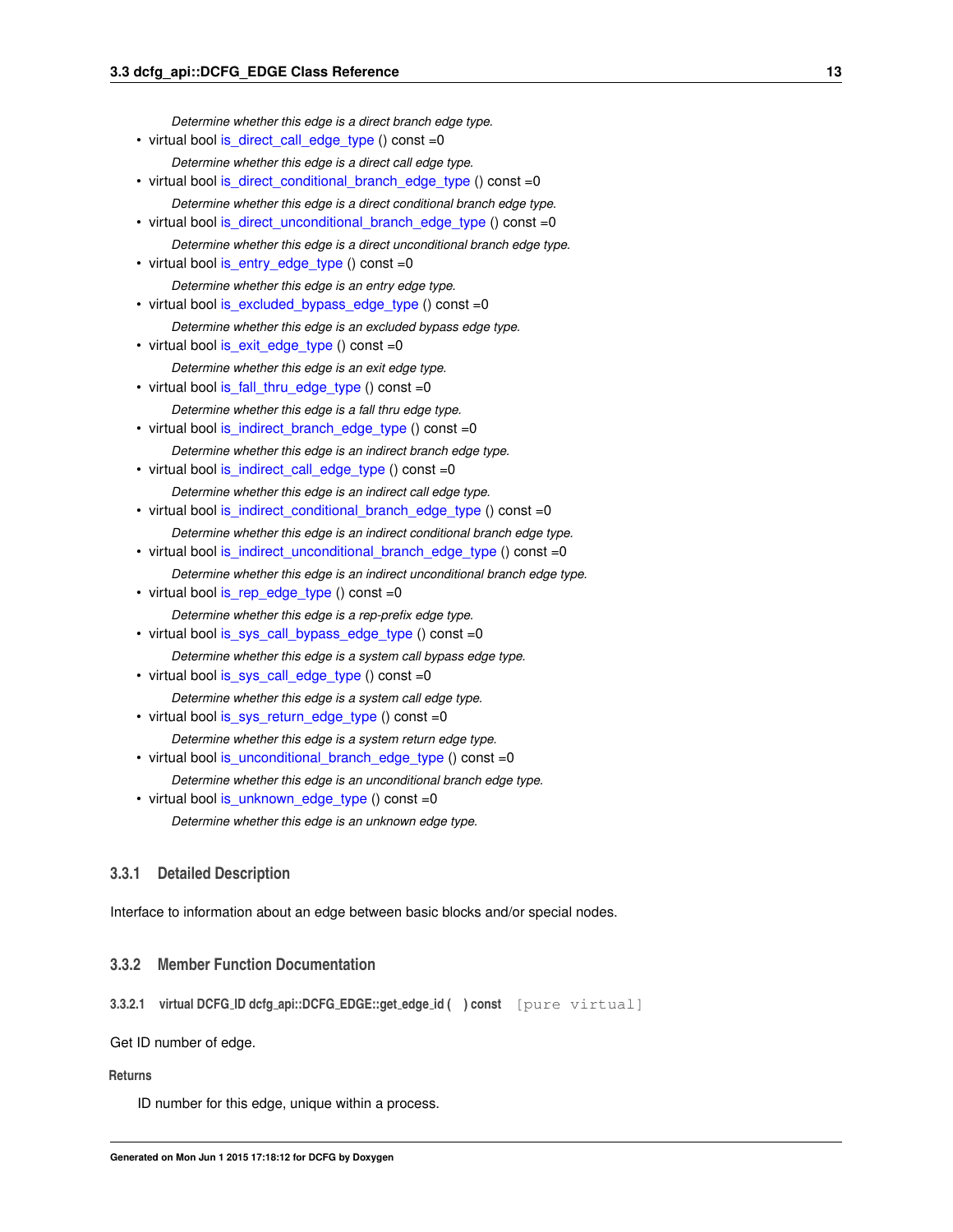<span id="page-21-10"></span><span id="page-21-0"></span>**3.3.2.2 virtual const std::string**∗ **dcfg api::DCFG EDGE::get edge type ( ) const** [pure virtual]

Get edge type.

**Returns**

Pointer to string describing edge type per DCFG format documentation or NULL if type data is internally inconsistent (should not happen).

<span id="page-21-7"></span><span id="page-21-1"></span>**3.3.2.3 virtual UINT64 dcfg api::DCFG EDGE::get exec count ( ) const** [pure virtual]

Get edge count.

**Returns**

Number of times edge was taken, summed across all threads.

<span id="page-21-8"></span><span id="page-21-2"></span>**3.3.2.4 virtual UINT64 dcfg api::DCFG EDGE::get exec count for thread ( UINT32** *thread id* **) const** [pure virtual]

Get edge count per thread.

**Returns**

Number of times edge was taken on given thread.

**Parameters**

|  | thread_id   Thread number. Typically, threads are consecutively numbered from zero to DCF- |
|--|--------------------------------------------------------------------------------------------|
|  | G_PROCESS::get_highest_thread_id().                                                        |

<span id="page-21-5"></span><span id="page-21-3"></span>**3.3.2.5 virtual DCFG ID dcfg api::DCFG EDGE::get source node id ( ) const** [pure virtual]

Get node ID of edge source.

This is the node node the edge is "coming from". Most node IDs correspond to basic-blocks, but they could also be for special nodes. In particular, a source node ID could be the "START" node.

**Returns**

<span id="page-21-6"></span>ID of source node.

<span id="page-21-4"></span>**3.3.2.6 virtual DCFG ID dcfg api::DCFG EDGE::get target node id ( ) const** [pure virtual]

Get node ID of edge target.

This is the node node the edge is "going to". Most node IDs correspond to basic-blocks, but they could also be for special nodes. In particular, a source node ID could be the "START" node.

**Returns**

<span id="page-21-9"></span>ID of target node.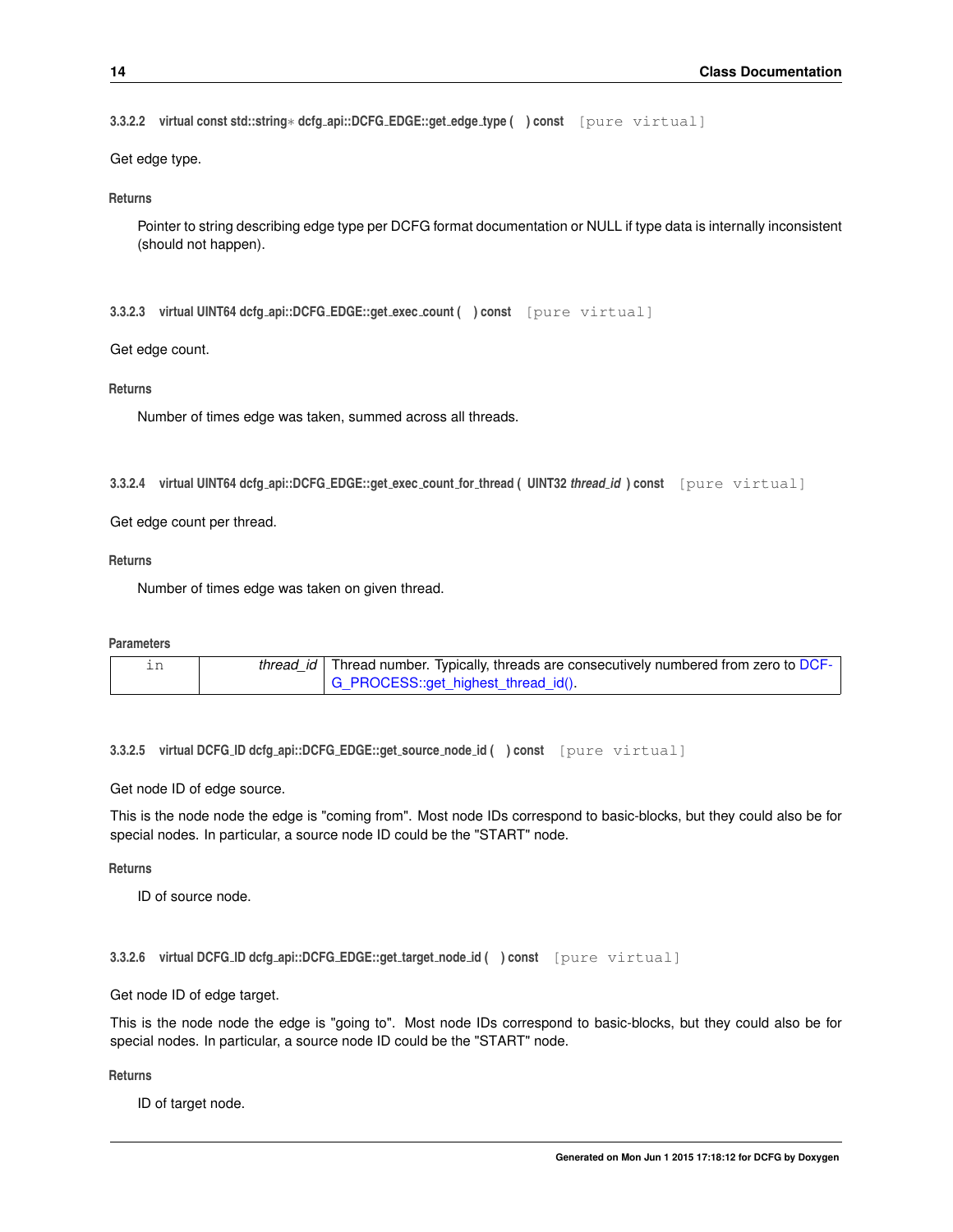<span id="page-22-12"></span><span id="page-22-0"></span>**3.3.2.7 virtual bool dcfg api::DCFG EDGE::is any branch type ( ) const** [pure virtual]

Determine whether this edge is *any* type of branch.

#### **Returns**

<span id="page-22-9"></span>true if branch, false otherwise.

<span id="page-22-1"></span>**3.3.2.8 virtual bool dcfg api::DCFG EDGE::is any bypass type ( ) const** [pure virtual]

Determine whether this edge is *any* type of bypass, which is a "fabricated" edge across call/return pairs, etc. See the DCFG documentation for more information on bypasses.

**Returns**

<span id="page-22-6"></span>true if bypass, false otherwise.

<span id="page-22-2"></span>**3.3.2.9 virtual bool dcfg api::DCFG EDGE::is any call type ( ) const** [pure virtual]

Determine whether this edge is *any* type of call.

This includes routine calls, system calls, etc.

**Returns**

<span id="page-22-8"></span>true if call, false otherwise.

```
3.3.2.10 virtual bool dcfg api::DCFG EDGE::is any inter routine type ( ) const [pure virtual]
```
Determine whether this edge is *any* type of call or return *or* an edge from the start node or to the exit node.

**Returns**

<span id="page-22-7"></span>true if inter-routine, false otherwise.

<span id="page-22-4"></span>**3.3.2.11 virtual bool dcfg api::DCFG EDGE::is any return type ( ) const** [pure virtual]

Determine whether this edge is *any* type of return.

This includes routine returns, system returns, etc.

**Returns**

<span id="page-22-10"></span>true if return, false otherwise.

<span id="page-22-5"></span>**3.3.2.12 virtual bool dcfg api::DCFG EDGE::is branch edge type ( ) const** [pure virtual]

Determine whether this edge is a branch edge type.

#### **Returns**

<span id="page-22-11"></span>true if branch edge, false otherwise.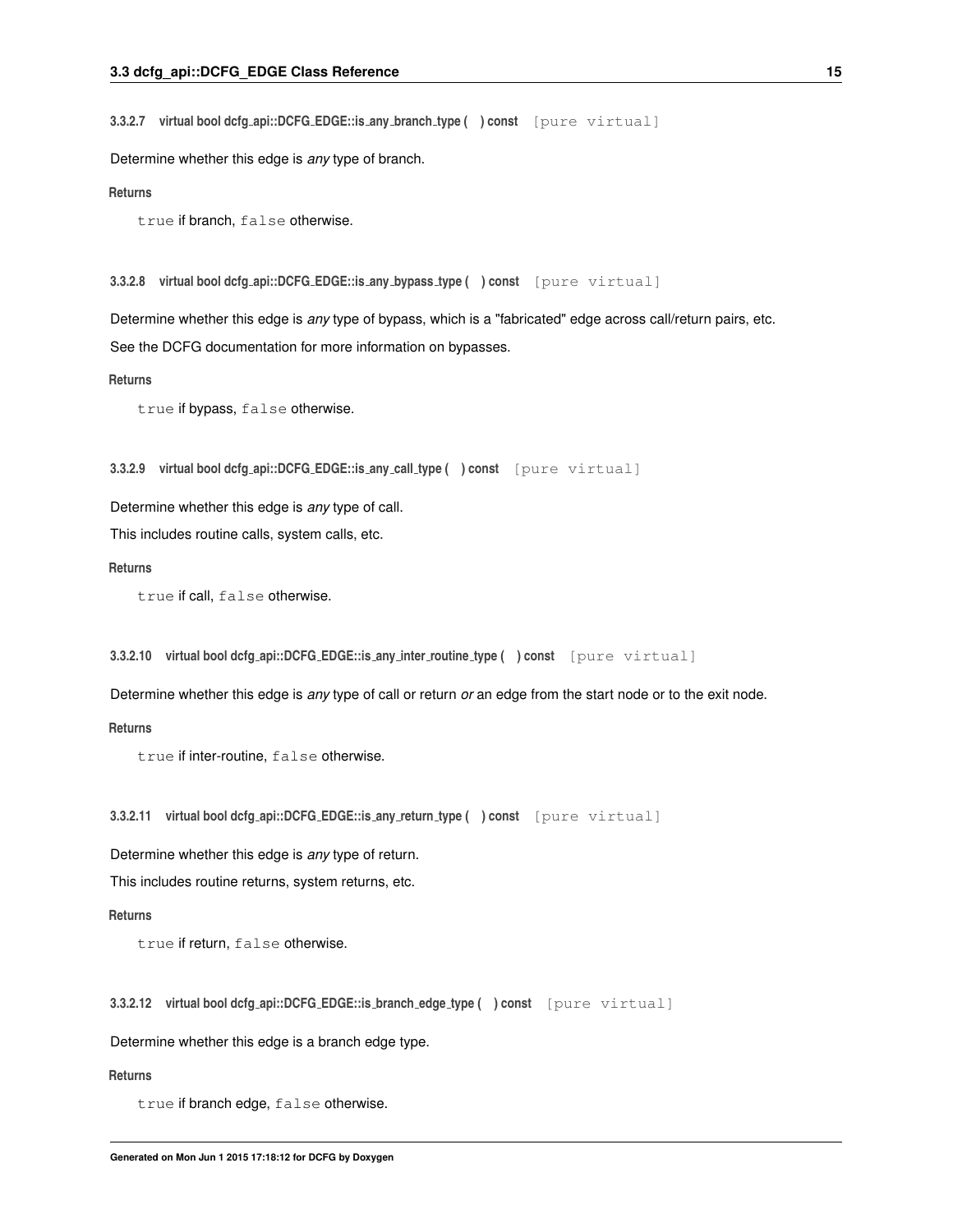<span id="page-23-12"></span><span id="page-23-0"></span>**3.3.2.13 virtual bool dcfg api::DCFG EDGE::is call bypass edge type ( ) const** [pure virtual]

Determine whether this edge is a call bypass edge type.

#### **Returns**

true if call bypass edge, false otherwise.

<span id="page-23-6"></span><span id="page-23-1"></span>**3.3.2.14 virtual bool dcfg api::DCFG EDGE::is call edge type ( ) const** [pure virtual]

Determine whether this edge is a call edge type.

#### **Returns**

true if call edge, false otherwise.

<span id="page-23-7"></span><span id="page-23-2"></span>**3.3.2.15 virtual bool dcfg api::DCFG EDGE::is conditional branch edge type ( ) const** [pure virtual]

Determine whether this edge is a conditional branch edge type.

#### **Returns**

true if conditional branch edge, false otherwise.

<span id="page-23-8"></span><span id="page-23-3"></span>**3.3.2.16 virtual bool dcfg api::DCFG EDGE::is context bypass edge type ( ) const** [pure virtual]

Determine whether this edge is a context bypass edge type.

#### **Returns**

true if context bypass edge, false otherwise.

<span id="page-23-9"></span><span id="page-23-4"></span>**3.3.2.17 virtual bool dcfg api::DCFG EDGE::is context edge type ( ) const** [pure virtual]

Determine whether this edge is a context edge type.

#### **Returns**

true if context edge, false otherwise.

<span id="page-23-10"></span><span id="page-23-5"></span>**3.3.2.18 virtual bool dcfg api::DCFG EDGE::is context return edge type ( ) const** [pure virtual]

Determine whether this edge is a context return edge type.

## **Returns**

<span id="page-23-11"></span>true if context return edge, false otherwise.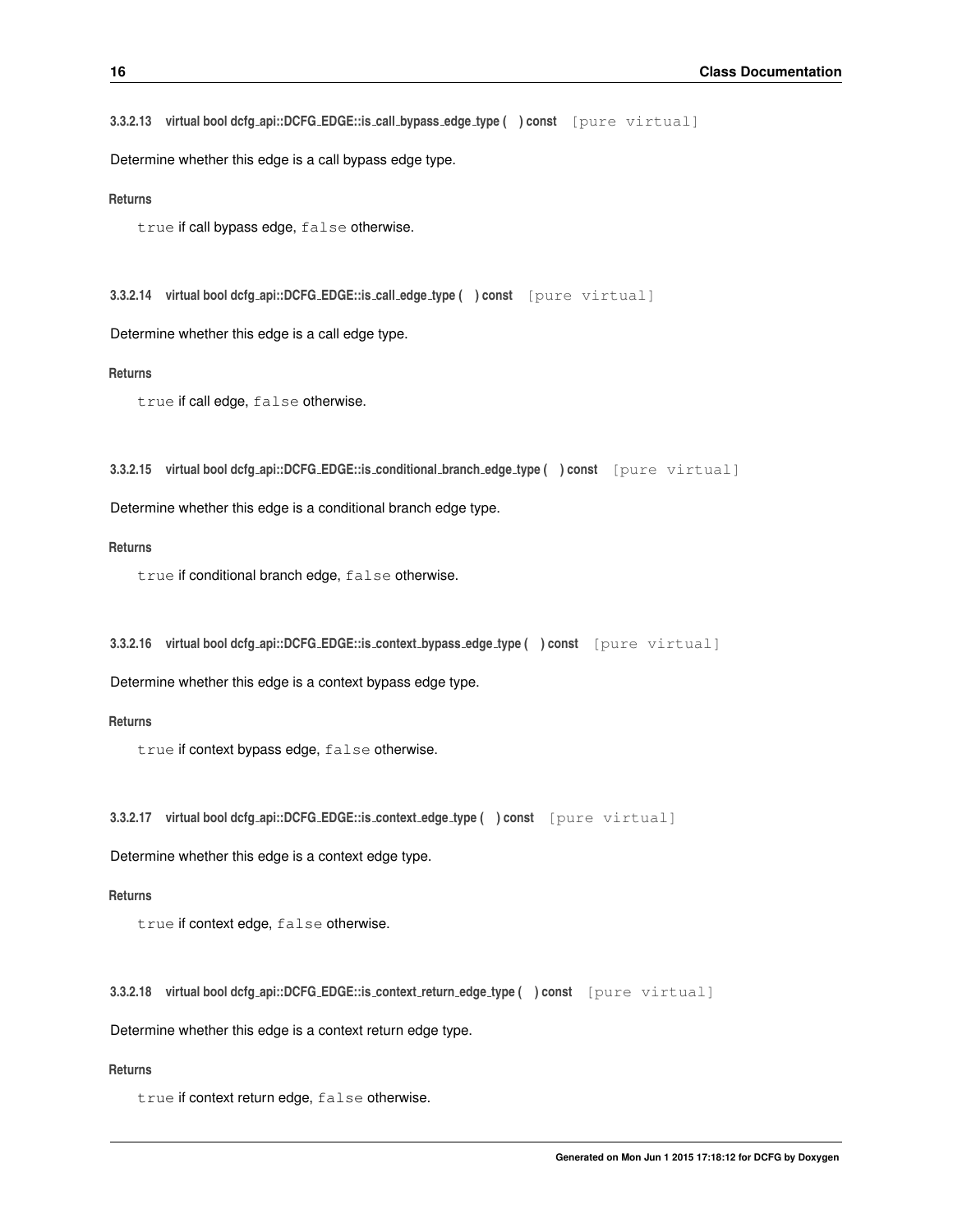<span id="page-24-12"></span><span id="page-24-0"></span>**3.3.2.19 virtual bool dcfg api::DCFG EDGE::is direct branch edge type ( ) const** [pure virtual]

Determine whether this edge is a direct branch edge type.

#### **Returns**

true if direct branch edge, false otherwise.

<span id="page-24-6"></span><span id="page-24-1"></span>**3.3.2.20 virtual bool dcfg api::DCFG EDGE::is direct call edge type ( ) const** [pure virtual]

Determine whether this edge is a direct call edge type.

#### **Returns**

true if direct call edge, false otherwise.

<span id="page-24-7"></span><span id="page-24-2"></span>**3.3.2.21 virtual bool dcfg api::DCFG EDGE::is direct conditional branch edge type ( ) const** [pure virtual]

Determine whether this edge is a direct conditional branch edge type.

#### **Returns**

true if direct conditional branch edge, false otherwise.

<span id="page-24-8"></span><span id="page-24-3"></span>**3.3.2.22 virtual bool dcfg api::DCFG EDGE::is direct unconditional branch edge type ( ) const** [pure virtual]

Determine whether this edge is a direct unconditional branch edge type.

#### **Returns**

true if direct unconditional branch edge, false otherwise.

<span id="page-24-9"></span><span id="page-24-4"></span>**3.3.2.23 virtual bool dcfg api::DCFG EDGE::is entry edge type ( ) const** [pure virtual]

Determine whether this edge is an entry edge type.

#### **Returns**

true if entry edge, false otherwise.

<span id="page-24-10"></span><span id="page-24-5"></span>**3.3.2.24 virtual bool dcfg api::DCFG EDGE::is excluded bypass edge type ( ) const** [pure virtual]

Determine whether this edge is an excluded bypass edge type.

## **Returns**

<span id="page-24-11"></span>true if excluded bypass edge, false otherwise.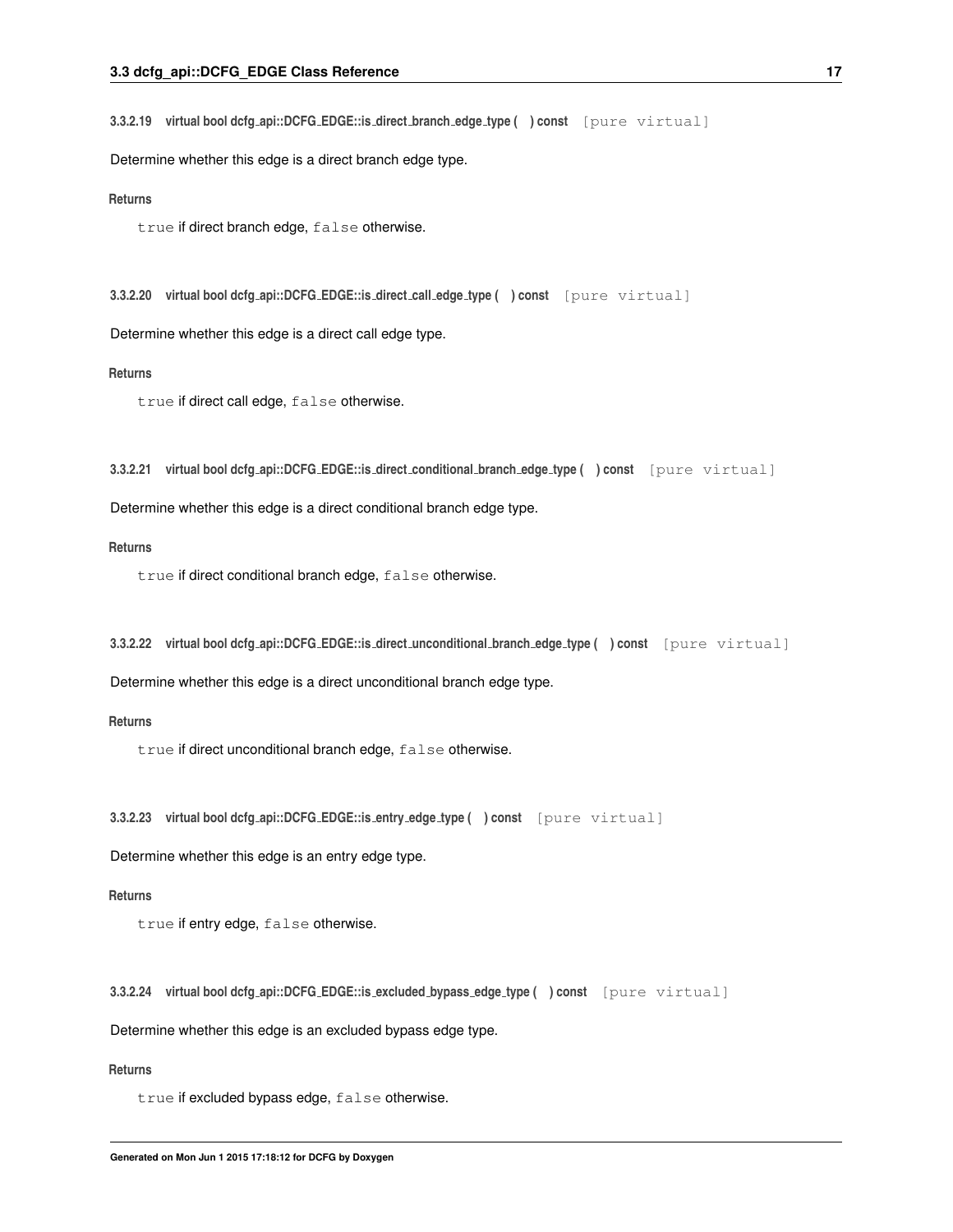<span id="page-25-12"></span><span id="page-25-0"></span>**3.3.2.25 virtual bool dcfg api::DCFG EDGE::is exit edge type ( ) const** [pure virtual]

Determine whether this edge is an exit edge type.

#### **Returns**

true if exit edge, false otherwise.

<span id="page-25-6"></span><span id="page-25-1"></span>**3.3.2.26 virtual bool dcfg api::DCFG EDGE::is fall thru edge type ( ) const** [pure virtual]

Determine whether this edge is a fall thru edge type.

#### **Returns**

true if fall thru edge, false otherwise.

<span id="page-25-7"></span><span id="page-25-2"></span>**3.3.2.27 virtual bool dcfg api::DCFG EDGE::is indirect branch edge type ( ) const** [pure virtual]

Determine whether this edge is an indirect branch edge type.

#### **Returns**

true if indirect branch edge, false otherwise.

<span id="page-25-8"></span><span id="page-25-3"></span>**3.3.2.28 virtual bool dcfg api::DCFG EDGE::is indirect call edge type ( ) const** [pure virtual]

Determine whether this edge is an indirect call edge type.

#### **Returns**

true if indirect call edge, false otherwise.

<span id="page-25-9"></span><span id="page-25-4"></span>**3.3.2.29 virtual bool dcfg api::DCFG EDGE::is indirect conditional branch edge type ( ) const** [pure virtual]

Determine whether this edge is an indirect conditional branch edge type.

#### **Returns**

true if indirect conditional branch edge, false otherwise.

<span id="page-25-10"></span><span id="page-25-5"></span>**3.3.2.30 virtual bool dcfg api::DCFG EDGE::is indirect unconditional branch edge type ( ) const** [pure virtual]

Determine whether this edge is an indirect unconditional branch edge type.

## **Returns**

<span id="page-25-11"></span>true if indirect unconditional branch edge, false otherwise.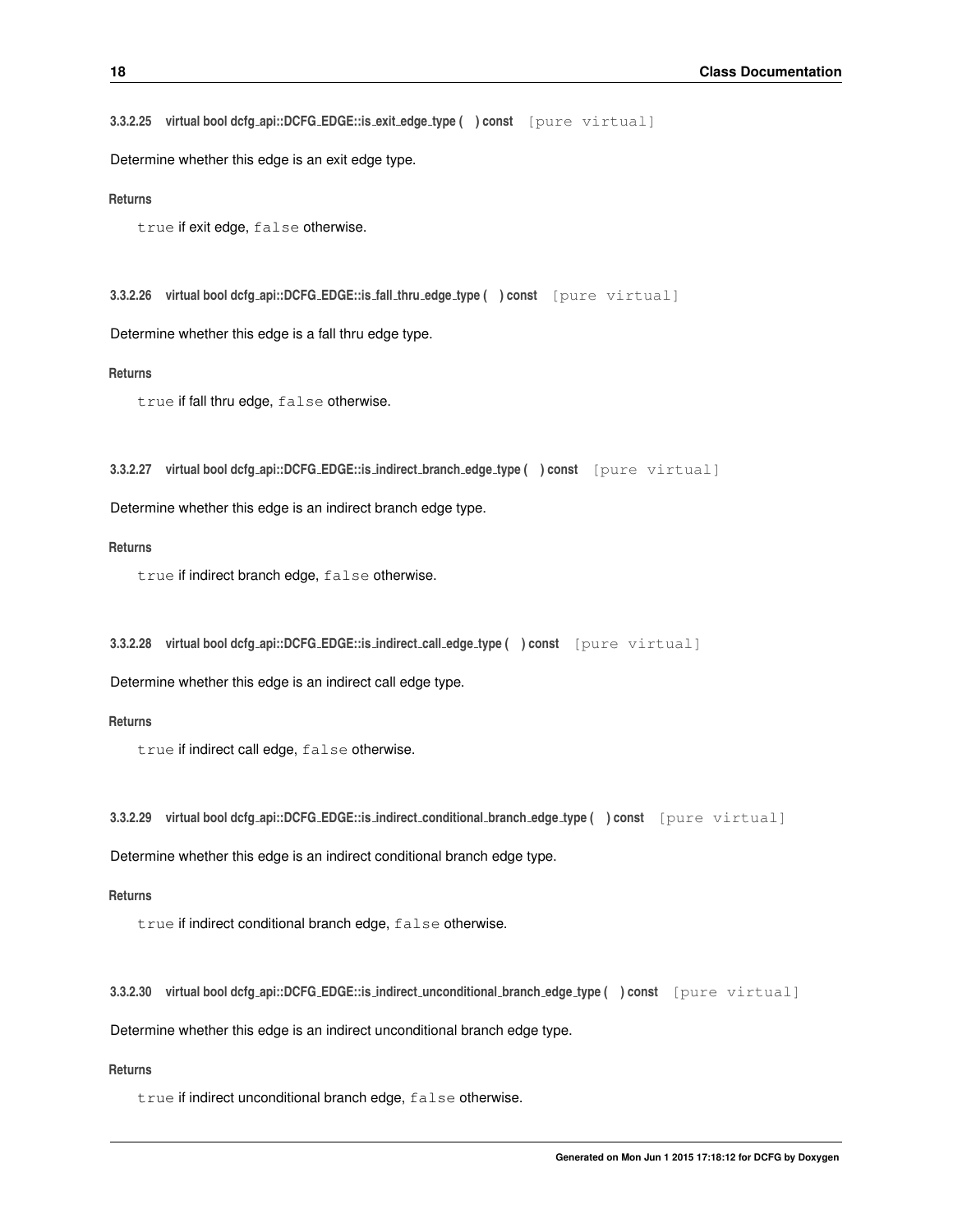<span id="page-26-12"></span><span id="page-26-0"></span>**3.3.2.31 virtual bool dcfg api::DCFG EDGE::is rep edge type ( ) const** [pure virtual]

Determine whether this edge is a rep-prefix edge type.

#### **Returns**

true if rep edge, false otherwise.

<span id="page-26-6"></span><span id="page-26-1"></span>**3.3.2.32 virtual bool dcfg api::DCFG EDGE::is return edge type ( ) const** [pure virtual]

Determine whether this edge is a return edge type.

#### **Returns**

true if return edge, false otherwise.

<span id="page-26-7"></span><span id="page-26-2"></span>**3.3.2.33 virtual bool dcfg api::DCFG EDGE::is sys call bypass edge type ( ) const** [pure virtual]

Determine whether this edge is a system call bypass edge type.

#### **Returns**

true if sys call bypass edge, false otherwise.

<span id="page-26-8"></span><span id="page-26-3"></span>**3.3.2.34 virtual bool dcfg api::DCFG EDGE::is sys call edge type ( ) const** [pure virtual]

Determine whether this edge is a system call edge type.

#### **Returns**

true if sys call edge, false otherwise.

<span id="page-26-9"></span><span id="page-26-4"></span>**3.3.2.35 virtual bool dcfg api::DCFG EDGE::is sys return edge type ( ) const** [pure virtual]

Determine whether this edge is a system return edge type.

#### **Returns**

true if sys return edge, false otherwise.

<span id="page-26-10"></span><span id="page-26-5"></span>**3.3.2.36 virtual bool dcfg api::DCFG EDGE::is unconditional branch edge type ( ) const** [pure virtual]

Determine whether this edge is an unconditional branch edge type.

## **Returns**

<span id="page-26-11"></span>true if unconditional branch edge, false otherwise.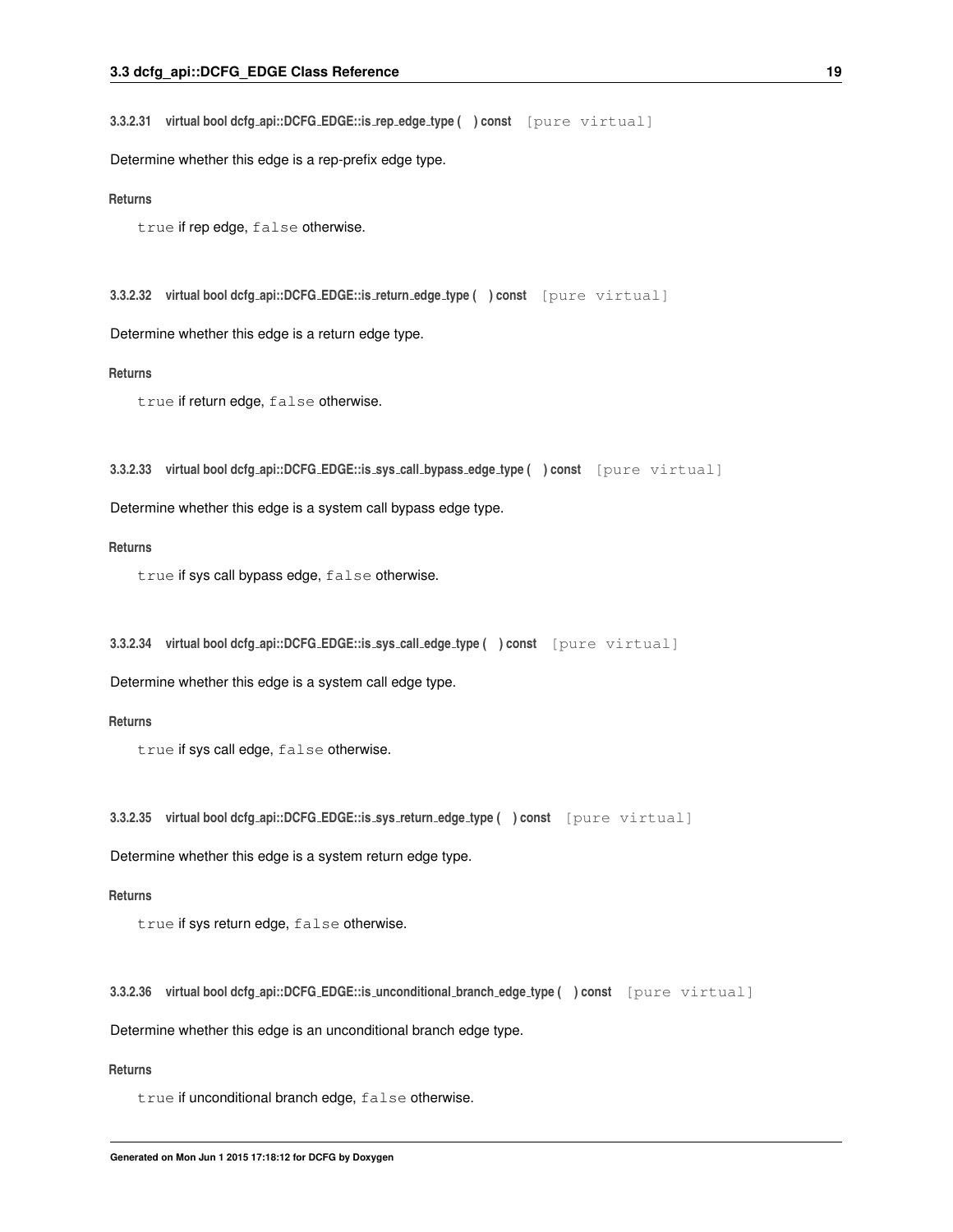<span id="page-27-4"></span><span id="page-27-0"></span>**3.3.2.37 virtual bool dcfg api::DCFG EDGE::is unknown edge type ( ) const** [pure virtual]

Determine whether this edge is an unknown edge type.

#### **Returns**

true if unknown edge, false otherwise.

The documentation for this class was generated from the following file:

<span id="page-27-3"></span>• dcfg\_api.H

## <span id="page-27-1"></span>**3.4 dcfg api::DCFG GRAPH BASE Class Reference**

Common interface to any structure containing nodes and edges between them, i.e., processes, images, routines, loops and basic blocks.

#include <dcfg\_api.H>

Inheritance diagram for dcfg\_api::DCFG\_GRAPH\_BASE:



#### **Public Member Functions**

- virtual UINT32 [get\\_basic\\_block\\_ids](#page-28-1) [\(DCFG\\_ID\\_CONTAINER](#page-29-3) &node\_ids) const =0 *Get IDs of all basic blocks in the structure.*
- virtual UINT32 [get\\_internal\\_edge\\_ids](#page-29-4) [\(DCFG\\_ID\\_CONTAINER](#page-29-3) &edge\_ids) const =0 *Get list of internal edge IDs.*
- virtual UINT32 [get\\_inbound\\_edge\\_ids](#page-28-7) [\(DCFG\\_ID\\_CONTAINER](#page-29-3) &edge\_ids) const =0 *Get list of in-bound edge IDs.*
- virtual UINT32 [get\\_outbound\\_edge\\_ids](#page-29-5) [\(DCFG\\_ID\\_CONTAINER](#page-29-3) &edge\_ids) const =0 *Get list of out-bound edge IDs.*
- virtual UINT64 [get\\_instr\\_count](#page-28-5) () const =0 *Get the total dynamic instruction count.*
- virtual UINT64 [get\\_instr\\_count\\_for\\_thread](#page-28-6) (UINT32 thread\_id) const =0 *Get per-thread dynamic instruction count.*

#### <span id="page-27-2"></span>**3.4.1 Detailed Description**

Common interface to any structure containing nodes and edges between them, i.e., processes, images, routines, loops and basic blocks.

A single basic block is a special case consisting of one block and no internal edges. Most nodes correspond to basic blocks of the executed binary, but some nodes are "special". See the DCFG documentation for more information.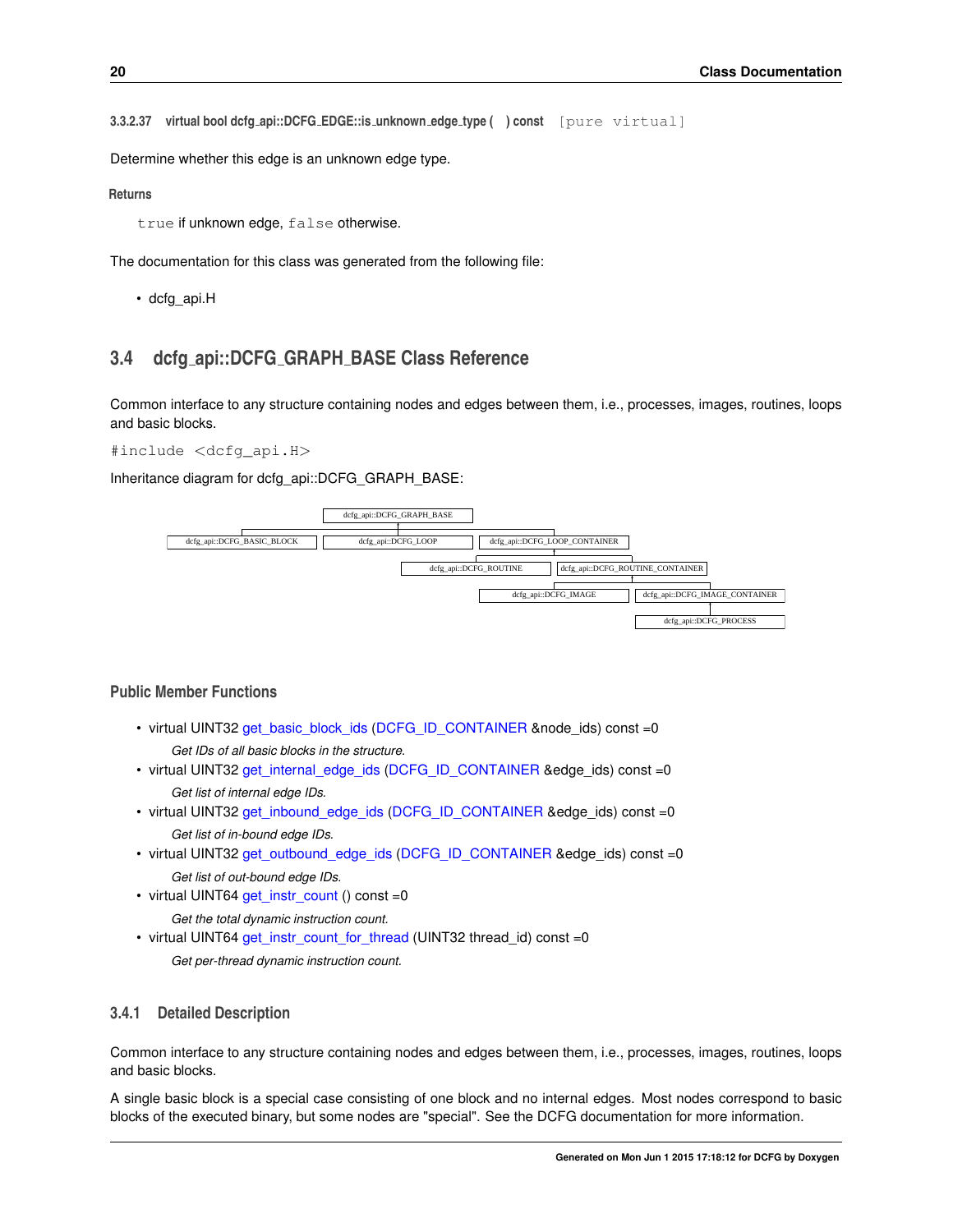## <span id="page-28-8"></span><span id="page-28-0"></span>**3.4.2 Member Function Documentation**

<span id="page-28-1"></span>**3.4.2.1 virtual UINT32 dcfg api::DCFG GRAPH BASE::get basic block ids ( DCFG\_ID\_CONTAINER &** *node ids* **) const** [pure virtual]

Get IDs of all basic blocks in the structure.

#### **Returns**

Number of IDs that were added to node\_ids.

**Parameters**

| out | node ids   Container to which IDs are added. Previous contents of the container are not |
|-----|-----------------------------------------------------------------------------------------|
|     | emptied by this call, so it should be emptied by the programmer before the call if      |
|     | desired. The programmer can use any implementation of DCFG ID CONTAINE-                 |
|     | R. DCFG ID VECTOR. DCFG ID SET. etc.                                                    |

## <span id="page-28-7"></span><span id="page-28-2"></span>**3.4.2.2 virtual UINT32 dcfg api::DCFG GRAPH BASE::get inbound edge ids ( DCFG\_ID\_CONTAINER &** *edge ids* **) const** [pure virtual]

Get list of in-bound edge IDs.

These are all edges such that the source node *is not* within the structure and the target node *is* within the structure. Note that this set contains *all* the edges that terminate within the structure, including returns from calls, interrupts, etc., not only those that are considered to "enter" the structure.

**Returns**

Number of IDs that were added to edge\_ids.

#### **Parameters**

| out | edge ids   Container to which IDs are added. Previous contents of the container are not |
|-----|-----------------------------------------------------------------------------------------|
|     | emptied by this call, so it should be emptied by the programmer before the call if      |
|     | desired. The programmer can use any implementation of DCFG ID CONTAINE-                 |
|     | R: DCFG ID VECTOR, DCFG ID SET, etc.                                                    |

<span id="page-28-5"></span><span id="page-28-3"></span>**3.4.2.3 virtual UINT64 dcfg api::DCFG GRAPH BASE::get instr count ( ) const** [pure virtual]

Get the total dynamic instruction count.

#### **Returns**

<span id="page-28-6"></span>Count of instructions executed in this structure across all threads.

<span id="page-28-4"></span>**3.4.2.4 virtual UINT64 dcfg api::DCFG GRAPH BASE::get instr count for thread ( UINT32** *thread id* **) const** [pure virtual]

Get per-thread dynamic instruction count.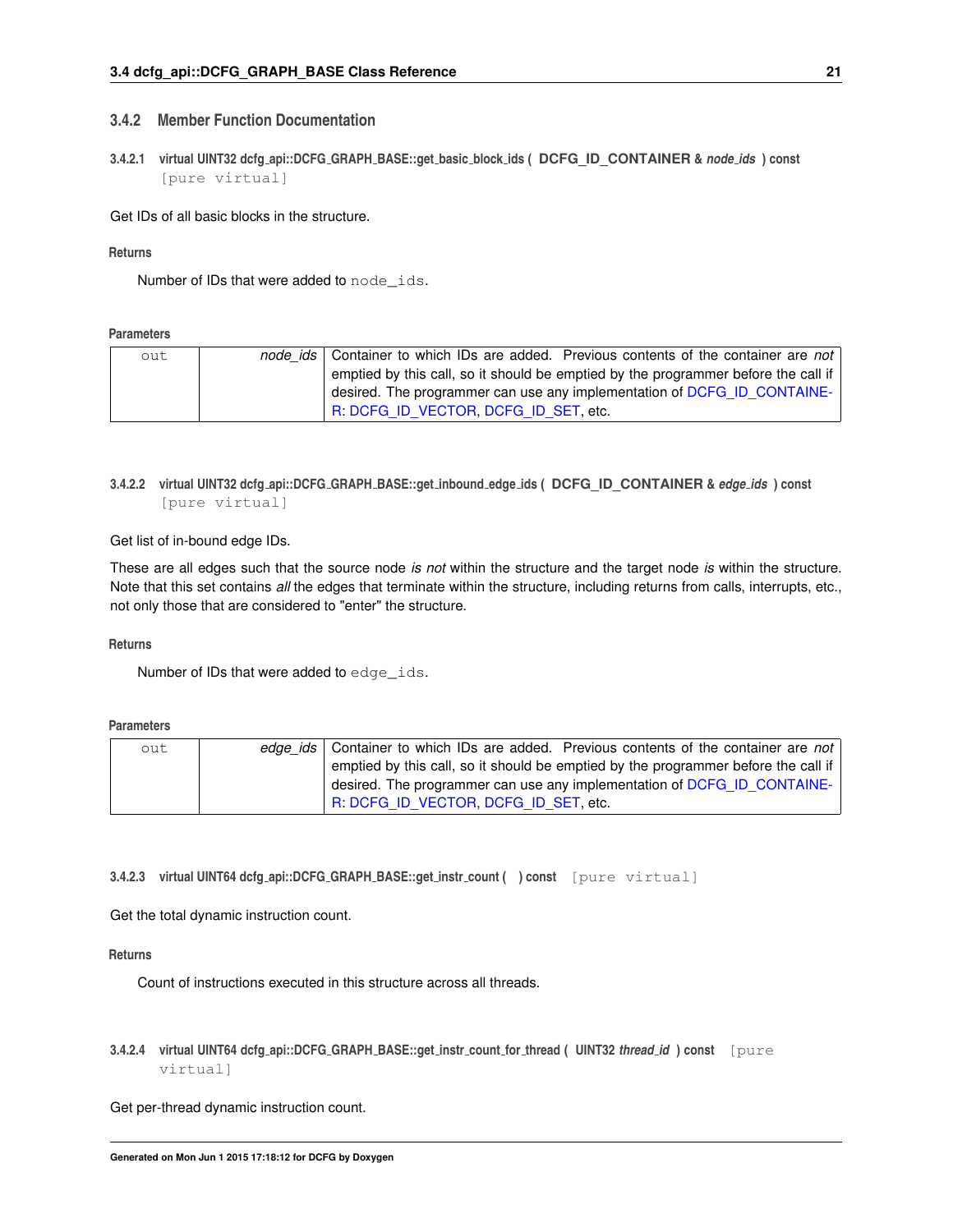#### <span id="page-29-6"></span>**Returns**

Count of instructions executed in this structure on specified thread or zero (0) if thread is invalid.

#### **Parameters**

|  | thread_id   Thread number. Typically, threads are consecutively numbered from zero to DCF- |
|--|--------------------------------------------------------------------------------------------|
|  | G_PROCESS::get_highest_thread_id().                                                        |

<span id="page-29-4"></span><span id="page-29-0"></span>**3.4.2.5 virtual UINT32 dcfg api::DCFG GRAPH BASE::get internal edge ids ( DCFG\_ID\_CONTAINER &** *edge ids* **) const** [pure virtual]

Get list of internal edge IDs.

These are all edges such that both the source and target nodes are within the structure.

#### **Returns**

Number of IDs that were added to edge\_ids.

#### **Parameters**

| out | edge ids   Container to which IDs are added. Previous contents of the container are not |
|-----|-----------------------------------------------------------------------------------------|
|     | emptied by this call, so it should be emptied by the programmer before the call if      |
|     | desired. The programmer can use any implementation of DCFG ID CONTAINE-                 |
|     | R. DCFG ID VECTOR, DCFG ID SET, etc.                                                    |

## <span id="page-29-5"></span><span id="page-29-1"></span>**3.4.2.6 virtual UINT32 dcfg api::DCFG GRAPH BASE::get outbound edge ids ( DCFG\_ID\_CONTAINER &** *edge ids* **) const** [pure virtual]

Get list of out-bound edge IDs.

These are all edges such that the source node *is* within the structure and the target node *is not* within the structure. Note that this set contains *all* the edges that originate within the structure, including calls, interrupts, etc., not only those that are considered to "exit" the structure.

**Returns**

Number of IDs that were added to edge\_ids.

#### **Parameters**

| out | edge ids   Container to which edge IDs are added. Previous contents of the container are |
|-----|------------------------------------------------------------------------------------------|
|     | not emptied by this call, so it should be emptied by the programmer before the call      |
|     | if desired. The programmer can use any implementation of DCFG ID CONTAIN-                |
|     | ER DCFG ID VECTOR DCFG ID SET etc.                                                       |

#### The documentation for this class was generated from the following file:

<span id="page-29-3"></span><span id="page-29-2"></span>• dcfg\_api.H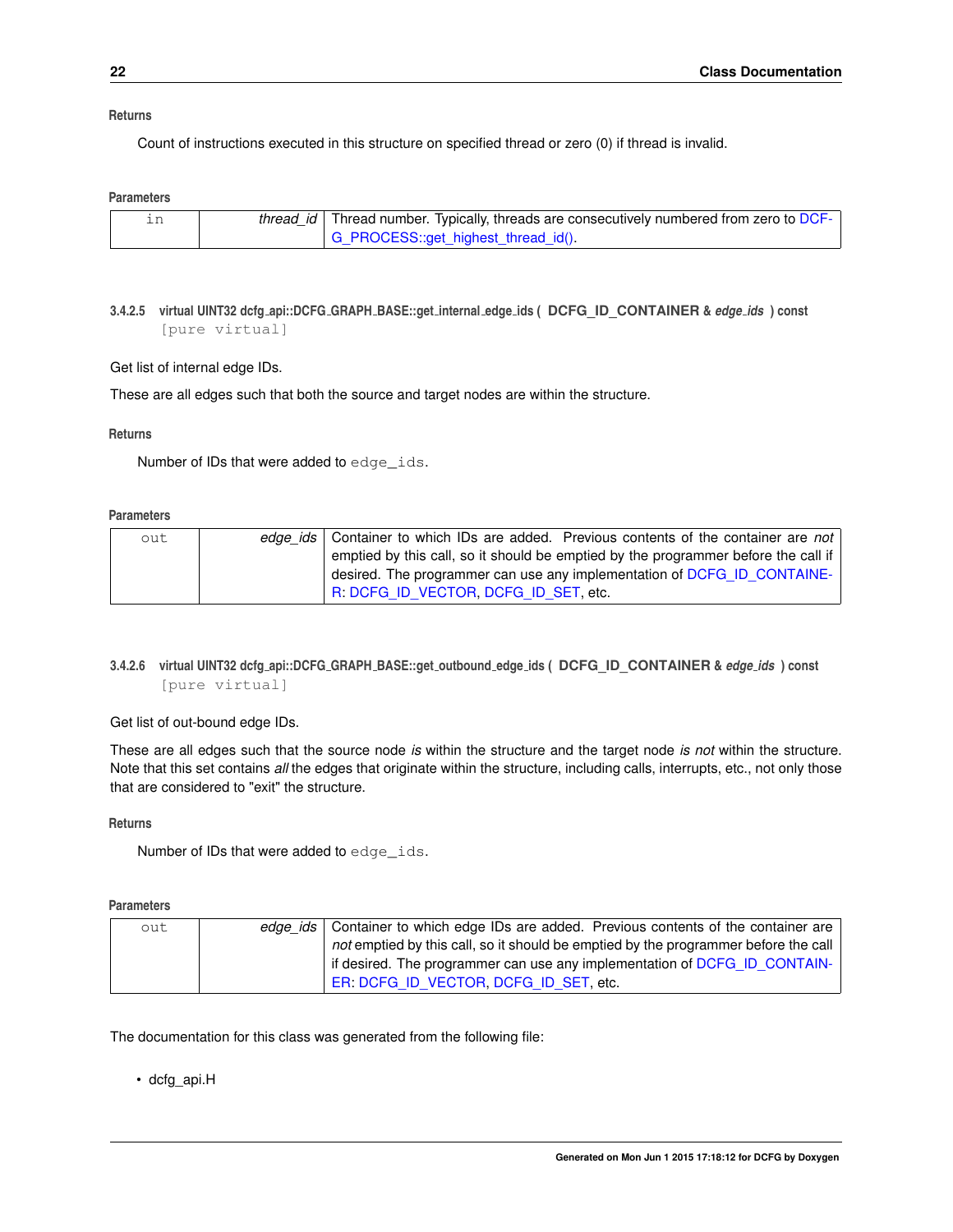## <span id="page-30-5"></span>**3.5 dcfg api::DCFG ID CONTAINER Class Reference**

Interface for any container of ID numbers.

#include <dcfg\_api.H>

Inheritance diagram for dcfg\_api::DCFG\_ID\_CONTAINER:



#### **Public Member Functions**

• virtual void [add\\_id](#page-30-2) (DCFG\_ID id)=0 *Add one ID to the container.*

#### <span id="page-30-0"></span>**3.5.1 Detailed Description**

Interface for any container of ID numbers.

The API programmer is free to define and use any class that implements this interface to collect ID numbers (process IDs, basic blocks, etc.) from the relevant DCFG APIs.

#### <span id="page-30-1"></span>**3.5.2 Member Function Documentation**

<span id="page-30-2"></span>**3.5.2.1 virtual void dcfg api::DCFG ID CONTAINER::add id ( DCFG ID** *id* **)** [pure virtual]

Add one ID to the container.

All concrete implementations must define this method.

**Parameters**

|     | ,, | . |
|-----|----|---|
| --- | __ |   |

Implemented in [dcfg\\_api::DCFG\\_ID\\_SET,](#page-31-2) and [dcfg\\_api::DCFG\\_ID\\_VECTOR.](#page-32-2)

The documentation for this class was generated from the following file:

• dcfg\_api.H

## <span id="page-30-4"></span><span id="page-30-3"></span>**3.6 dcfg api::DCFG ID SET Class Reference**

Set of ID numbers.

#include <dcfg\_api.H>

Inheritance diagram for dcfg\_api::DCFG\_ID\_SET: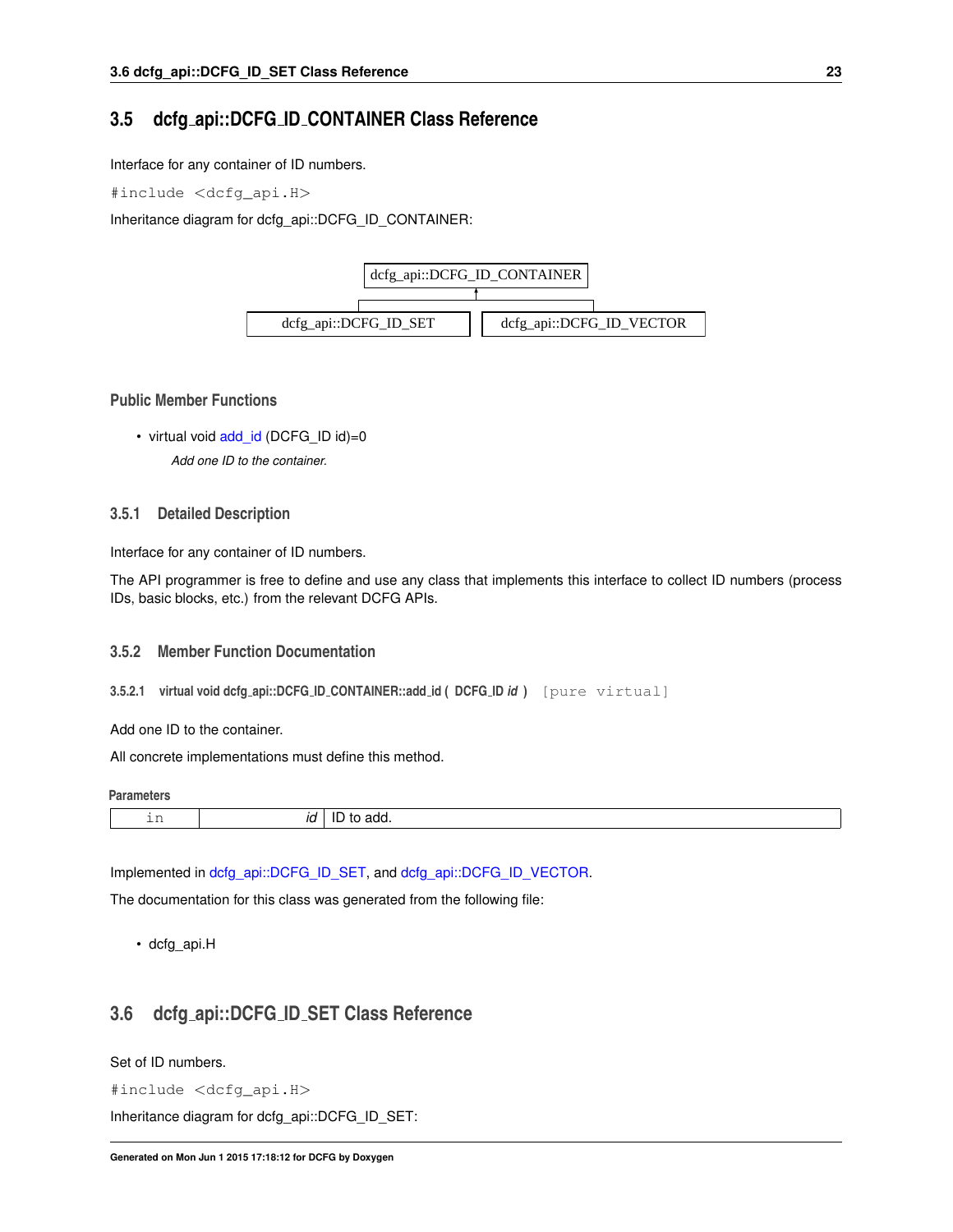<span id="page-31-5"></span>

## **Public Member Functions**

• virtual void add id (DCFG ID id) *Add one ID to the container.*

## **Additional Inherited Members**

#### <span id="page-31-0"></span>**3.6.1 Detailed Description**

Set of ID numbers.

This is an example of a [DCFG\\_ID\\_CONTAINER](#page-29-3) implementation based on an STL set. This is useful for iterating through the added IDs in numerical order and checking whether a certain ID exists.

#### <span id="page-31-1"></span>**3.6.2 Member Function Documentation**

<span id="page-31-2"></span>**3.6.2.1 virtual void dcfg api::DCFG ID SET::add id ( DCFG ID** *id* **)** [inline]**,** [virtual]

Add one ID to the container.

All concrete implementations must define this method.

Implements [dcfg\\_api::DCFG\\_ID\\_CONTAINER.](#page-30-2)

The documentation for this class was generated from the following file:

<span id="page-31-4"></span>• dcfg\_api.H

## <span id="page-31-3"></span>**3.7 dcfg api::DCFG ID VECTOR Class Reference**

Vector of ID numbers.

#include <dcfg\_api.H>

Inheritance diagram for dcfg\_api::DCFG\_ID\_VECTOR:



## **Public Member Functions**

• virtual void [add\\_id](#page-32-2) (DCFG\_ID id)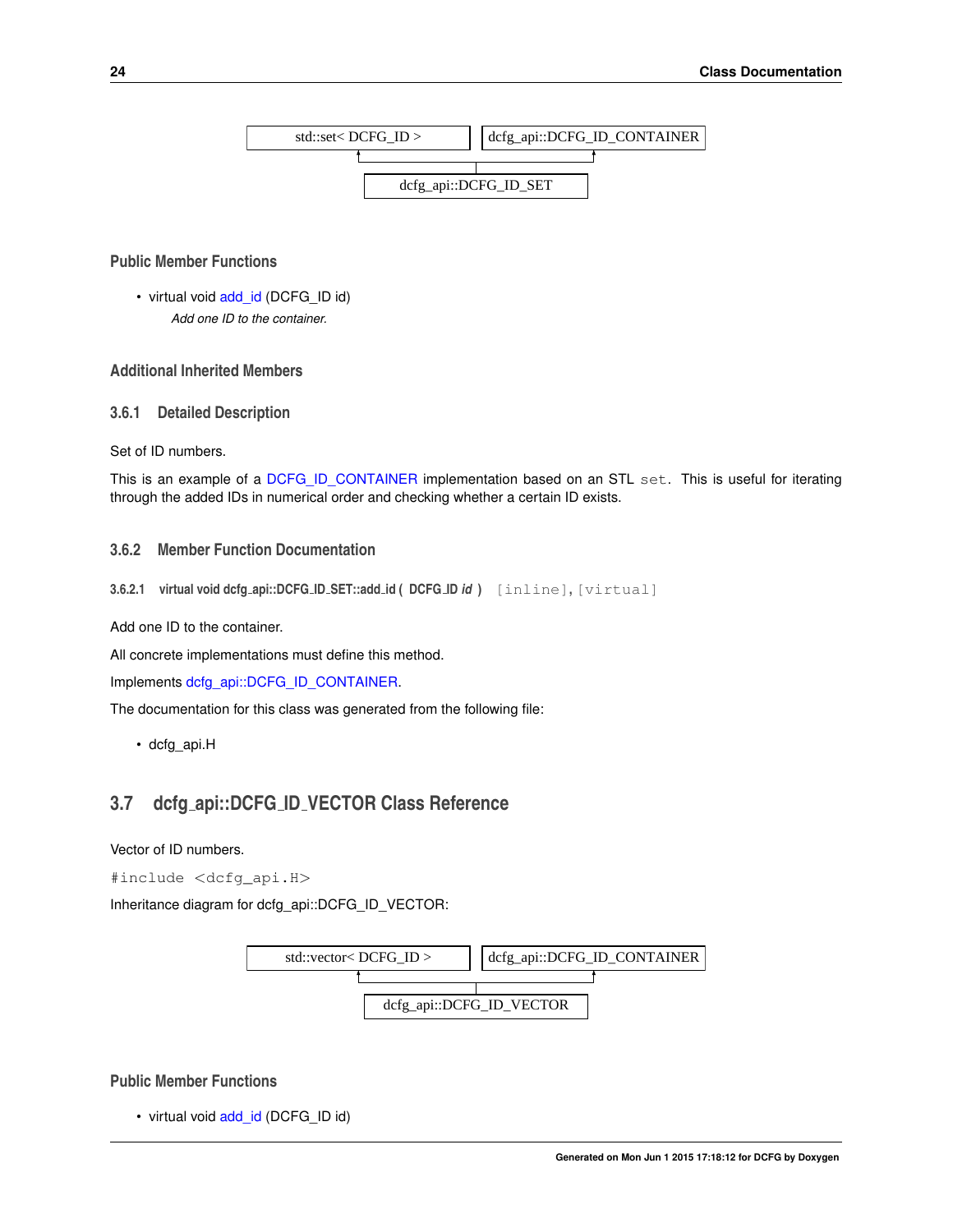<span id="page-32-5"></span>*Add one ID to the container.*

## **Additional Inherited Members**

#### <span id="page-32-0"></span>**3.7.1 Detailed Description**

Vector of ID numbers.

This is an example of a [DCFG\\_ID\\_CONTAINER](#page-29-3) implementation based on an STL vector. This is useful when it is important to maintain the order in which elements are added.

#### <span id="page-32-1"></span>**3.7.2 Member Function Documentation**

<span id="page-32-2"></span>**3.7.2.1 virtual void dcfg api::DCFG ID VECTOR::add id ( DCFG ID** *id* **)** [inline]**,** [virtual]

Add one ID to the container.

All concrete implementations must define this method.

Implements [dcfg\\_api::DCFG\\_ID\\_CONTAINER.](#page-30-2)

The documentation for this class was generated from the following file:

• dcfg\_api.H

## <span id="page-32-4"></span><span id="page-32-3"></span>**3.8 dcfg api::DCFG IMAGE Class Reference**

Interface to information about a binary image within a process.

#include <dcfg\_api.H>

Inheritance diagram for dcfg\_api::DCFG\_IMAGE:



#### **Public Member Functions**

- virtual DCFG\_ID [get\\_process\\_id](#page-34-5) () const =0
	- *Get the process ID.*
- virtual DCFG\_ID [get\\_image\\_id](#page-34-6) () const =0
	- *Get the image ID.*
- virtual const std::string ∗ [get\\_filename](#page-33-5) () const =0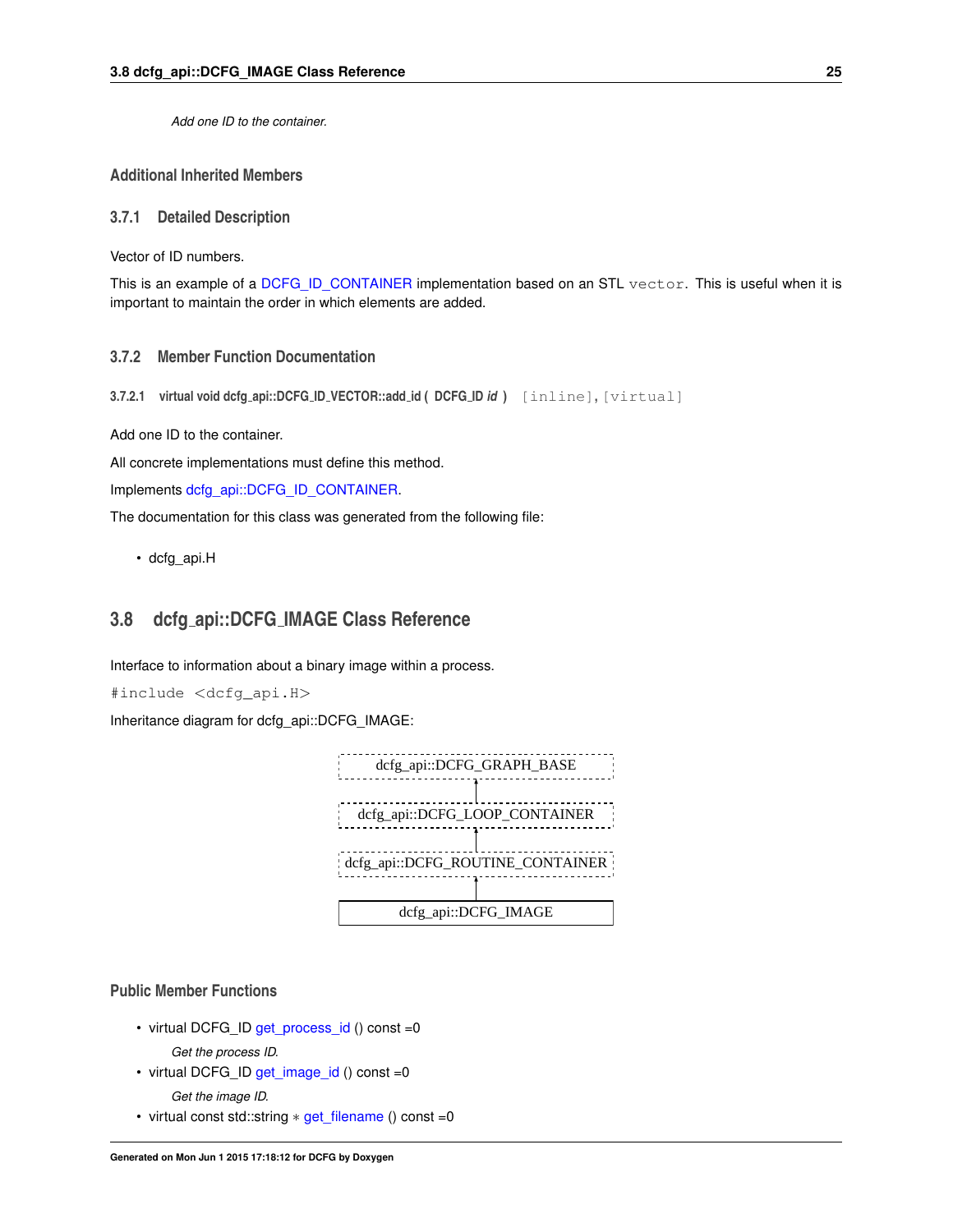*Get the filename of the image.*

- <span id="page-33-7"></span>• virtual UINT64 [get\\_base\\_address](#page-33-2) () const =0
	- *Get base address of image.*
- virtual UINT64 get size () const =0
	- *Get size of image.*
- virtual UINT32 [get\\_basic\\_block\\_ids\\_by\\_addr](#page-33-6) (UINT64 addr, [DCFG\\_ID\\_CONTAINER](#page-29-3) &node\_ids) const =0 *Get basic block ID(s) containing given address in this image.*

### <span id="page-33-0"></span>**3.8.1 Detailed Description**

Interface to information about a binary image within a process.

#### <span id="page-33-1"></span>**3.8.2 Member Function Documentation**

<span id="page-33-2"></span>**3.8.2.1 virtual UINT64 dcfg api::DCFG IMAGE::get base address ( ) const** [pure virtual]

Get base address of image.

#### **Returns**

Address where image was loaded into memory by O/S.

<span id="page-33-6"></span><span id="page-33-3"></span>**3.8.2.2 virtual UINT32 dcfg api::DCFG IMAGE::get basic block ids by addr ( UINT64** *addr,* **DCFG\_ID\_CONTAINER &** *node ids* **) const** [pure virtual]

Get basic block ID(s) containing given address in this image.

It is possible to get zero or more IDs returned: zero if the address appears in no basic blocks, one if it appears in exactly one block in one image, and more than one if it is not unique. Basic blocks may not be unique if an image uses self-modifying code (SMC) or other mechanisms that replace code regions. For most images, this will not be the case, and addresses will be unique for a given image.

#### **Returns**

Number of IDs that were added to node ids.

**Parameters**

| in  | addr I          | Virtual address that can appear anywhere within a basic block.                     |
|-----|-----------------|------------------------------------------------------------------------------------|
| out | node $ids \mid$ | Container to which basic-block IDs are added. Previous contents of the container   |
|     |                 | are not emptied by this call, so it should be emptied by the programmer before the |
|     |                 | call if desired. The programmer can use any implementation of DCFG ID CON-         |
|     |                 | TAINER: DCFG ID VECTOR, DCFG ID SET, etc.                                          |

<span id="page-33-5"></span><span id="page-33-4"></span>**3.8.2.3 virtual const std::string**∗ **dcfg api::DCFG IMAGE::get filename ( ) const** [pure virtual]

Get the filename of the image.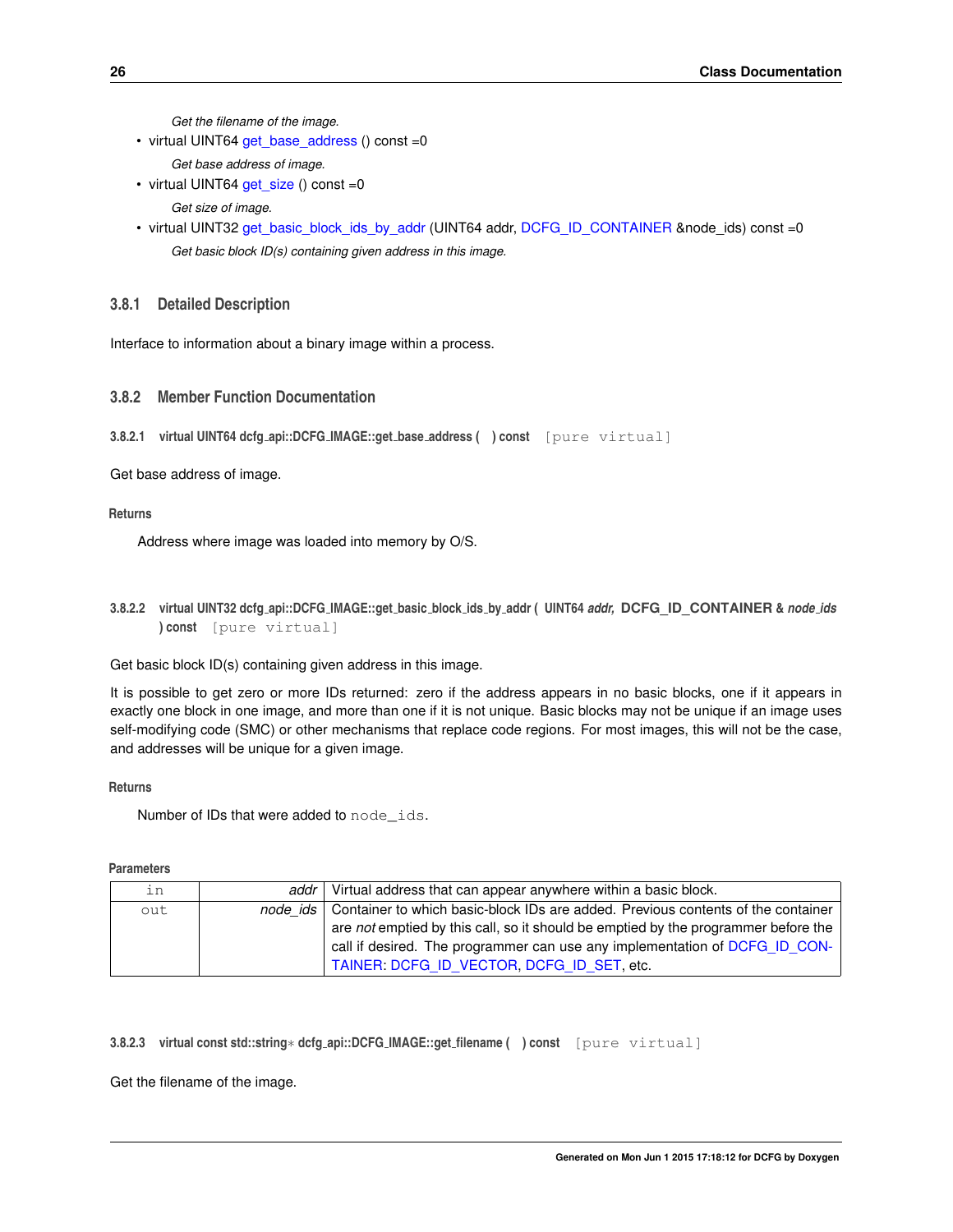#### <span id="page-34-8"></span>**Returns**

Pointer to string containing full pathname of image or base name if pathname not available or NULL if no name is available.

<span id="page-34-6"></span><span id="page-34-0"></span>**3.8.2.4 virtual DCFG ID dcfg api::DCFG IMAGE::get image id ( ) const** [pure virtual]

Get the image ID.

**Returns**

ID of this image.

<span id="page-34-5"></span><span id="page-34-1"></span>**3.8.2.5 virtual DCFG ID dcfg api::DCFG IMAGE::get process id ( ) const** [pure virtual]

Get the process ID.

#### **Returns**

<span id="page-34-7"></span>Process ID of this image.

<span id="page-34-2"></span>**3.8.2.6 virtual UINT64 dcfg api::DCFG IMAGE::get size ( ) const** [pure virtual]

Get size of image.

**Returns**

Size of image as loaded into memory by O/S, in bytes.

The documentation for this class was generated from the following file:

<span id="page-34-4"></span>• dcfg\_api.H

## <span id="page-34-3"></span>**3.9 dcfg api::DCFG IMAGE CONTAINER Class Reference**

Common interface to any structure *containing* images, i.e., processes.

#include <dcfg\_api.H>

Inheritance diagram for dcfg\_api::DCFG\_IMAGE\_CONTAINER:

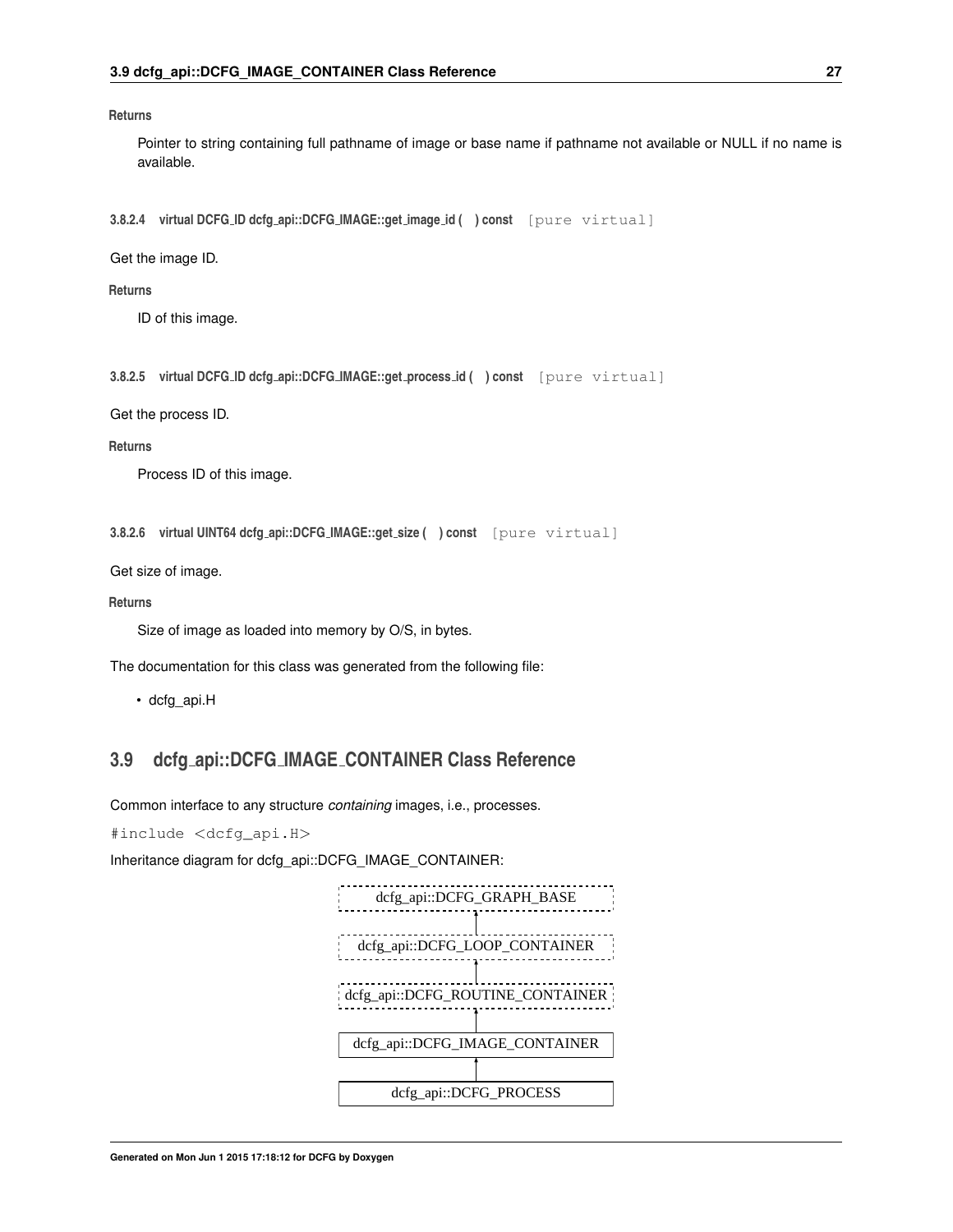## <span id="page-35-7"></span>**Public Member Functions**

- virtual UINT32 get image\_ids [\(DCFG\\_ID\\_CONTAINER](#page-29-3) &image\_ids) const =0 *Get the set of image IDs.*
- virtual [DCFG\\_IMAGE\\_CPTR](#page-32-4) [get\\_image\\_info](#page-35-6) (DCFG\_ID image\_id) const =0 *Get access to data for an image.*

## <span id="page-35-0"></span>**3.9.1 Detailed Description**

Common interface to any structure *containing* images, i.e., processes.

## <span id="page-35-1"></span>**3.9.2 Member Function Documentation**

<span id="page-35-2"></span>**3.9.2.1 virtual UINT32 dcfg api::DCFG IMAGE CONTAINER::get image ids ( DCFG\_ID\_CONTAINER &** *image ids* **) const** [pure virtual]

#### Get the set of image IDs.

Get IDs of all images seen, not just the ones that are active at any given time. The address ranges of two or more of the the images may overlap if an image was loaded after another was unloaded.

#### **Returns**

Number of IDs that were added to image\_ids.

#### **Parameters**

| out | <i>image ids</i>   Container to which image IDs are added. Previous contents of the container are |
|-----|---------------------------------------------------------------------------------------------------|
|     | not emptied by this call, so it should be emptied by the programmer before the call               |
|     | if desired. The programmer can use any implementation of DCFG ID CONTAIN-                         |
|     | ER DCFG ID VECTOR DCFG ID SET etc.                                                                |

## <span id="page-35-6"></span><span id="page-35-3"></span>**3.9.2.2 virtual DCFG\_IMAGE\_CPTR dcfg api::DCFG IMAGE CONTAINER::get image info ( DCFG ID** *image id* **) const** [pure virtual]

Get access to data for an image.

#### **Returns**

Pointer to interface object for specified image or NULL if image\_id is invalid.

#### **Parameters**

| --<br>--- | – |  |
|-----------|---|--|

The documentation for this class was generated from the following file:

<span id="page-35-5"></span><span id="page-35-4"></span>• dcfg\_api.H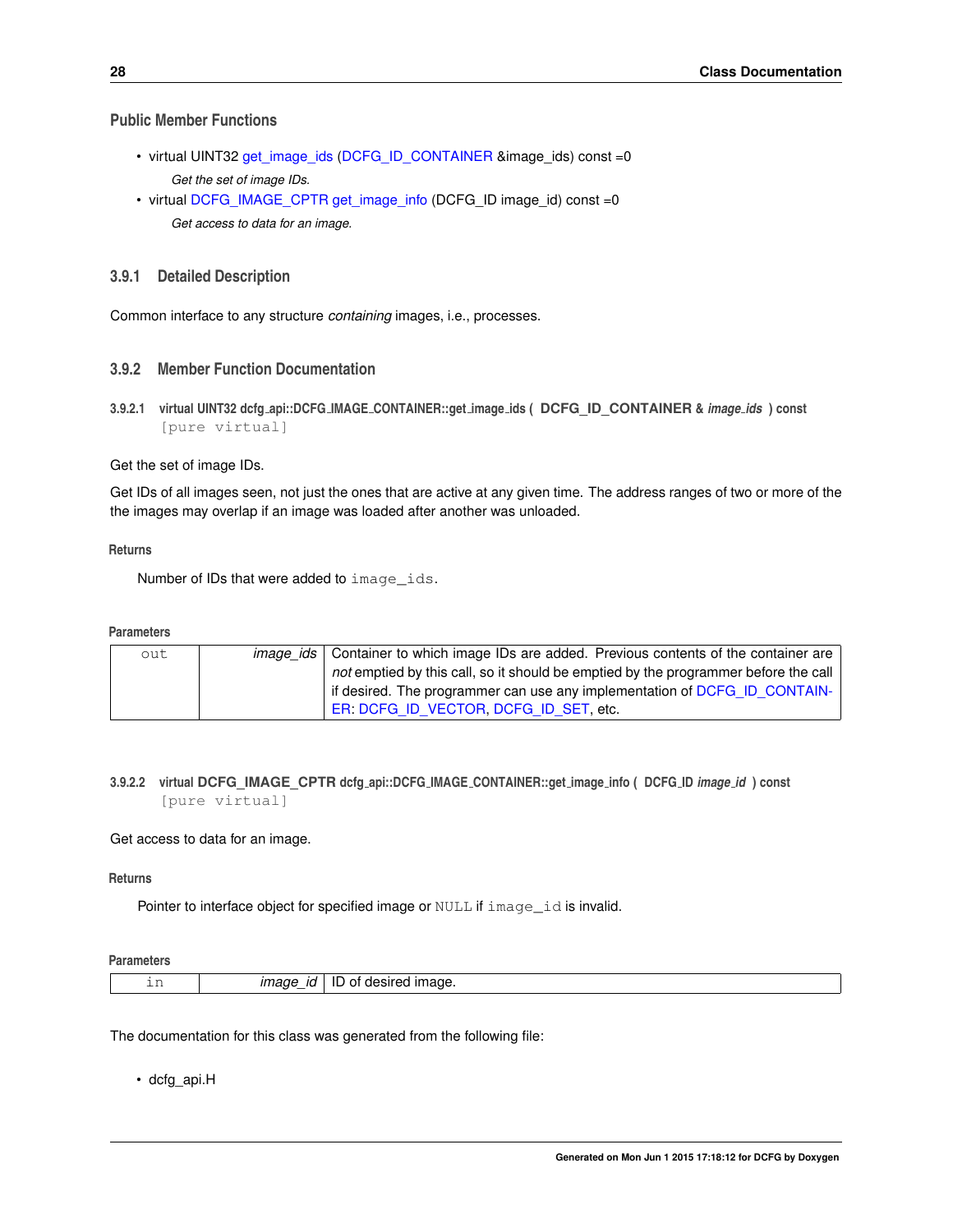## <span id="page-36-3"></span>**3.10 dcfg api::DCFG LOOP Class Reference**

Interface to information about a loop.

#include <dcfg\_api.H>

Inheritance diagram for dcfg\_api::DCFG\_LOOP:



#### **Public Member Functions**

- virtual DCFG\_ID [get\\_process\\_id](#page-39-4) () const =0 *Get the process ID.*
- virtual DCFG\_ID [get\\_image\\_id](#page-38-0) () const =0 *Get the image ID.*
- virtual DCFG\_ID [get\\_routine\\_id](#page-39-5) () const =0

*Get routine ID.*

- virtual DCFG\_ID [get\\_loop\\_id](#page-38-5) () const =0
	- *Get loop ID, which equals the basic-block ID of the head node.*
- virtual UINT32 [get\\_entry\\_edge\\_ids](#page-37-2) [\(DCFG\\_ID\\_CONTAINER](#page-29-3) &edge\_ids) const =0
	- *Get set of IDs of the entry edges.*
- virtual UINT32 [get\\_exit\\_edge\\_ids](#page-37-3) [\(DCFG\\_ID\\_CONTAINER](#page-29-3) &edge\_ids) const =0
	- *Get set of IDs of the exit edges.*
- virtual UINT32 [get\\_back\\_edge\\_ids](#page-36-2) [\(DCFG\\_ID\\_CONTAINER](#page-29-3) &edge\_ids) const =0 *Get set of IDs of the back-edges.*
- virtual DCFG\_ID [get\\_parent\\_loop\\_id](#page-38-6) () const =0

*Get head node ID of most immediate containing loop, if any.*

- virtual UINT64 [get\\_iteration\\_count](#page-38-7) () const =0
	- *Get dynamic iteration count.*
- virtual UINT64 [get\\_iteration\\_count\\_for\\_thread](#page-38-8) (UINT32 thread\_id) const =0

*Get dynamic execution count per thread.*

#### <span id="page-36-0"></span>**3.10.1 Detailed Description**

Interface to information about a loop.

## <span id="page-36-1"></span>**3.10.2 Member Function Documentation**

<span id="page-36-2"></span>**3.10.2.1 virtual UINT32 dcfg api::DCFG LOOP::get back edge ids ( DCFG\_ID\_CONTAINER &** *edge ids* **) const** [pure virtual]

Get set of IDs of the back-edges.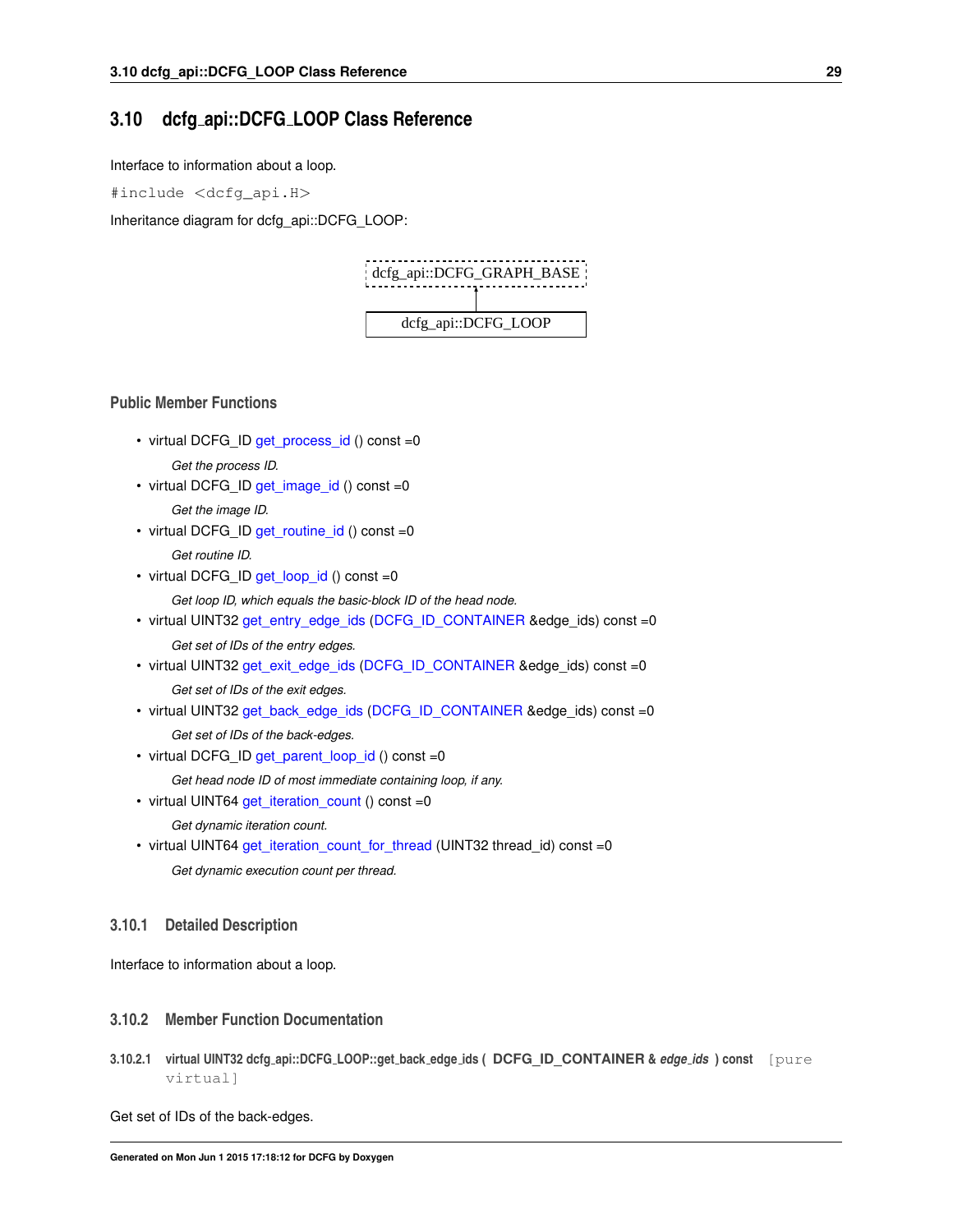<span id="page-37-4"></span>These are the edges that are traversed when a loop is repeated following an entry. The target node of each back edge will be the head node of the loop by definition. By definition, an edge  $n$ ->h is a back edge if h dominates n, where h is the head node.

#### **Returns**

Number of IDs that were added to edge\_ids.

#### **Parameters**

| out | edge ids   Container to which edge IDs are added. Previous contents of the container are |
|-----|------------------------------------------------------------------------------------------|
|     | not emptied by this call, so it should be emptied by the programmer before the call      |
|     | if desired. The programmer can use any implementation of DCFG ID CONTAIN-                |
|     | ER DCFG ID VECTOR DCFG ID SET etc.                                                       |

### <span id="page-37-2"></span><span id="page-37-0"></span>**3.10.2.2 virtual UINT32 dcfg api::DCFG LOOP::get entry edge ids ( DCFG\_ID\_CONTAINER &** *edge ids* **) const** [pure virtual]

#### Get set of IDs of the entry edges.

These are the edges that are traversed when a loop is entered from somewhere outside the loop. This set does *not* include back edges.

**Returns**

Number of IDs that were added to edge\_ids.

#### **Parameters**

| out | edge ids   Container to which edge IDs are added. Previous contents of the container are |
|-----|------------------------------------------------------------------------------------------|
|     | not emptied by this call, so it should be emptied by the programmer before the call      |
|     | if desired. The programmer can use any implementation of DCFG ID CONTAIN-                |
|     | ER DCFG ID VECTOR DCFG ID SET etc.                                                       |

#### <span id="page-37-3"></span><span id="page-37-1"></span>**3.10.2.3 virtual UINT32 dcfg api::DCFG LOOP::get exit edge ids ( DCFG\_ID\_CONTAINER &** *edge ids* **) const** [pure virtual]

#### Get set of IDs of the exit edges.

These are the edges that are traversed when a loop is exited. This set does *not* include call edges from the loop. If you also want call edges, use [DCFG\\_GRAPH\\_BASE::get\\_outbound\\_edge\\_ids\(\).](#page-29-5) Note that any given edge may exit more than one loop when loops are nested.

#### **Returns**

Number of IDs that were added to edge\_ids.

#### **Parameters**

| out | edge ids   Container to which edge IDs are added. Previous contents of the container are |
|-----|------------------------------------------------------------------------------------------|
|     | not emptied by this call, so it should be emptied by the programmer before the call      |
|     | if desired. The programmer can use any implementation of DCFG ID CONTAIN-                |
|     | ER DCFG ID VECTOR DCFG ID SET etc.                                                       |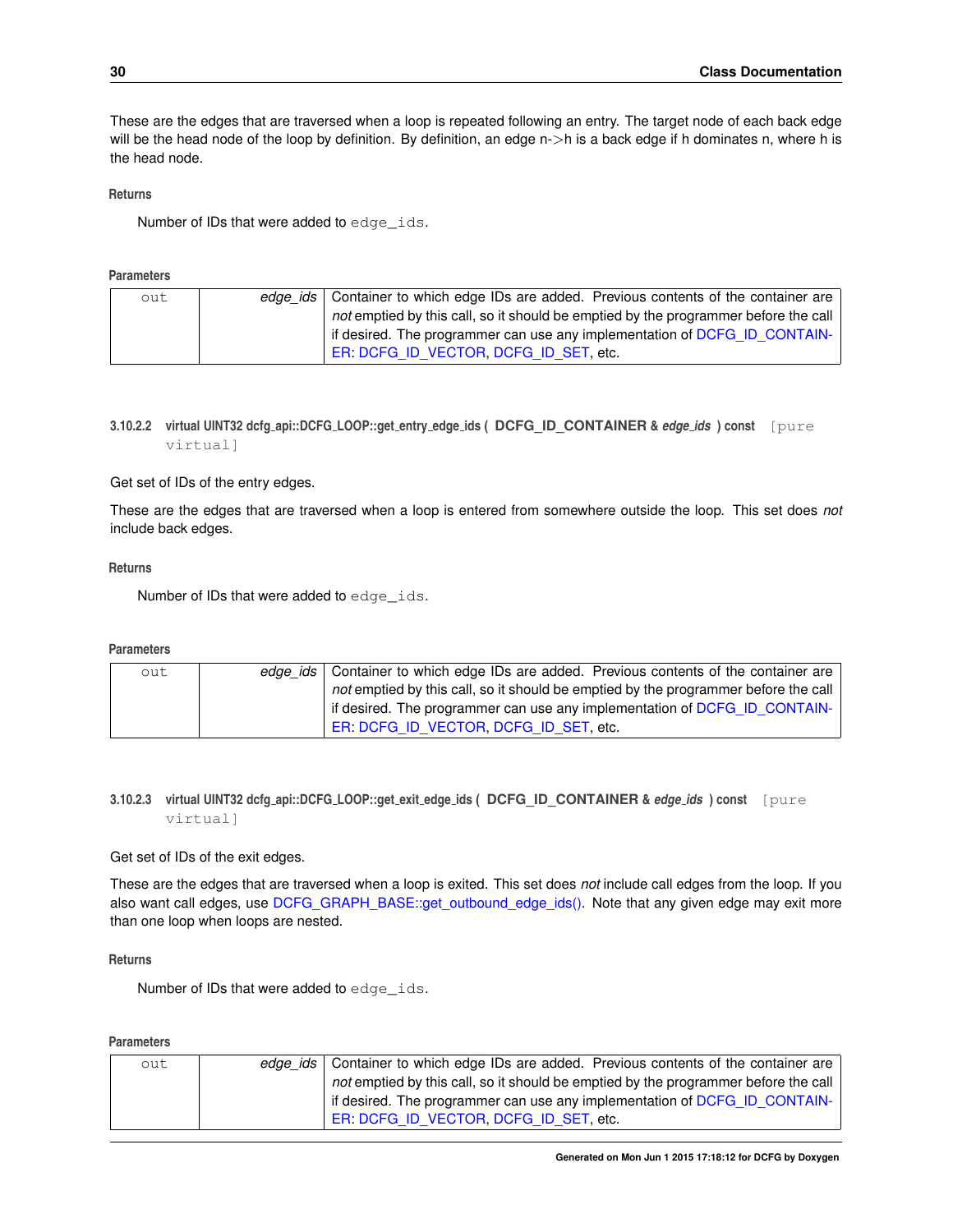<span id="page-38-9"></span><span id="page-38-0"></span>**3.10.2.4 virtual DCFG ID dcfg api::DCFG LOOP::get image id ( ) const** [pure virtual]

Get the image ID.

#### **Returns**

Image ID of this loop.

```
3.10.2.5 virtual UINT64 dcfg api::DCFG LOOP::get iteration count ( ) const [pure virtual]
```
Get dynamic iteration count.

This is the number of times the loop was executed, including entry from outside the loop and via its back edges. By definition, a loop can only be entered at its head node.

#### **Returns**

Number of times loop was execcuted, summed across all threads.

<span id="page-38-8"></span><span id="page-38-2"></span>**3.10.2.6 virtual UINT64 dcfg api::DCFG LOOP::get iteration count for thread ( UINT32** *thread id* **) const** [pure virtual]

Get dynamic execution count per thread.

See [DCFG\\_LOOP::get\\_iteration\\_count\(\)](#page-38-7) for iteration-count definition.

#### **Returns**

Number of times loop was executed in given thread.

#### **Parameters**

|  | thread id   Thread number. Typically, threads are consecutively numbered from zero to DCF- |
|--|--------------------------------------------------------------------------------------------|
|  | G_PROCESS::get_highest_thread_id().                                                        |

<span id="page-38-5"></span><span id="page-38-3"></span>**3.10.2.7 virtual DCFG ID dcfg api::DCFG LOOP::get loop id ( ) const** [pure virtual]

Get loop ID, which equals the basic-block ID of the head node.

The head node is the common target of all the back edges in the loop.

#### **Returns**

<span id="page-38-6"></span>ID number of head node.

<span id="page-38-4"></span>**3.10.2.8 virtual DCFG ID dcfg api::DCFG LOOP::get parent loop id ( ) const** [pure virtual]

Get head node ID of most immediate containing loop, if any.

This indicates loop nesting.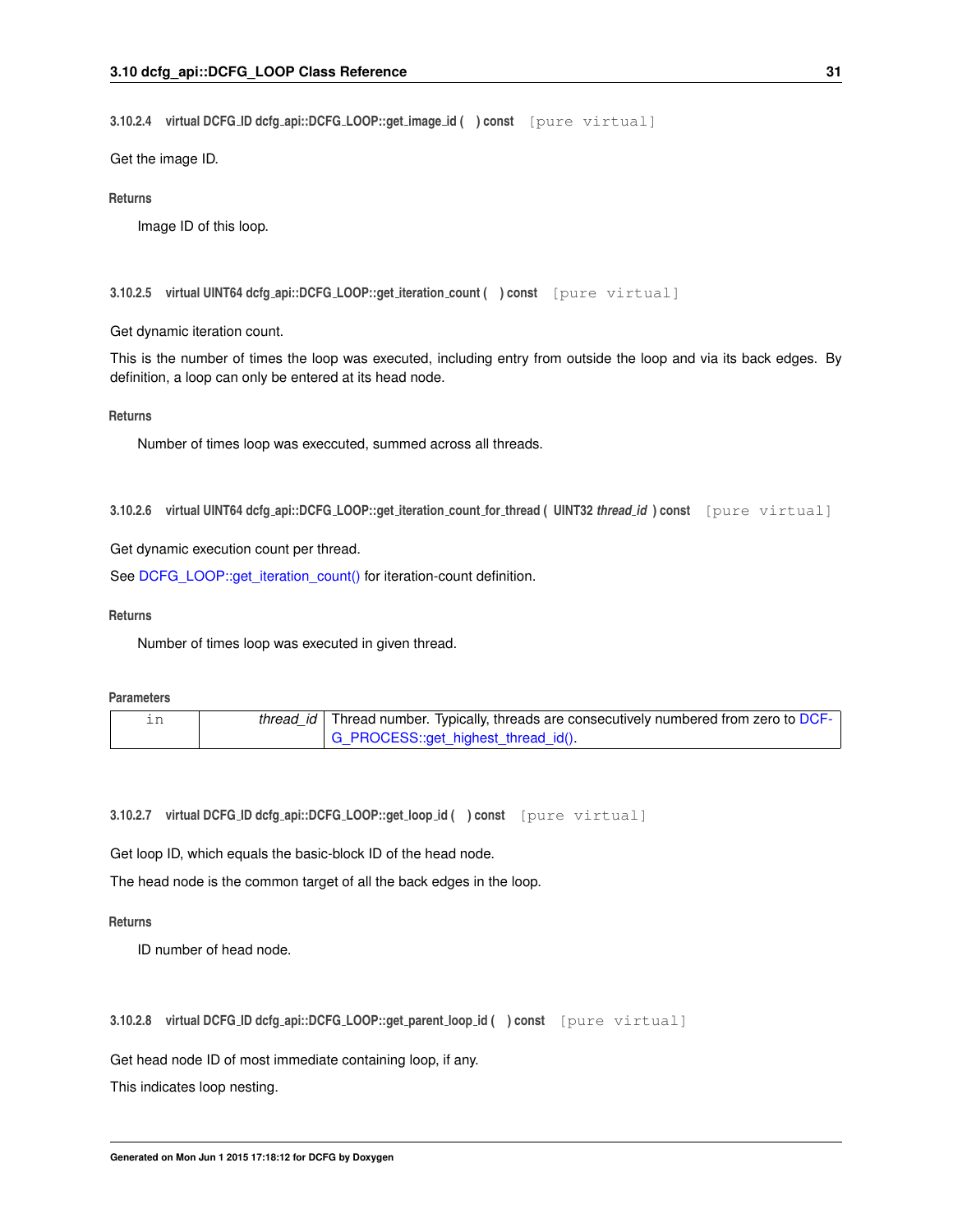#### <span id="page-39-6"></span>**Returns**

ID number of head node of parent loop or zero (0) if there is no parent loop.

<span id="page-39-4"></span><span id="page-39-0"></span>**3.10.2.9 virtual DCFG ID dcfg api::DCFG LOOP::get process id ( ) const** [pure virtual]

Get the process ID.

#### **Returns**

Process ID of this loop.

<span id="page-39-5"></span><span id="page-39-1"></span>**3.10.2.10 virtual DCFG ID dcfg api::DCFG LOOP::get routine id ( ) const** [pure virtual]

Get routine ID.

#### **Returns**

routine ID number of this loop.

The documentation for this class was generated from the following file:

• dcfg\_api.H

## <span id="page-39-3"></span><span id="page-39-2"></span>**3.11 dcfg api::DCFG LOOP CONTAINER Class Reference**

Common interface to any structure *containing* loops, i.e., routines, images, and processes.

#include <dcfg\_api.H>

Inheritance diagram for dcfg\_api::DCFG\_LOOP\_CONTAINER:



#### **Public Member Functions**

- virtual UINT32 [get\\_loop\\_ids](#page-40-2) [\(DCFG\\_ID\\_CONTAINER](#page-29-3) &node\_ids) const =0 *Get the set of loop IDs.*
- virtual [DCFG\\_LOOP\\_CPTR](#page-35-5) [get\\_loop\\_info](#page-40-6) (DCFG\_ID loop\_id) const =0

*Get access to data for a loop.*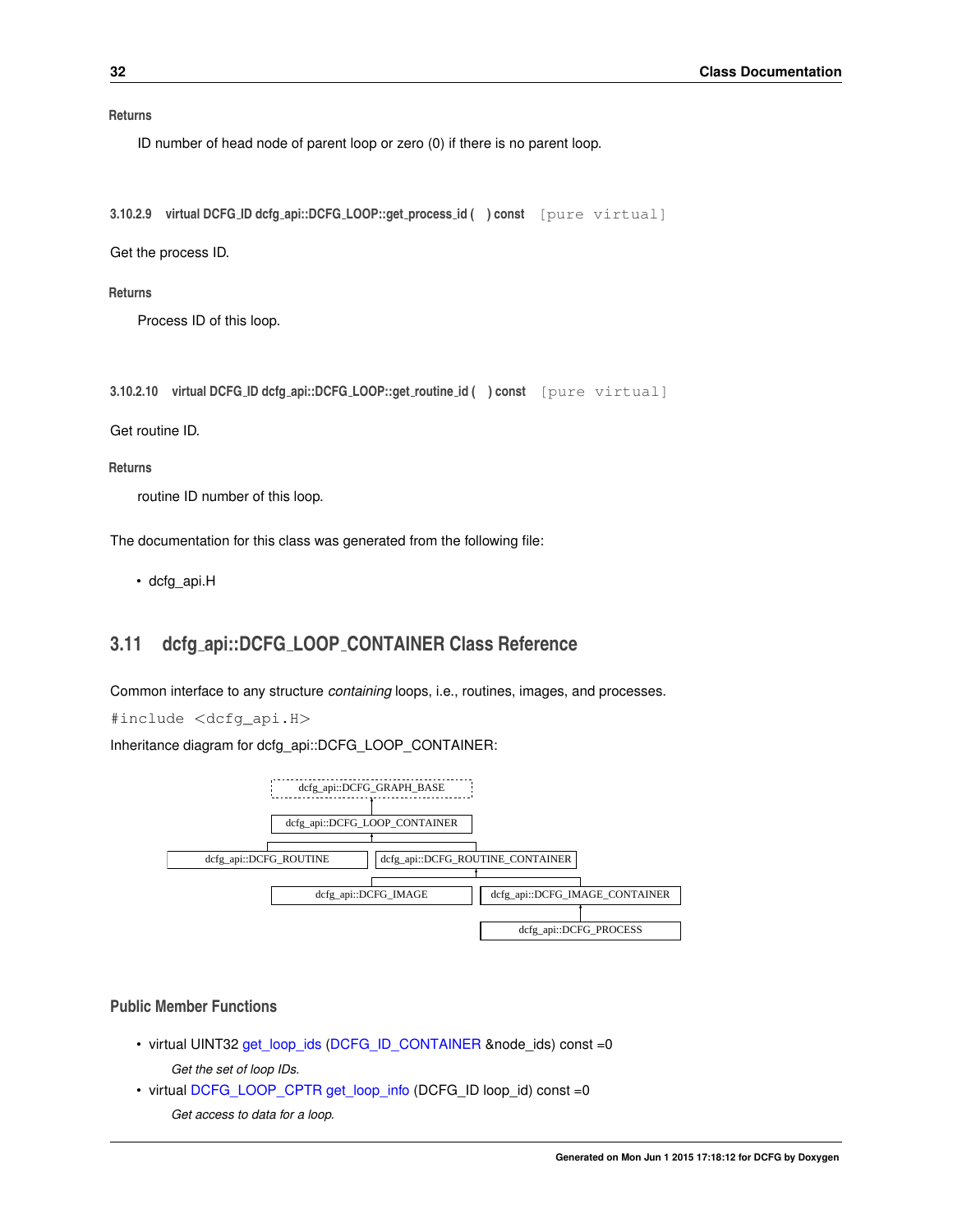#### <span id="page-40-7"></span><span id="page-40-0"></span>**3.11.1 Detailed Description**

Common interface to any structure *containing* loops, i.e., routines, images, and processes.

Note: even though loops can be nested, a loop is not considered a [DCFG\\_LOOP\\_CONTAINER.](#page-39-3) Loop nesting structure can be determined by querying the parent loop id from a [DCFG\\_LOOP](#page-35-5) object.

#### <span id="page-40-1"></span>**3.11.2 Member Function Documentation**

<span id="page-40-2"></span>**3.11.2.1 virtual UINT32 dcfg api::DCFG LOOP CONTAINER::get loop ids ( DCFG\_ID\_CONTAINER &** *node ids* **) const** [pure virtual]

Get the set of loop IDs.

Get IDs of all loops in the structure. A loop ID is the same as the ID of the basic block at its head node.

#### **Returns**

Number of IDs that were added to node\_ids.

#### **Parameters**

| out | node ids   Container to which IDs are added. Previous contents of the container are not |
|-----|-----------------------------------------------------------------------------------------|
|     | emptied by this call, so it should be emptied by the programmer before the call if      |
|     | desired. The programmer can use any implementation of DCFG ID CONTAINE-                 |
|     | R. DCFG ID VECTOR. DCFG ID SET. etc.                                                    |

### <span id="page-40-6"></span><span id="page-40-3"></span>**3.11.2.2 virtual DCFG\_LOOP\_CPTR dcfg api::DCFG LOOP CONTAINER::get loop info ( DCFG ID** *loop id* **) const** [pure virtual]

#### Get access to data for a loop.

**Returns**

Pointer to interface object for specified loop or NULL if  $loop\_id$  is invalid.

#### **Parameters**

| --<br><b>LII</b> | Joor<br><br>_ | Ш.<br>n<br>м |
|------------------|---------------|--------------|
|------------------|---------------|--------------|

The documentation for this class was generated from the following file:

• dcfg\_api.H

## <span id="page-40-5"></span><span id="page-40-4"></span>**3.12 dcfg pin api::DCFG PIN MANAGER Class Reference**

Connection between a Pin tool and a DCFG\_DATA object.

```
#include <dcfg_pin_api.H>
```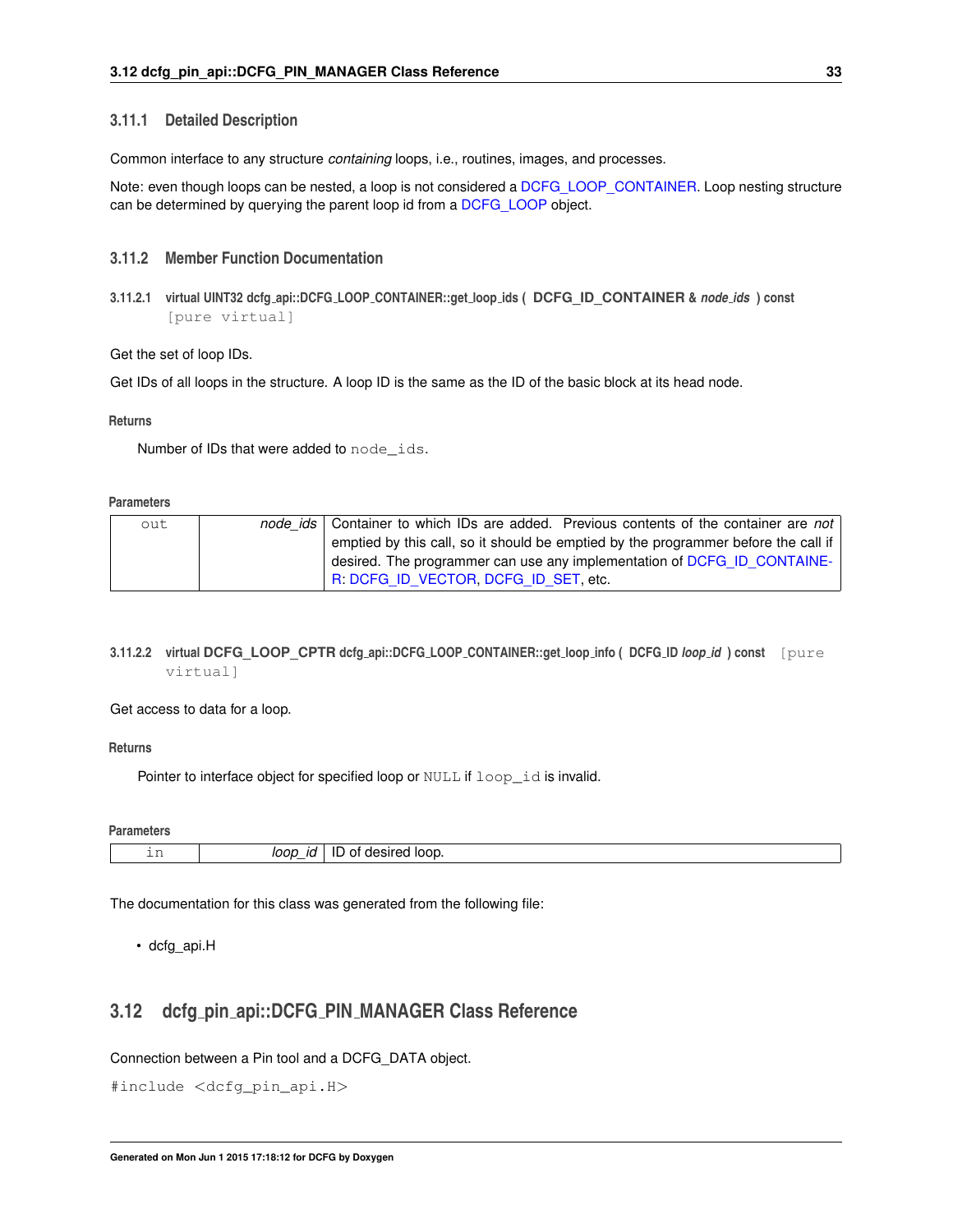## <span id="page-41-8"></span>**Public Member Functions**

- virtual bool [dcfg\\_enable\\_knob](#page-41-5) () const
	- *Whether the '-dcfg' knob was used on the command-line.*
- virtual void [activate](#page-41-2) ()=0
	- *Initialize and add Pin instrumentation.*
- virtual void [activate](#page-41-6) (void ∗pinplay\_engine)=0 *Initialize and add PinPlay instrumentation.*
- virtual [dcfg\\_api::DCFG\\_DATA\\_CPTR](#page-16-3) [get\\_dcfg\\_data](#page-41-7) () const =0 *Get access to DCFG data being constructed by the Pin tool.*
- virtual void [set\\_cfg\\_collection](#page-42-5) (bool enable)=0 *Explicitly set CFG-data collection.*

#### **Static Public Member Functions**

• static [DCFG\\_PIN\\_MANAGER](#page-40-5) ∗ [new\\_manager](#page-42-6) () *Create a new [DCFG\\_PIN\\_MANAGER.](#page-40-5)*

### <span id="page-41-0"></span>**3.12.1 Detailed Description**

Connection between a Pin tool and a DCFG\_DATA object.

This is an interface; use [DCFG\\_PIN\\_MANAGER::new\\_manager\(\)](#page-42-6) to create an object that implements the interface.

#### <span id="page-41-1"></span>**3.12.2 Member Function Documentation**

<span id="page-41-2"></span>**3.12.2.1 virtual void dcfg pin api::DCFG PIN MANAGER::activate ( )** [pure virtual]

Initialize and add Pin instrumentation.

<span id="page-41-6"></span>Default behavior depends on settings of dcfg knobs.

<span id="page-41-3"></span>**3.12.2.2 virtual void dcfg pin api::DCFG PIN MANAGER::activate ( void** ∗ *pinplay engine* **)** [pure virtual]

Initialize and add PinPlay instrumentation.

Default behavior depends on settings of dcfg knobs and whether logger, replayer or both are activated.

#### **Parameters**

<span id="page-41-5"></span>

|  | pinplay_engine   pointer to existing pinplay engine or NULL if none. |
|--|----------------------------------------------------------------------|
|  |                                                                      |

<span id="page-41-4"></span>**3.12.2.3 virtual bool dcfg pin api::DCFG PIN MANAGER::dcfg enable knob ( ) const** [virtual]

Whether the '-dcfg' knob was used on the command-line.

## **Returns**

<span id="page-41-7"></span>true if '-dcfg' knob was used, false otherwise.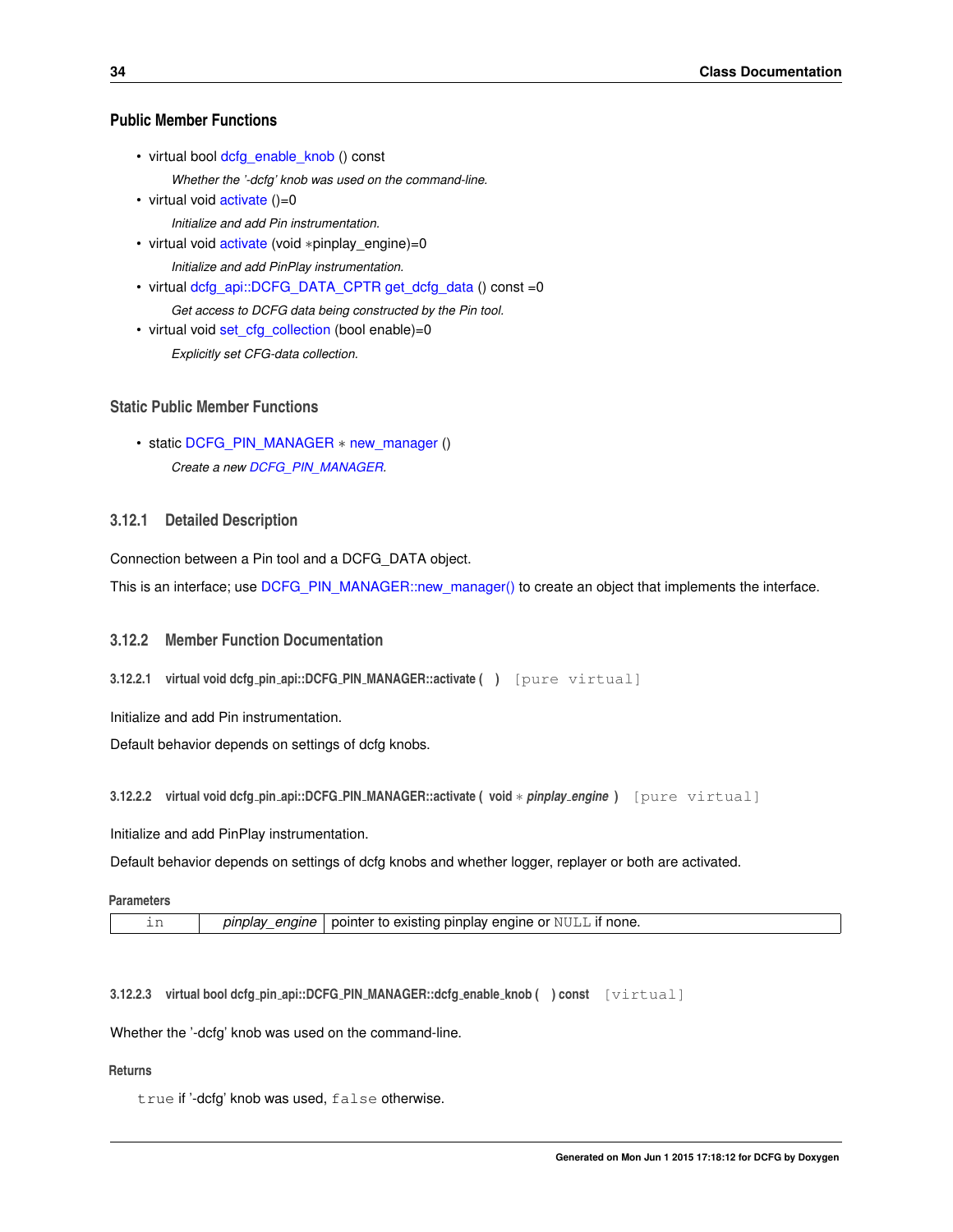<span id="page-42-7"></span><span id="page-42-0"></span>**3.12.2.4 virtual dcfg\_api::DCFG\_DATA\_CPTR dcfg pin api::DCFG PIN MANAGER::get dcfg data ( ) const** [pure virtual]

Get access to DCFG data being constructed by the Pin tool.

The returned DCFG will only be valid at the end of a region or program. There will not be a DCFG if an [activate\(\)](#page-41-2) method has not been called.

**Returns**

<span id="page-42-6"></span>Pointer to associated DCFG data or NULL if none.

<span id="page-42-1"></span>**3.12.2.5 static DCFG\_PIN\_MANAGER**∗ **dcfg pin api::DCFG PIN MANAGER::new manager ( )** [static]

Create a new [DCFG\\_PIN\\_MANAGER.](#page-40-5)

This is a factory method to create a new object that implements the [DCFG\\_PIN\\_MANAGER](#page-40-5) interface.

**Returns**

Pointer to new object. It can be freed with delete.

<span id="page-42-5"></span><span id="page-42-2"></span>**3.12.2.6 virtual void dcfg pin api::DCFG PIN MANAGER::set cfg collection ( bool** *enable* **)** [pure virtual]

Explicitly set CFG-data collection.

This controls whether control-flow instructions are instrumented to build a CFG. This is independent of whether a DCFG file is written. If a DCFG file is written with CFG collection disabled, it will have no CFG data in it.

#### **Parameters**

| --<br>--- | - --<br>--<br>mе<br>. | <br>-----<br>≅ ofi.<br>-rur<br>. nier<br>ΩT<br>זטוו:זי<br>.<br>.<br>$\sim$<br>$-$ |
|-----------|-----------------------|-----------------------------------------------------------------------------------|
|-----------|-----------------------|-----------------------------------------------------------------------------------|

The documentation for this class was generated from the following file:

<span id="page-42-4"></span>• dcfg pin api.H

## <span id="page-42-3"></span>**3.13 dcfg api::DCFG PROCESS Class Reference**

Interface to information about an O/S process.

#include <dcfg\_api.H>

Inheritance diagram for dcfg\_api::DCFG\_PROCESS: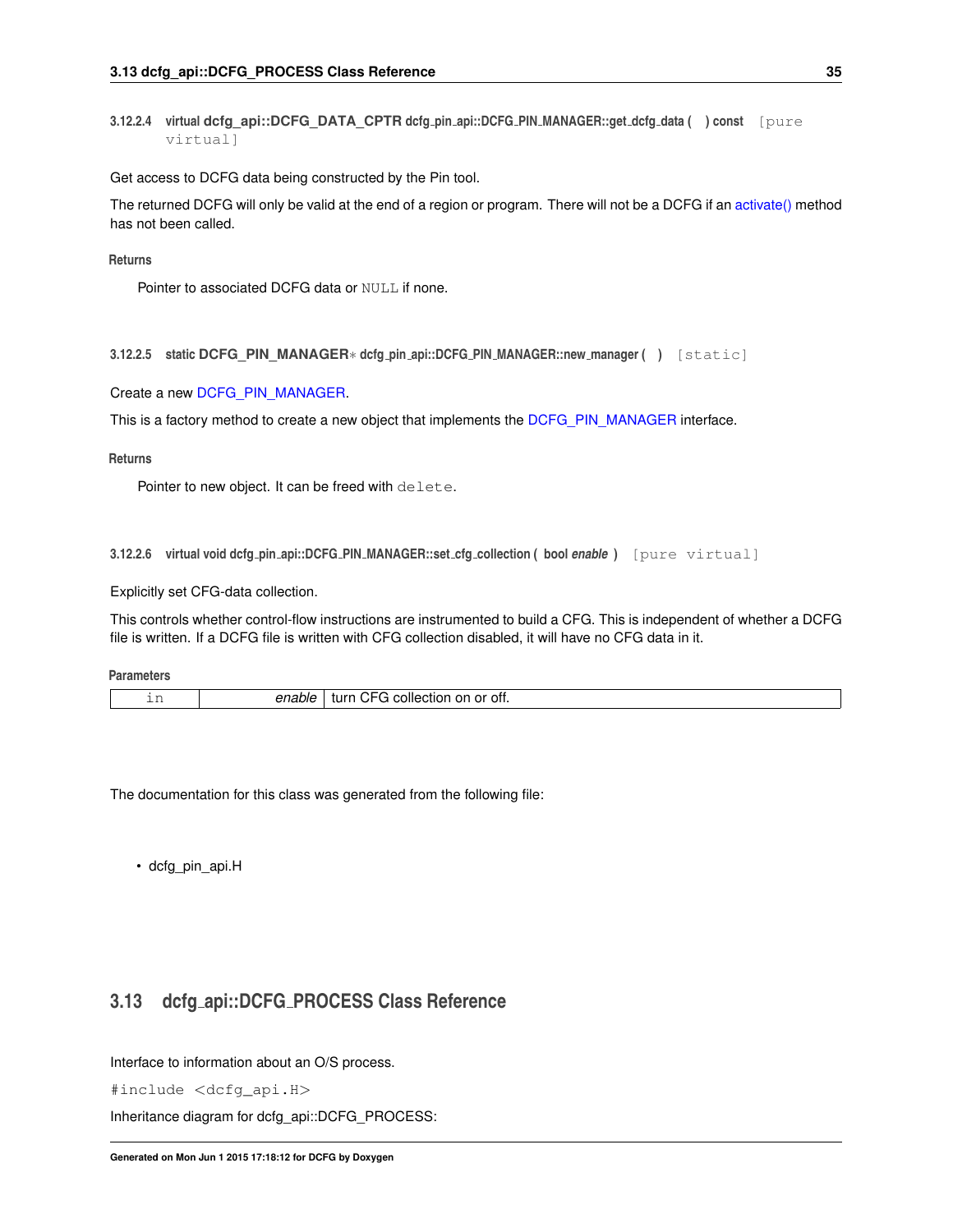

#### **Public Member Functions**

• virtual DCFG\_ID [get\\_process\\_id](#page-46-4) () const =0

*Get the process ID.*

• virtual UINT32 [get\\_highest\\_thread\\_id](#page-45-4) () const =0

*Get the highest thread ID.*

• virtual UINT32 [get\\_basic\\_block\\_ids\\_by\\_addr](#page-44-2) (UINT64 addr, [DCFG\\_ID\\_CONTAINER](#page-29-3) &node\_ids) const =0

*Get basic block ID(s) containing given address in this process.*

• virtual UINT32 [get\\_start\\_node\\_id](#page-46-5) () const =0

*Get ID of start node.*

• virtual UINT32 get end node id () const =0

*Get ID of end node.*

• virtual UINT32 [get\\_unknown\\_node\\_id](#page-46-6) () const =0

*Get ID of unknown node.*

• virtual DCFG\_ID [get\\_edge\\_id](#page-44-5) (DCFG\_ID source\_node\_id, DCFG\_ID target\_node\_id) const =0

*Get the ID of an edge given its source and target nodes.*

• virtual UINT32 [get\\_successor\\_node\\_ids](#page-46-7) (DCFG\_ID source\_node\_id, [DCFG\\_ID\\_CONTAINER](#page-29-3) &node\_ids) const  $=0$ 

*Get the set of target nodes that have an edge from the given source.*

• virtual UINT32 [get\\_predecessor\\_node\\_ids](#page-45-6) (DCFG\_ID target\_node\_id, [DCFG\\_ID\\_CONTAINER](#page-29-3) &node\_ids) const  $=0$ 

*Get the set of source nodes that have an edge to the given target.*

• virtual [DCFG\\_EDGE\\_CPTR](#page-18-4) [get\\_edge\\_info](#page-45-7) (DCFG\_ID edge\_id) const =0

*Get access to data for an edge.*

• virtual [DCFG\\_BASIC\\_BLOCK\\_CPTR](#page-12-1) [get\\_basic\\_block\\_info](#page-44-6) (DCFG\_ID node\_id) const =0

*Get access to data for a basic block.*

• virtual bool [is\\_special\\_node](#page-47-4) (DCFG\_ID node\_id) const =0

*Determine whether a node ID refers to any "special" (non-basic-block) node.*

• virtual bool [is\\_start\\_node](#page-47-5) (DCFG\_ID node\_id) const =0

*Determine whether a node ID refers to the special non-basic-block start node.*

• virtual bool is end node (DCFG\_ID node\_id) const =0

*Determine whether a node ID refers to the special non-basic-block end node.*

• virtual bool [is\\_unknown\\_node](#page-47-7) (DCFG\_ID node\_id) const =0

*Determine whether a node ID refers to the special non-basic-block "unknown" node.*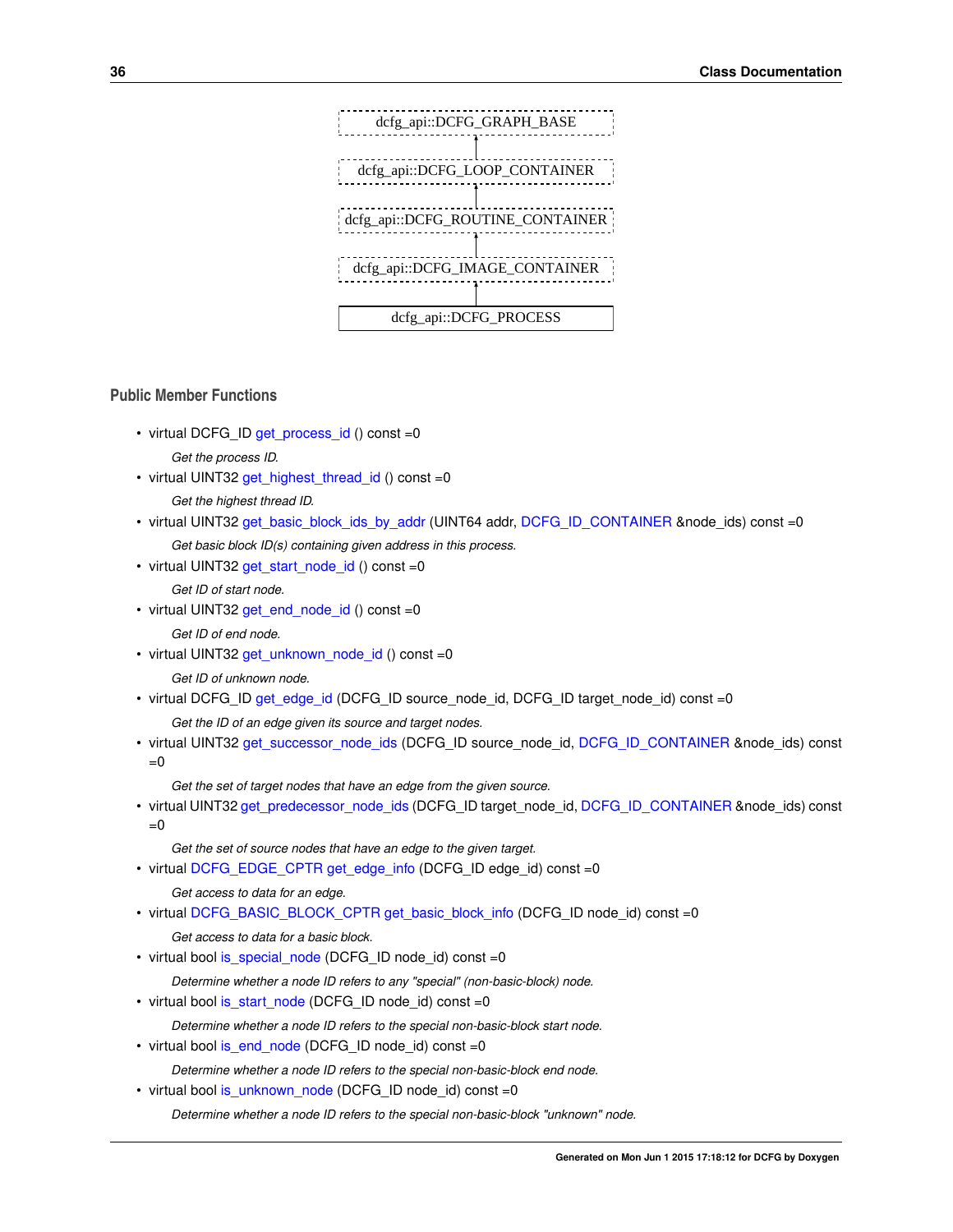#### <span id="page-44-7"></span><span id="page-44-0"></span>**3.13.1 Detailed Description**

Interface to information about an O/S process.

## <span id="page-44-1"></span>**3.13.2 Member Function Documentation**

<span id="page-44-2"></span>**3.13.2.1 virtual UINT32 dcfg api::DCFG PROCESS::get basic block ids by addr ( UINT64** *addr,* **DCFG\_ID\_CONTAINER &** *node ids* **) const** [pure virtual]

Get basic block ID(s) containing given address in this process.

It is possible to get zero or more IDs returned: zero if the address appears in no basic blocks, one if it appears in exactly one block in one image, and more than one if it is not unique. Basic blocks may not be unique if a dynamically-linked process unloads one image and loads another image in an overlapping address region.

**Returns**

Number of IDs that were added to node\_ids.

**Parameters**

| in  | addr I | Virtual address that can appear anywhere within a basic block.                              |
|-----|--------|---------------------------------------------------------------------------------------------|
| out |        | node ids   Container to which basic-block IDs are added. Previous contents of the container |
|     |        | are not emptied by this call, so it should be emptied by the programmer before the          |
|     |        | call if desired. The programmer can use any implementation of DCFG ID CON-                  |
|     |        | TAINER DCFG ID VECTOR DCFG ID SET etc.                                                      |

<span id="page-44-6"></span><span id="page-44-3"></span>**3.13.2.2 virtual DCFG\_BASIC\_BLOCK\_CPTR dcfg api::DCFG PROCESS::get basic block info ( DCFG ID** *node id* **) const** [pure virtual]

### Get access to data for a basic block.

**Returns**

Pointer to interface object for specified basic block or NULL if node\_id refers to a "special" node or is invalid.

**Parameters**

<span id="page-44-5"></span>

| --<br>--- | node<br>-10 | block.<br>pasic<br>IL<br>٦Ρ<br>____<br>---- - |
|-----------|-------------|-----------------------------------------------|

<span id="page-44-4"></span>3.13.2.3 virtual DCFG\_ID dcfg\_api::DCFG\_PROCESS::get\_edge\_id ( DCFG\_ID source\_node\_id, DCFG\_ID target\_node\_id ) const [pure virtual]

Get the ID of an edge given its source and target nodes.

**Returns**

ID number of edge or zero (0) if there is no edge between the two nodes.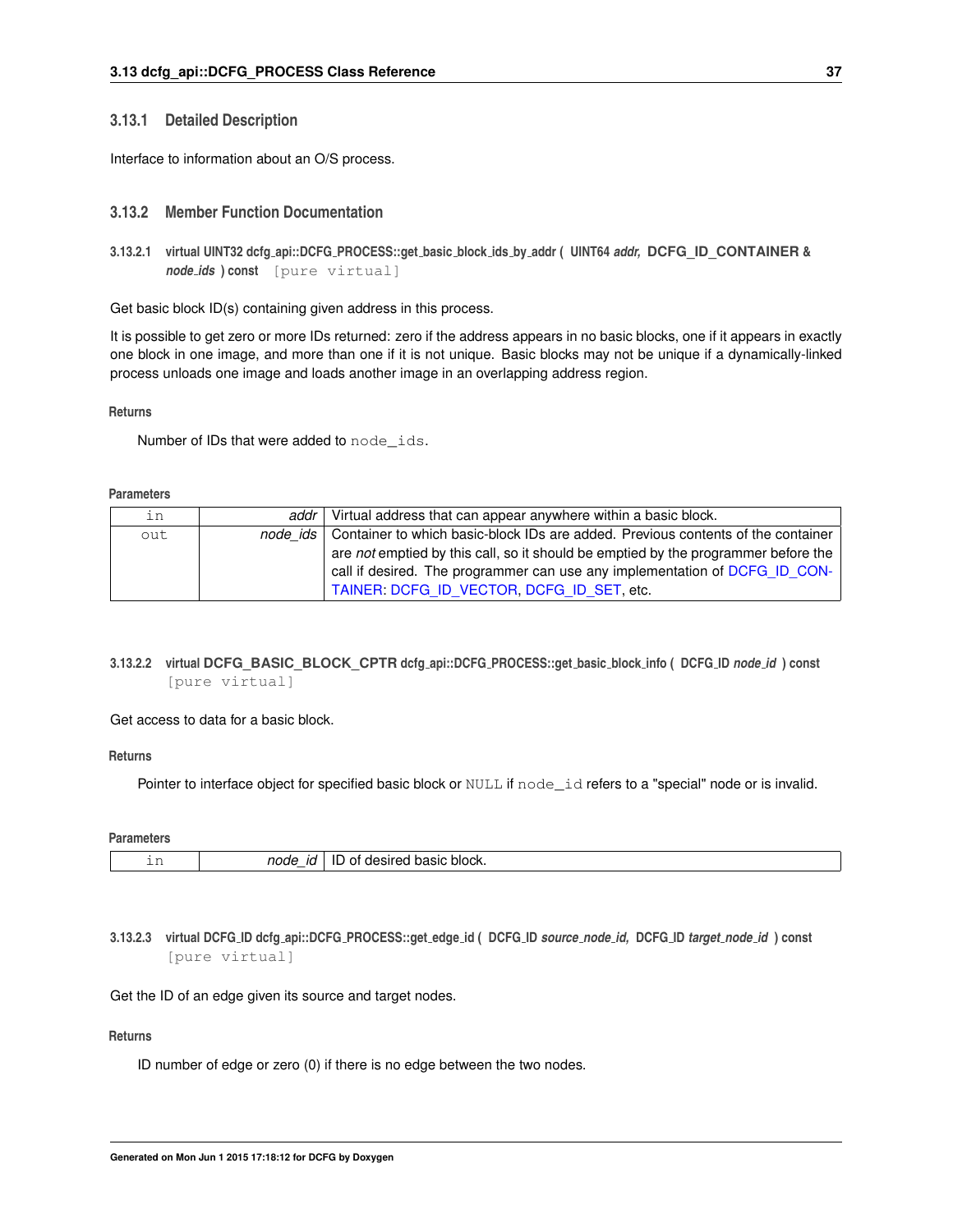<span id="page-45-8"></span>**Parameters**

| source | <i>node id</i>   ID number of node the edge is coming from.     |
|--------|-----------------------------------------------------------------|
|        | <i>target node id</i>   ID number of node the edge is going to. |

### <span id="page-45-7"></span><span id="page-45-0"></span>**3.13.2.4 virtual DCFG\_EDGE\_CPTR dcfg api::DCFG PROCESS::get edge info ( DCFG ID** *edge id* **) const** [pure virtual]

#### Get access to data for an edge.

**Returns**

Pointer to interface object for specified edge or NULL if edge\_id is invalid.

#### **Parameters**

<span id="page-45-5"></span>

| --<br>+ + + | $\epsilon$<br>. .<br>. . | ---- |
|-------------|--------------------------|------|

<span id="page-45-1"></span>**3.13.2.5 virtual UINT32 dcfg api::DCFG PROCESS::get end node id ( ) const** [pure virtual]

Get ID of end node.

This is a "special" node that is not a basic block. It is the target node of the edge from the last basic block executed in each thread.

#### **Returns**

<span id="page-45-4"></span>ID number of end node.

```
3.13.2.6 virtual UINT32 dcfg api::DCFG PROCESS::get highest thread id ( ) const [pure virtual]
```
#### Get the highest thread ID.

The lowest thread ID is zero (0). Typically, threads are consecutively numbered from zero to [DCFG\\_PROCESS::get\\_](#page-45-4) highest thread id().

**Returns**

Highest thread ID recorded when the DCFG was created.

<span id="page-45-6"></span><span id="page-45-3"></span>**3.13.2.7 virtual UINT32 dcfg api::DCFG PROCESS::get predecessor node ids ( DCFG ID** *target node id,* **DCFG\_ID\_CONTAINER &** *node ids* **) const** [pure virtual]

Get the set of source nodes that have an edge to the given target.

Predecessor node sets are used in various graph algorithms.

#### **Returns**

Number of IDs that were added to node\_ids.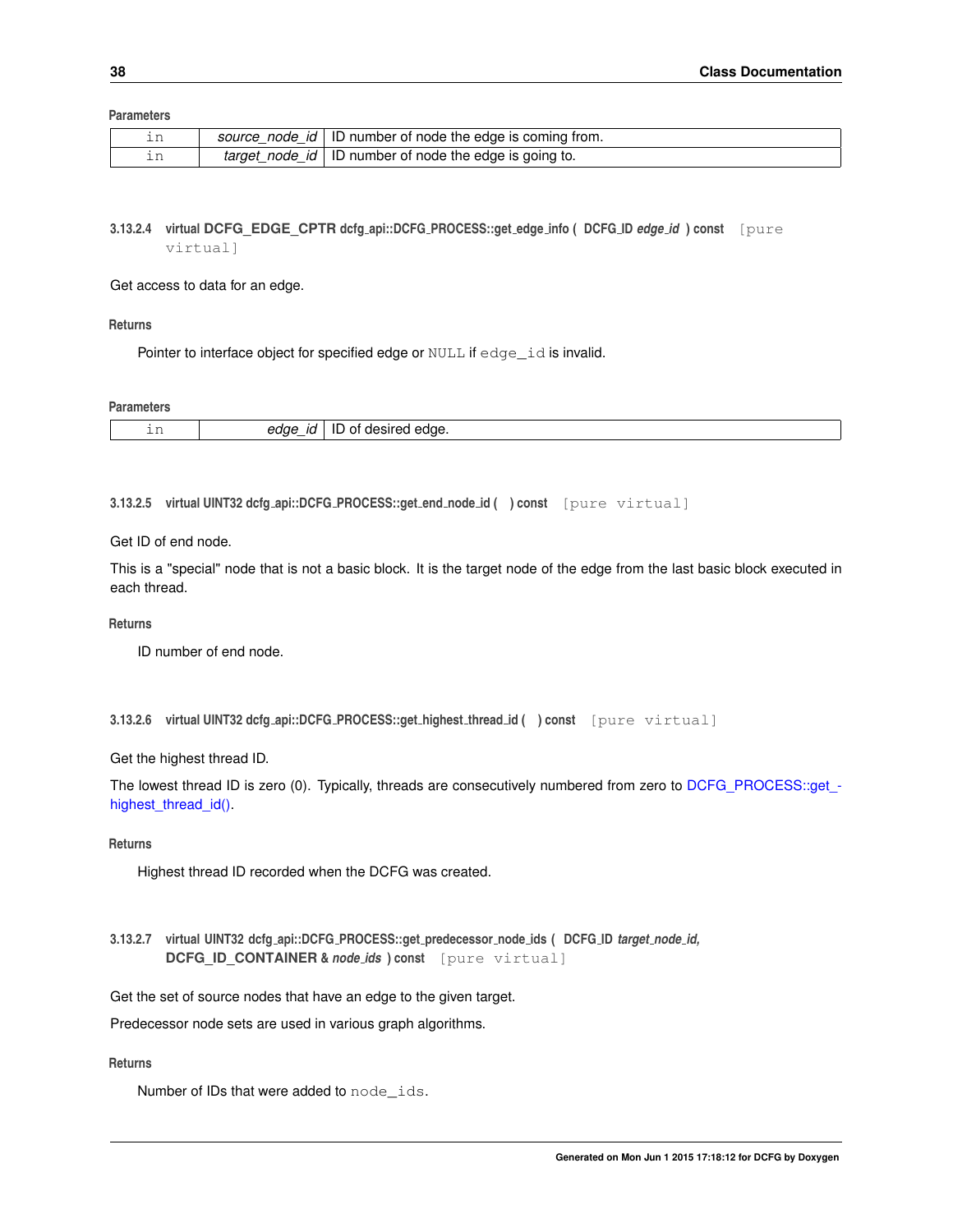#### <span id="page-46-8"></span>**Parameters**

| in  | <i>target node id</i> $ $ ID number of target node.                                         |
|-----|---------------------------------------------------------------------------------------------|
| out | node ids   Container to which source node IDs are added. Previous contents of the container |
|     | are not emptied by this call, so it should be emptied by the programmer before the          |
|     | call if desired. The programmer can use any implementation of DCFG ID CON-                  |
|     | TAINER: DCFG ID VECTOR, DCFG ID SET, etc.                                                   |

<span id="page-46-4"></span><span id="page-46-0"></span>**3.13.2.8 virtual DCFG ID dcfg api::DCFG PROCESS::get process id ( ) const** [pure virtual]

#### Get the process ID.

#### **Returns**

Process ID captured when the DCFG was created.

<span id="page-46-5"></span><span id="page-46-1"></span>**3.13.2.9 virtual UINT32 dcfg api::DCFG PROCESS::get start node id ( ) const** [pure virtual]

#### Get ID of start node.

This is a "special" node that is not a basic block. It is the source node of the edge to the first basic block executed in each thread.

#### **Returns**

<span id="page-46-7"></span>ID number of start node.

<span id="page-46-2"></span>**3.13.2.10 virtual UINT32 dcfg api::DCFG PROCESS::get successor node ids ( DCFG ID** *source node id,* **DCFG\_ID\_CONTAINER &** *node ids* **) const** [pure virtual]

Get the set of target nodes that have an edge from the given source.

Successor node sets are used in various graph algorithms.

**Returns**

Number of IDs that were added to node\_ids.

#### **Parameters**

| in  | source node id   ID number of source node.                                                  |
|-----|---------------------------------------------------------------------------------------------|
| out | node ids   Container to which target node IDs are added. Previous contents of the container |
|     | are not emptied by this call, so it should be emptied by the programmer before the          |
|     | call if desired. The programmer can use any implementation of DCFG ID CON-                  |
|     | TAINER: DCFG ID VECTOR, DCFG ID SET, etc.                                                   |

<span id="page-46-6"></span><span id="page-46-3"></span>**3.13.2.11 virtual UINT32 dcfg api::DCFG PROCESS::get unknown node id ( ) const** [pure virtual]

#### Get ID of unknown node.

This is a "special" node that is not a basic block. It is a placeholder for any section of executable code for which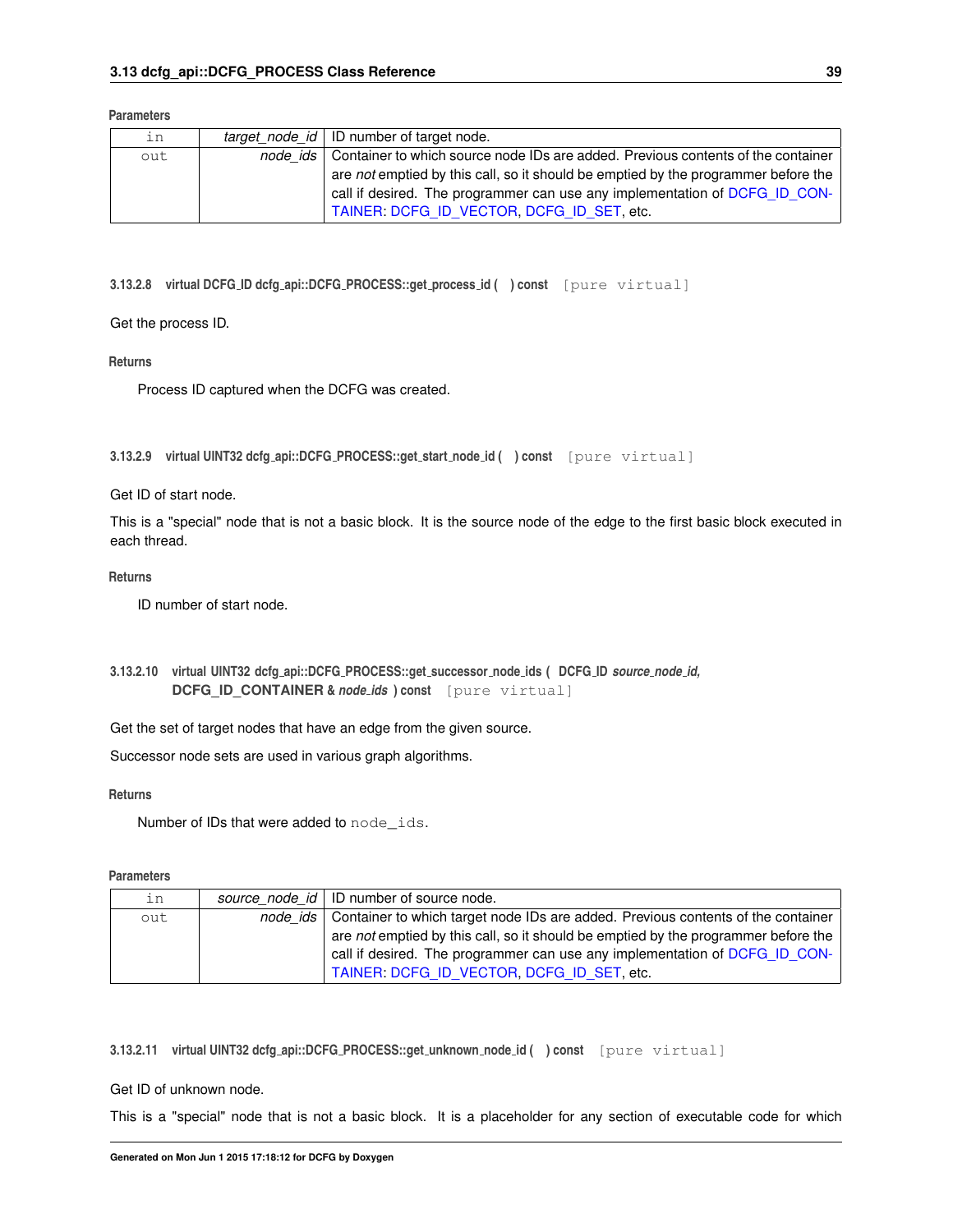<span id="page-47-8"></span>basic-block data cannot be obtained. An unknown node should not appear in a well-formed graph.

**Returns**

ID number of the unknown node.

<span id="page-47-6"></span><span id="page-47-0"></span>**3.13.2.12 virtual bool dcfg api::DCFG PROCESS::is end node ( DCFG ID** *node id* **) const** [pure virtual]

Determine whether a node ID refers to the special non-basic-block end node.

#### **Returns**

true if end node, false otherwise.

#### **Parameters**

<span id="page-47-4"></span>

| --<br>--- | $\sim$ $\sim$<br>ากศค<br>ıи<br>__ | החטווריי<br>$  -$<br>_______ |
|-----------|-----------------------------------|------------------------------|

<span id="page-47-1"></span>**3.13.2.13 virtual bool dcfg api::DCFG PROCESS::is special node ( DCFG ID** *node id* **) const** [pure virtual]

Determine whether a node ID refers to any "special" (non-basic-block) node.

This could be a start, end, or unknown node. If this returns false it does not necessarily mean that the node is a basic-block; it could be that the ID is invalid.

#### **Returns**

true if node is special, false otherwise.

#### **Parameters**

<span id="page-47-5"></span>

| <b>++++</b><br><u>. п</u> | . |  | ∼що… |
|---------------------------|---|--|------|
|---------------------------|---|--|------|

<span id="page-47-2"></span>**3.13.2.14 virtual bool dcfg api::DCFG PROCESS::is start node ( DCFG ID** *node id* **) const** [pure virtual]

Determine whether a node ID refers to the special non-basic-block start node.

#### **Returns**

true if start node, false otherwise.

#### **Parameters**

<span id="page-47-7"></span>

| — + +<br>$\overline{\phantom{a}}$ | -- | node<br>ĸ | ΙL<br>∵ question.<br>Ħ<br>r 10<br>90.<br>οı |
|-----------------------------------|----|-----------|---------------------------------------------|
|-----------------------------------|----|-----------|---------------------------------------------|

<span id="page-47-3"></span>**3.13.2.15 virtual bool dcfg api::DCFG PROCESS::is unknown node ( DCFG ID** *node id* **) const** [pure virtual]

Determine whether a node ID refers to the special non-basic-block "unknown" node.

A well-formed DCFG should not have any unknown nodes.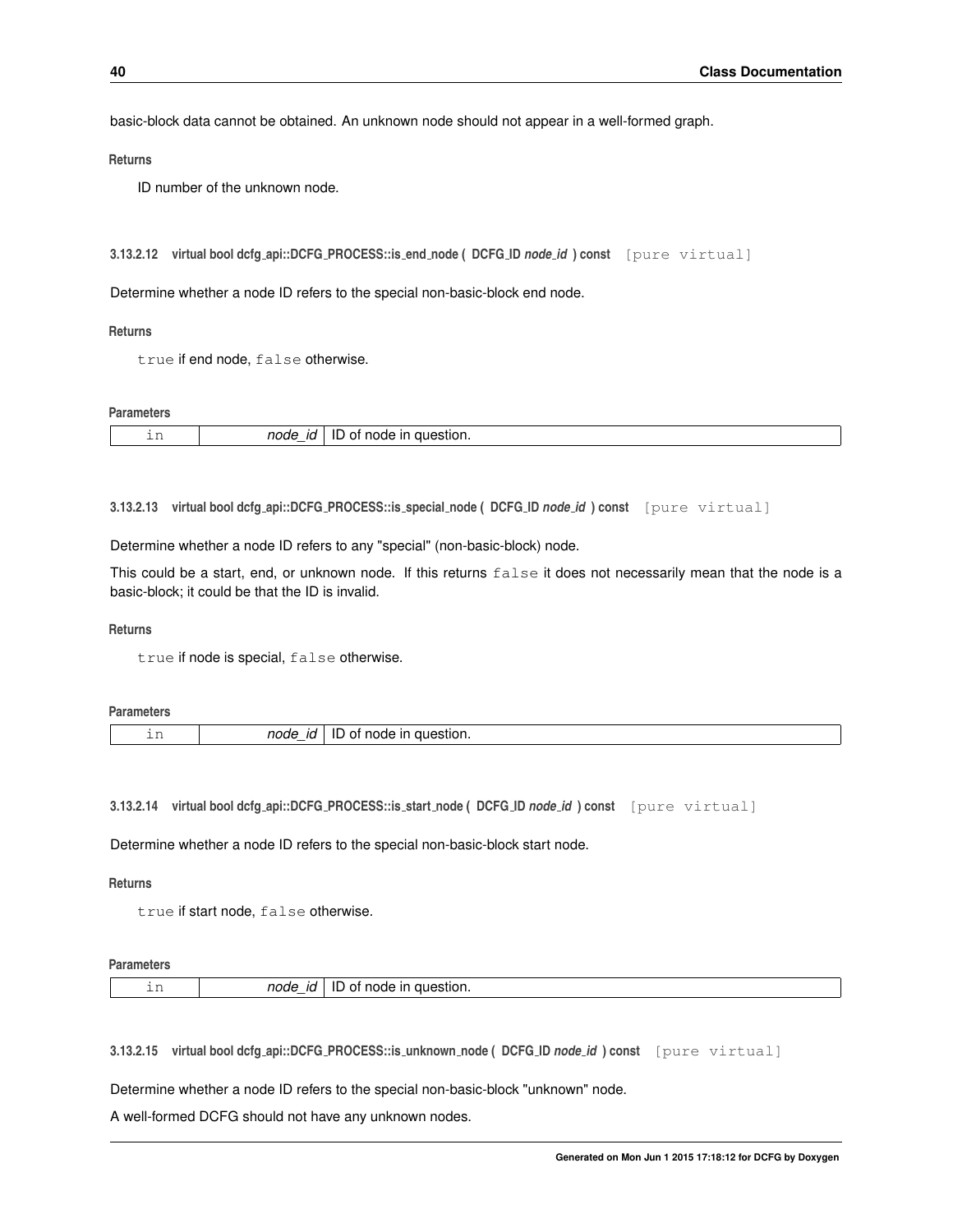#### <span id="page-48-2"></span>**Returns**

true if unknown node, false otherwise.

#### **Parameters**

| <b>11-11-0</b> | node<br>IC | question.<br>ın<br>none<br>$^{\prime}$<br>. |
|----------------|------------|---------------------------------------------|

The documentation for this class was generated from the following file:

• dcfg\_api.H

## <span id="page-48-1"></span><span id="page-48-0"></span>**3.14 dcfg api::DCFG ROUTINE Class Reference**

Interface to information about a routine in an image.

#include <dcfg\_api.H>

Inheritance diagram for dcfg\_api::DCFG\_ROUTINE:



#### **Public Member Functions**

• virtual DCFG\_ID [get\\_process\\_id](#page-50-3) () const =0

*Get the process ID.*

• virtual DCFG\_ID [get\\_image\\_id](#page-50-4) () const =0

*Get the image ID.*

- virtual DCFG\_ID [get\\_routine\\_id](#page-51-5) () const =0
	- *Get routine ID, which equals the basic-block ID of the entry node.*
- virtual const std::string \* [get\\_symbol\\_name](#page-51-6) () const =0
	- *Get symbol name of this routine.*
- virtual UINT32 [get\\_entry\\_edge\\_ids](#page-49-5) [\(DCFG\\_ID\\_CONTAINER](#page-29-3) &edge\_ids) const =0 *Get set of entry edge IDs.*
- virtual UINT32 [get\\_exit\\_edge\\_ids](#page-50-5) [\(DCFG\\_ID\\_CONTAINER](#page-29-3) &edge\_ids) const =0 *Get set of exit edge IDs.*
- virtual DCFG\_ID [get\\_idom\\_node\\_id](#page-50-6) (DCFG\_ID node\_id) const =0
	- *Get immediate dominator.*
- virtual UINT64 [get\\_entry\\_count](#page-49-2) () const =0

*Get dynamic entry count.*

• virtual UINT64 [get\\_entry\\_count\\_for\\_thread](#page-49-6) (UINT32 thread\_id) const =0

*Get dynamic entry count per thread.*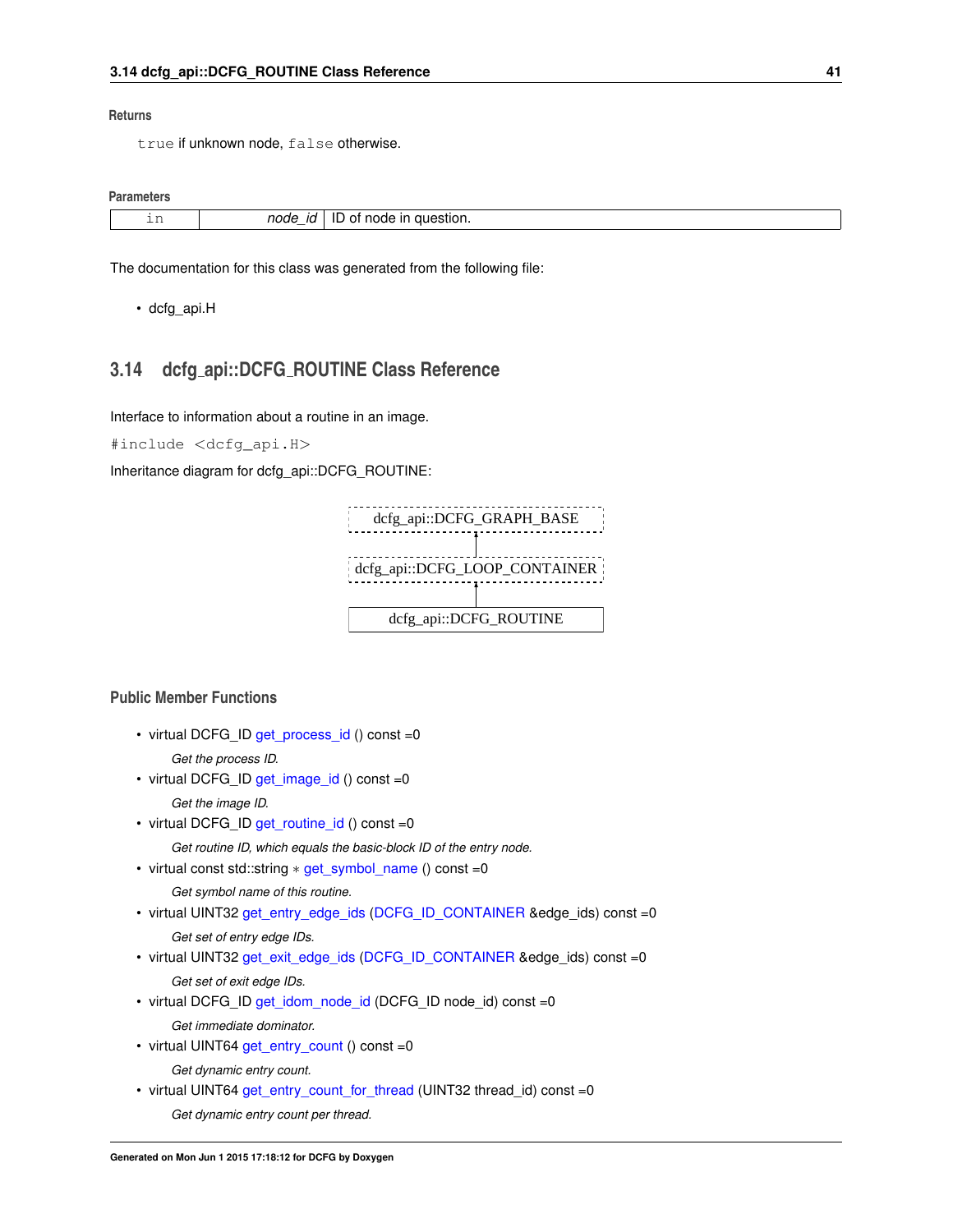## <span id="page-49-7"></span><span id="page-49-0"></span>**3.14.1 Detailed Description**

Interface to information about a routine in an image.

A routine is also known as a subroutine, function, or procedure.

## <span id="page-49-1"></span>**3.14.2 Member Function Documentation**

<span id="page-49-2"></span>**3.14.2.1 virtual UINT64 dcfg api::DCFG ROUTINE::get entry count ( ) const** [pure virtual]

Get dynamic entry count.

This is the number of times the routine was called or otherwise entered. By the DCFG definition, a routine can only be entered at its entry node. A call within a routine to its entry node is considered an entry (via recursion). If there is a branch within a routine to its entry node, it will also be considered an entry (this is unusual).

#### **Returns**

Number of times routine was entered, summed across all threads.

<span id="page-49-6"></span><span id="page-49-3"></span>**3.14.2.2 virtual UINT64 dcfg api::DCFG ROUTINE::get entry count for thread ( UINT32** *thread id* **) const** [pure virtual]

Get dynamic entry count per thread.

See [DCFG\\_ROUTINE::get\\_entry\\_count\(\)](#page-49-2) for entry-count definition.

#### **Returns**

Number of times routine was entered in given thread.

#### **Parameters**

|  | thread_id   Thread number. Typically, threads are consecutively numbered from zero to DCF- |
|--|--------------------------------------------------------------------------------------------|
|  | G_PROCESS::get_highest_thread_id().                                                        |

<span id="page-49-5"></span><span id="page-49-4"></span>**3.14.2.3 virtual UINT32 dcfg api::DCFG ROUTINE::get entry edge ids ( DCFG\_ID\_CONTAINER &** *edge ids* **) const** [pure virtual]

#### Get set of entry edge IDs.

For routines, these are typically from "call" statements, but they can also include branches to routines for unstructured code. The source of an entry edge will be from another routine except in the case of direct recursion (call from routine to itself). The target of an entry edge will always be the entry node. This set does *not* include incoming return edges. If you also want return edges, use [DCFG\\_GRAPH\\_BASE::get\\_inbound\\_edge\\_ids\(\).](#page-28-7)

#### **Returns**

Number of IDs that were added to edge\_ids.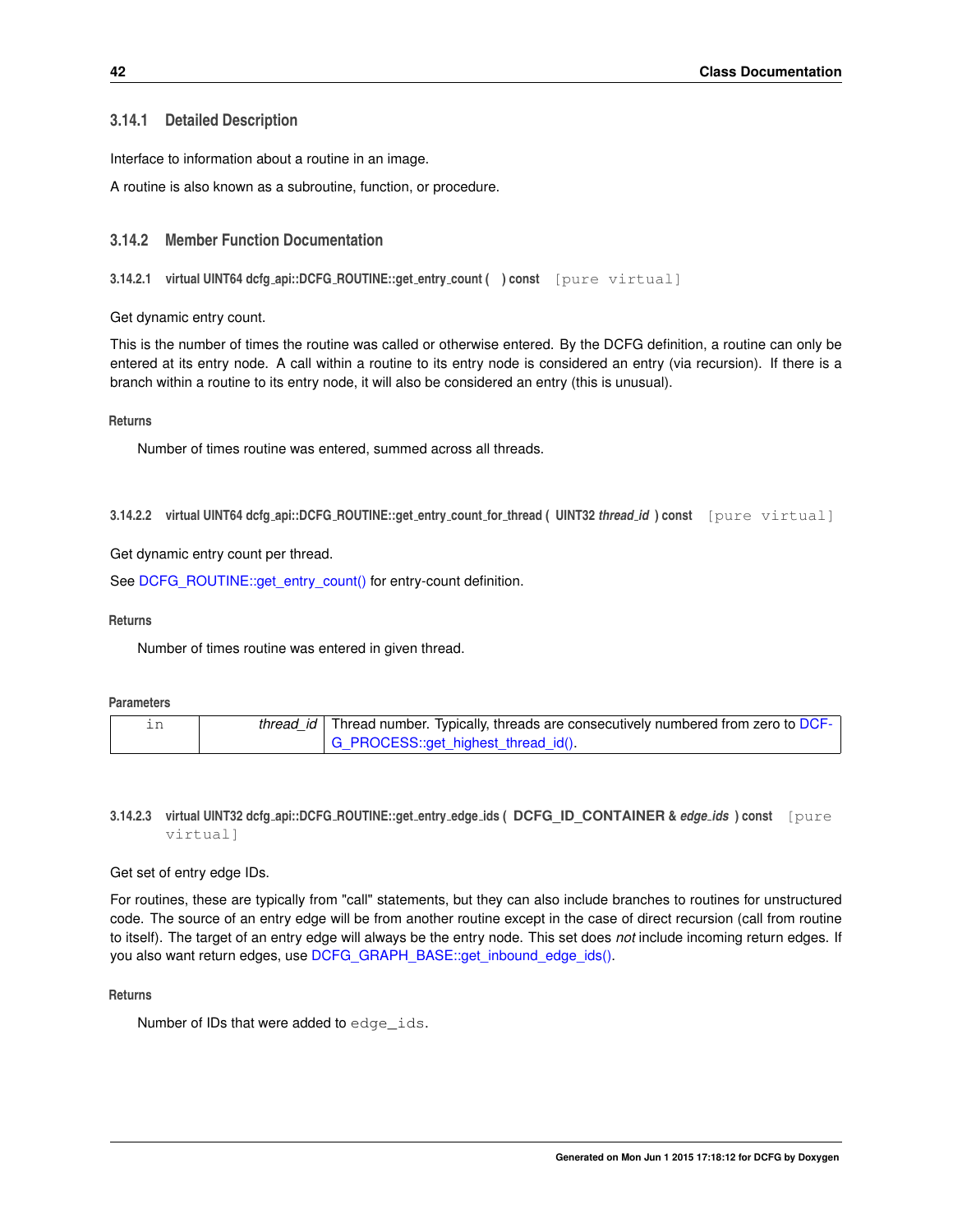#### <span id="page-50-7"></span>**Parameters**

| out | edge ids   Container to which exit edge IDs are added. Previous contents of the container |
|-----|-------------------------------------------------------------------------------------------|
|     | are not emptied by this call, so it should be emptied by the programmer before the        |
|     | call if desired. The programmer can use any implementation of DCFG ID CON-                |
|     | TAINER DCFG ID VECTOR DCFG ID SET etc.                                                    |

#### <span id="page-50-5"></span><span id="page-50-0"></span>**3.14.2.4 virtual UINT32 dcfg api::DCFG ROUTINE::get exit edge ids ( DCFG\_ID\_CONTAINER &** *edge ids* **) const** [pure virtual]

#### Get set of exit edge IDs.

For routines, these are typically from "return" statements, but they can also include branches out of routines for unstructured code. The target of an exit edge will be to another routine except for direct recursion. This set does *not* include outgoing call edges. If you also want call edges, use [DCFG\\_GRAPH\\_BASE::get\\_outbound\\_edge\\_ids\(\).](#page-29-5)

#### **Returns**

Number of IDs that were added to edge\_ids.

#### **Parameters**

| out | edge ids   Container to which exit edge IDs are added. Previous contents of the container |
|-----|-------------------------------------------------------------------------------------------|
|     | are not emptied by this call, so it should be emptied by the programmer before the        |
|     | call if desired. The programmer can use any implementation of DCFG ID CON-                |
|     | TAINER DCFG ID VECTOR DCFG ID SET etc.                                                    |

<span id="page-50-6"></span><span id="page-50-1"></span>**3.14.2.5 virtual DCFG ID dcfg api::DCFG ROUTINE::get idom node id ( DCFG ID** *node id* **) const** [pure virtual]

#### Get immediate dominator.

The immediate dominator (idom) is the last node before the given node that must be executed before the given node is executed. The idom of the entry node is itself. The idom must be within the routine, i.e., it does not consider edges between routines. Idoms relationships are used in many graph algorithms.

#### **Returns**

ID number of idom of node\_id or zero (0) if node\_id is not in this routine.

#### **Parameters**

<span id="page-50-4"></span>

| node<br>nui<br>aner<br>к<br>ΩT<br>ורזר<br>- IL<br>поає<br>Ш<br>---<br>. |
|-------------------------------------------------------------------------|
|-------------------------------------------------------------------------|

<span id="page-50-2"></span>**3.14.2.6 virtual DCFG ID dcfg api::DCFG ROUTINE::get image id ( ) const** [pure virtual]

#### Get the image ID.

#### **Returns**

<span id="page-50-3"></span>Image ID of this routine.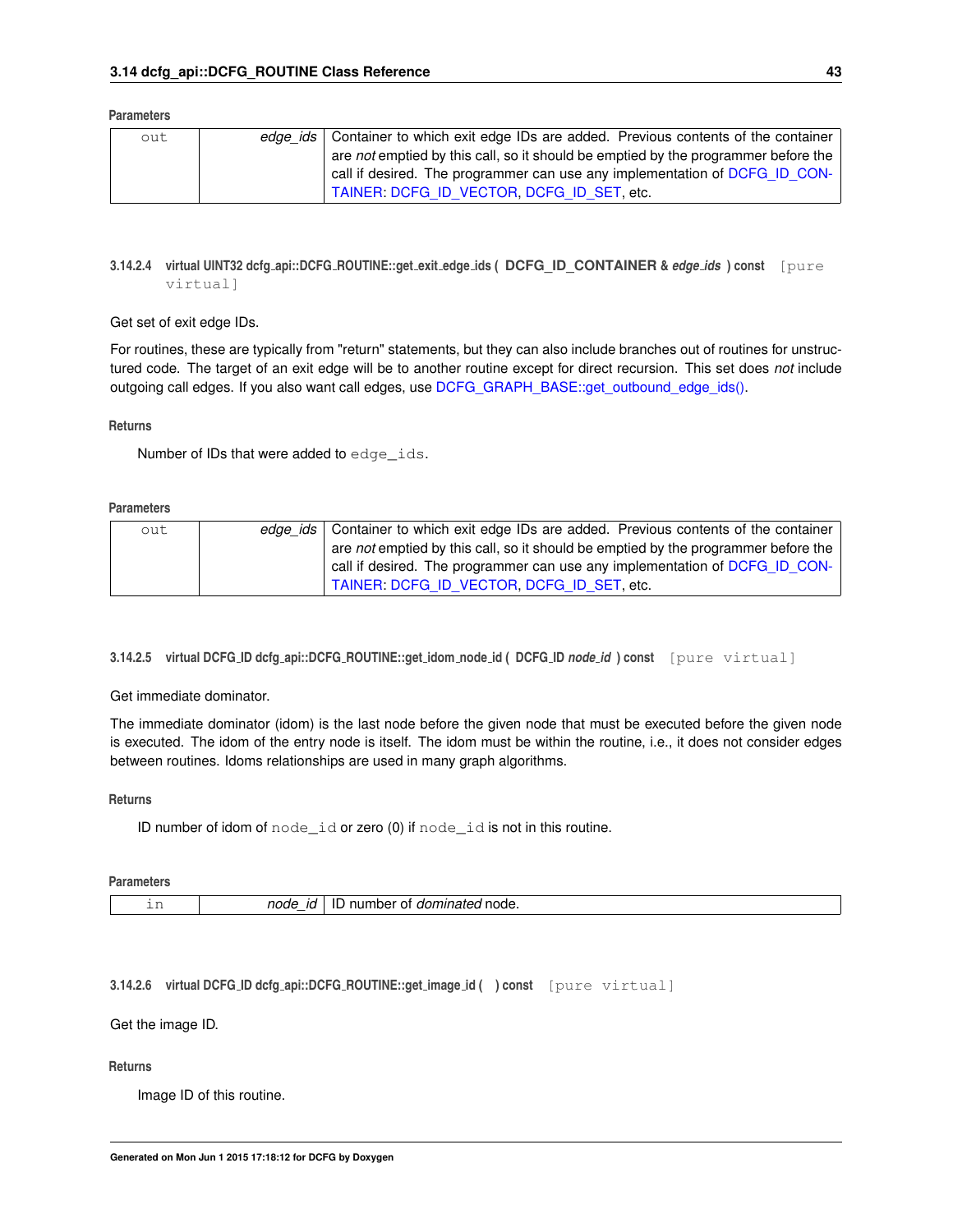```
3.14.2.7 virtual DCFG ID dcfg api::DCFG ROUTINE::get process id ( ) const [pure virtual]
```
Get the process ID.

#### **Returns**

<span id="page-51-5"></span>Process ID of this routine.

<span id="page-51-1"></span>**3.14.2.8 virtual DCFG ID dcfg api::DCFG ROUTINE::get routine id ( ) const** [pure virtual]

Get routine ID, which equals the basic-block ID of the entry node.

By the DCFG definition, a routine can only have one entry node. If there is a call into the "middle" of a routine, that entry point defines a separate routine in a DCFG.

**Returns**

<span id="page-51-6"></span>ID number of entry node.

<span id="page-51-2"></span>**3.14.2.9 virtual const std::string**∗ **dcfg api::DCFG ROUTINE::get symbol name ( ) const** [pure virtual]

Get symbol name of this routine.

For more comprehensive symbol and source-code data, use [DCFG\\_BASIC\\_BLOCK::get\\_symbol\\_name\(\),](#page-15-8) [DCFG\\_B-](#page-15-10)[ASIC\\_BLOCK::get\\_source\\_filename\(\),](#page-15-10) and [DCFG\\_BASIC\\_BLOCK::get\\_source\\_line\\_number\(\)](#page-15-11) for one or more basic blocks in this routine.

#### **Returns**

Pointer to name of the symbol at the entry node of the routine if it exists, NULL otherwise.

The documentation for this class was generated from the following file:

<span id="page-51-4"></span>• dcfg\_api.H

## <span id="page-51-3"></span>**3.15 dcfg api::DCFG ROUTINE CONTAINER Class Reference**

Common interface to any structure *containing* routines, i.e., images and processes.

#include <dcfg\_api.H>

Inheritance diagram for dcfg\_api::DCFG\_ROUTINE\_CONTAINER: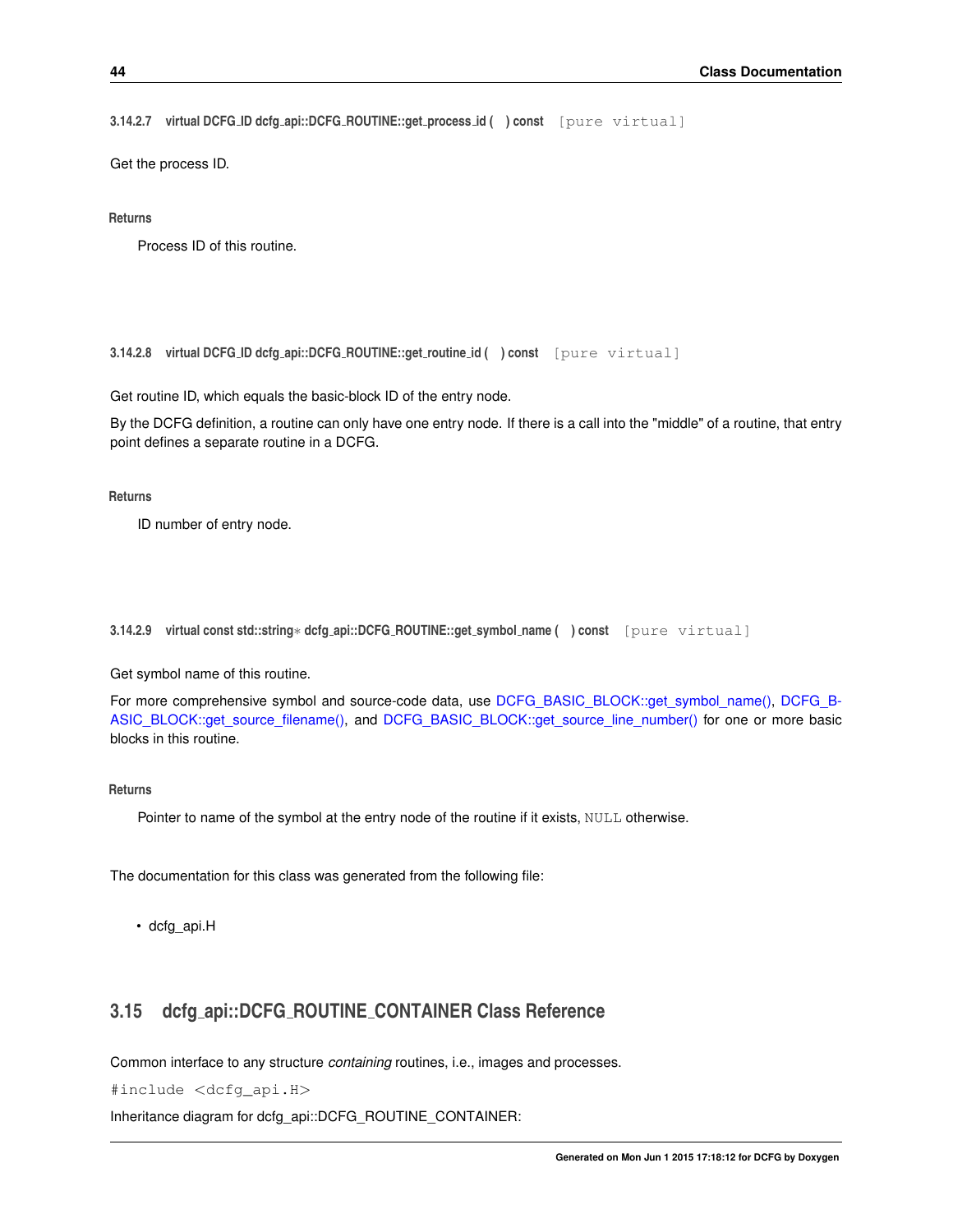<span id="page-52-5"></span>

#### **Public Member Functions**

- virtual UINT32 [get\\_routine\\_ids](#page-52-2) [\(DCFG\\_ID\\_CONTAINER](#page-29-3) &node\_ids) const =0 *Get the set of routine IDs.*
- virtual [DCFG\\_ROUTINE\\_CPTR](#page-48-1) [get\\_routine\\_info](#page-52-4) (DCFG\_ID routine\_id) const =0 *Get access to data for a routine.*

#### <span id="page-52-0"></span>**3.15.1 Detailed Description**

Common interface to any structure *containing* routines, i.e., images and processes.

#### <span id="page-52-1"></span>**3.15.2 Member Function Documentation**

<span id="page-52-2"></span>**3.15.2.1 virtual UINT32 dcfg api::DCFG ROUTINE CONTAINER::get routine ids ( DCFG\_ID\_CONTAINER &** *node ids* **) const** [pure virtual]

### Get the set of routine IDs.

Get IDs of all routines in the structure. A routine ID is the same as the ID of the basic block at its entry node.

#### **Returns**

Number of IDs that were added to node\_ids.

#### **Parameters**

| out | node ids   Container to which IDs are added. Previous contents of the container are not |
|-----|-----------------------------------------------------------------------------------------|
|     | emptied by this call, so it should be emptied by the programmer before the call if      |
|     | desired. The programmer can use any implementation of DCFG ID CONTAINE-                 |
|     | R: DCFG ID VECTOR, DCFG ID SET, etc.                                                    |

<span id="page-52-4"></span><span id="page-52-3"></span>**3.15.2.2 virtual DCFG\_ROUTINE\_CPTR dcfg api::DCFG ROUTINE CONTAINER::get routine info ( DCFG ID** *routine id* **) const** [pure virtual]

Get access to data for a routine.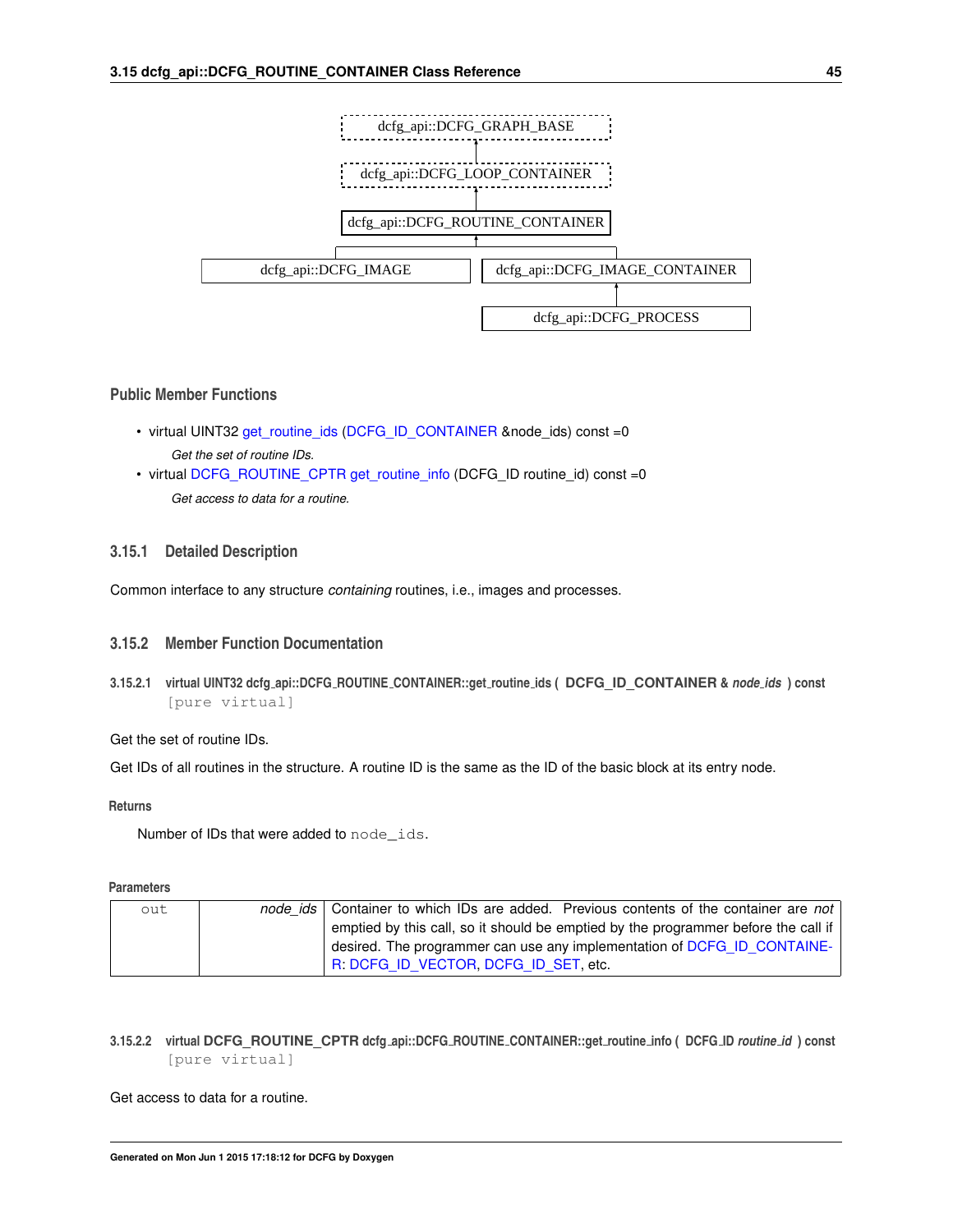#### <span id="page-53-5"></span>**Returns**

Pointer to interface object for specified routine or NULL if routine\_id is invalid.

#### **Parameters**

| --- | . .<br>$\sim$ $\sim$ $\sim$ $\sim$ $\sim$ $\sim$ $\sim$ $\sim$ |
|-----|----------------------------------------------------------------|

The documentation for this class was generated from the following file:

• dcfg\_api.H

## <span id="page-53-4"></span><span id="page-53-0"></span>**3.16 dcfg trace api::DCFG TRACE READER Class Reference**

Interface to all data in a DCFG edge trace.

```
#include <dcfg_trace_api.H>
```
#### **Public Member Functions**

- virtual bool [open](#page-54-3) (const std::string filename, UINT32 tid, std::string &errMsg)=0 *Open a file for reading from the given thread.*
- virtual bool [get\\_edge\\_ids](#page-53-3) [\(dcfg\\_api::DCFG\\_ID\\_CONTAINER](#page-29-3) &edge\_ids, bool &done, std::string &errMsg)=0 *Read a chunk of edge IDs.*

#### **Static Public Member Functions**

• static [DCFG\\_TRACE\\_READER](#page-53-4) ∗ [new\\_reader](#page-54-4) (dcfg\_api::DCFG\_ID process\_id) *Create a new DCFG edge-trace reader.*

#### <span id="page-53-1"></span>**3.16.1 Detailed Description**

Interface to all data in a DCFG edge trace.

This is an interface; use DCFG\_TRACE::new\_trace() to create an object that implements the interface.

#### <span id="page-53-2"></span>**3.16.2 Member Function Documentation**

<span id="page-53-3"></span>**3.16.2.1 virtual bool dcfg trace api::DCFG TRACE READER::get edge ids ( dcfg\_api::DCFG\_ID\_CONTAINER &** *edge ids,* **bool &** *done,* **std::string &** *errMsg* **)** [pure virtual]

Read a chunk of edge IDs.

They will be added to edge\_ids in the order in which they were recorded. This method will not typically read all the values at once. Call it repeatedly until done is set to true.

### **Returns**

```
true on success, false otherwise (and sets errMsg).
```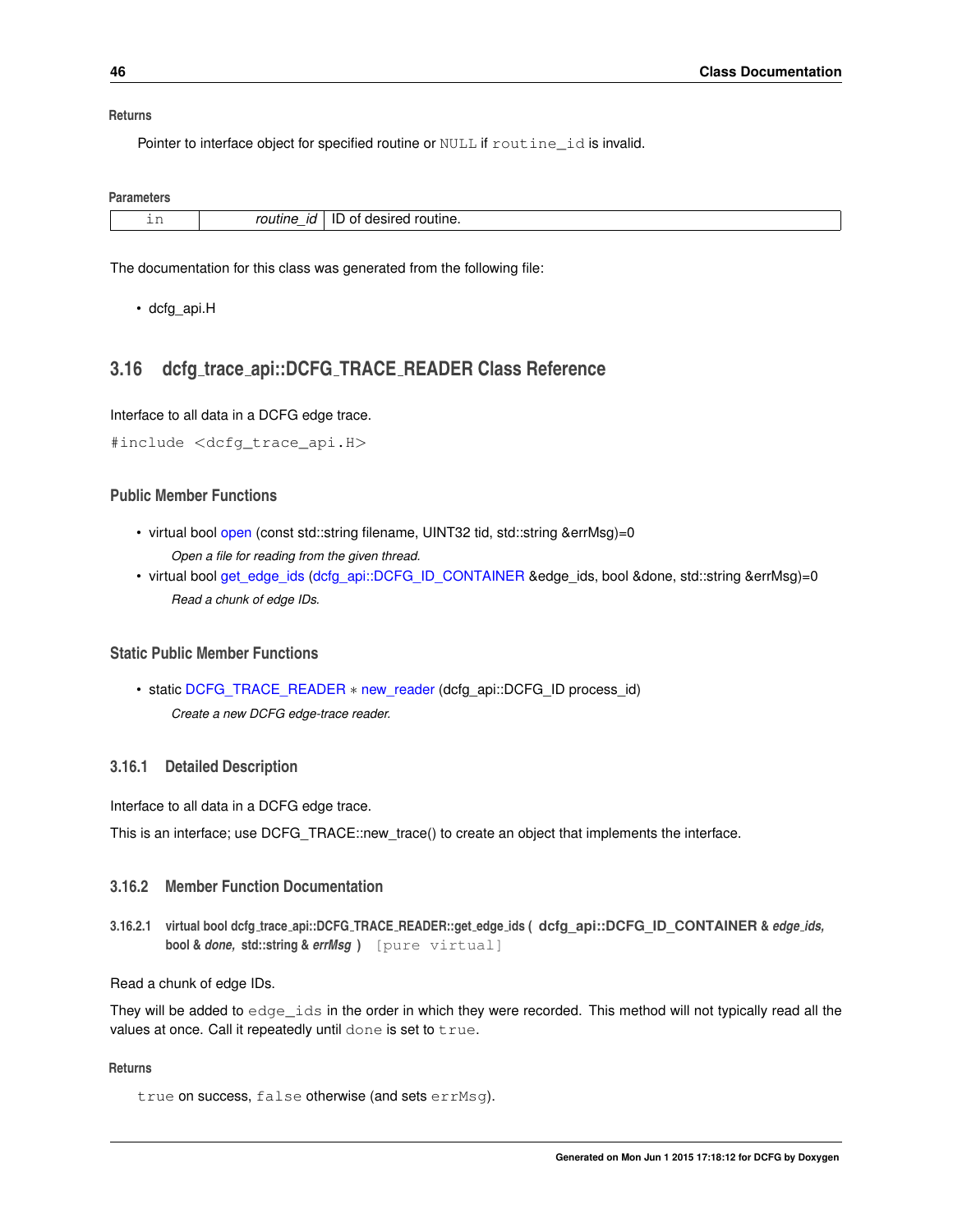| out | edge ids | Container to which edge IDs are added. Previous contents of the container are not<br>emptied by this call, so it should be emptied by the programmer before the call if<br>desired. The programmer can use any implementation of DCFG ID CONTAINER<br>that maintains insertion order: DCFG ID VECTOR, etc. |
|-----|----------|------------------------------------------------------------------------------------------------------------------------------------------------------------------------------------------------------------------------------------------------------------------------------------------------------------|
| out | done l   | Set to true when end of sequence has been reached, false if there are more<br>to read.                                                                                                                                                                                                                     |
| out | errMsa l | Contains error message upon failure.                                                                                                                                                                                                                                                                       |

#### <span id="page-54-5"></span>**Parameters**

#### <span id="page-54-4"></span><span id="page-54-0"></span>**3.16.2.2 static DCFG\_TRACE\_READER**∗ **dcfg trace api::DCFG TRACE READER::new reader ( dcfg api::DCFG ID** *process id* **)** [static]

## Create a new DCFG edge-trace reader.

This is a factory method to create a new object that implements the [DCFG\\_TRACE\\_READER](#page-53-4) interface. A reader can access only one process. Create multiple readers to read multiple processes.

#### **Returns**

Pointer to new object. It can be freed with delete.

#### **Parameters**

|  |                        | process_id   ID of process to read. This can be determined from the DCFG data object corre- |
|--|------------------------|---------------------------------------------------------------------------------------------|
|  | sponding to the trace. |                                                                                             |

<span id="page-54-3"></span><span id="page-54-1"></span>**3.16.2.3 virtual bool dcfg trace api::DCFG TRACE READER::open ( const std::string** *filename,* **UINT32** *tid,* **std::string &** *errMsg* **)** [pure virtual]

#### Open a file for reading from the given thread.

#### **Returns**

true on success, false otherwise (and sets errMsg).

#### <span id="page-54-2"></span>**Parameters**

| ın  | filename | Name of file to open, which must follow the DCFG-Trace JSON format. |
|-----|----------|---------------------------------------------------------------------|
| ın  |          | <i>tid</i>   ID number of thread to read.                           |
| out |          | errMsg   Contains error message upon failure.                       |

The documentation for this class was generated from the following file:

• dcfg\_trace\_api.H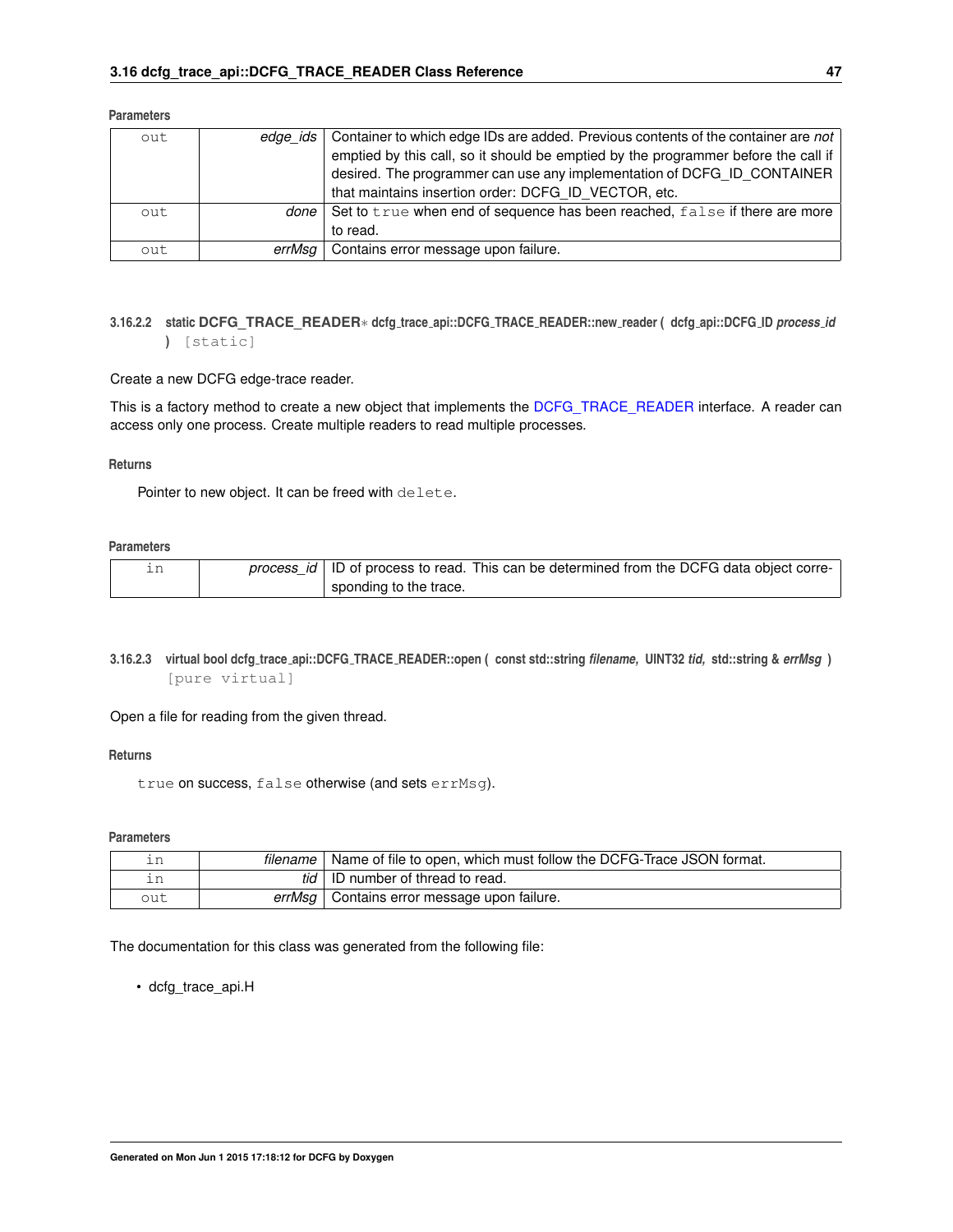## **Index**

activate dcfg\_pin\_api::DCFG\_PIN\_MANAGER, [34](#page-41-8) add\_id dcfg\_api::DCFG\_ID\_CONTAINER, [23](#page-30-5) dcfg\_api::DCFG\_ID\_SET, [24](#page-31-5) dcfg\_api::DCFG\_ID\_VECTOR, [25](#page-32-5) dcfg\_api::DCFG\_BASIC\_BLOCK, [5](#page-12-2) dcfg\_api::DCFG\_DATA, [9](#page-16-5) get process ids, [10](#page-17-8) get\_process\_info, [10](#page-17-8) new\_dcfg, [10](#page-17-8) read, [10,](#page-17-8) [11](#page-18-8) write, [11](#page-18-8) dcfg\_api::DCFG\_EDGE, [12](#page-19-0) get edge id, [13](#page-20-4) get\_edge\_type, [13](#page-20-4) get\_exec\_count, [14](#page-21-10) get\_source\_node\_id, [14](#page-21-10) get\_target\_node\_id, [14](#page-21-10) is any branch type, [14](#page-21-10) is\_any\_bypass\_type, [15](#page-22-12) is any call type, [15](#page-22-12) is\_any\_return\_type, [15](#page-22-12) is\_branch\_edge\_type, [15](#page-22-12) is\_call\_edge\_type, [16](#page-23-12) is\_context\_edge\_type, [16](#page-23-12) is\_entry\_edge\_type, [17](#page-24-12) is exit edge type, [17](#page-24-12) is rep\_edge\_type, [18](#page-25-12) is return edge type, [19](#page-26-12) is\_unknown\_edge\_type, [19](#page-26-12) dcfg\_api::DCFG\_GRAPH\_BASE, [20](#page-27-4) dcfg\_api::DCFG\_ID\_SET, [23](#page-30-5) add\_id, [24](#page-31-5) dcfg\_api::DCFG\_ID\_VECTOR, [24](#page-31-5) add\_id, [25](#page-32-5) dcfg\_api::DCFG\_IMAGE, [25](#page-32-5) get\_base\_address, [26](#page-33-7) get filename, [26](#page-33-7) get\_image\_id, [27](#page-34-8) get\_process\_id, [27](#page-34-8) get\_size, [27](#page-34-8) dcfg\_api::DCFG\_LOOP, [29](#page-36-3) get\_back\_edge\_ids, [29](#page-36-3) get\_entry\_edge\_ids, [30](#page-37-4)

get\_exit\_edge\_ids, [30](#page-37-4) get\_image\_id, [31](#page-38-9) get\_iteration\_count, [31](#page-38-9) get\_loop\_id, [31](#page-38-9) get\_parent\_loop\_id, [31](#page-38-9) get process id, [32](#page-39-6) get routine id, [32](#page-39-6) dcfg\_api::DCFG\_PROCESS, [35](#page-42-7) get edge id, [37](#page-44-7) get edge info, [38](#page-45-8) get process id, [39](#page-46-8) is end node, [40](#page-47-8) is special node, [40](#page-47-8) is\_start\_node, [40](#page-47-8) is\_unknown\_node, [40](#page-47-8) dcfg\_api::DCFG\_ROUTINE, [41](#page-48-2) get\_entry\_count, [42](#page-49-7) get image id, [43](#page-50-7) get\_process\_id, [43](#page-50-7) get\_routine\_id, [44](#page-51-7) get\_symbol\_name, [44](#page-51-7) dcfg\_enable\_knob dcfg\_pin\_api::DCFG\_PIN\_MANAGER, [34](#page-41-8) get back edge ids dcfg\_api::DCFG\_LOOP, [29](#page-36-3) get base address dcfg\_api::DCFG\_IMAGE, [26](#page-33-7) get\_basic\_block\_id dcfg\_api::DCFG\_BASIC\_BLOCK, [6](#page-13-7) get basic block ids dcfg\_api::DCFG\_GRAPH\_BASE, [21](#page-28-8) get\_basic\_block\_ids\_by\_addr dcfg\_api::DCFG\_IMAGE, [26](#page-33-7) dcfg\_api::DCFG\_PROCESS, [37](#page-44-7) get\_basic\_block\_info dcfg\_api::DCFG\_PROCESS, [37](#page-44-7) get\_dcfg\_data dcfg\_pin\_api::DCFG\_PIN\_MANAGER, [34](#page-41-8) get\_edge\_id dcfg\_api::DCFG\_EDGE, [13](#page-20-4) dcfg\_api::DCFG\_PROCESS, [37](#page-44-7) get\_edge\_ids dcfg\_trace\_api::DCFG\_TRACE\_READER, [46](#page-53-5) get\_edge\_info dcfg\_api::DCFG\_PROCESS, [38](#page-45-8)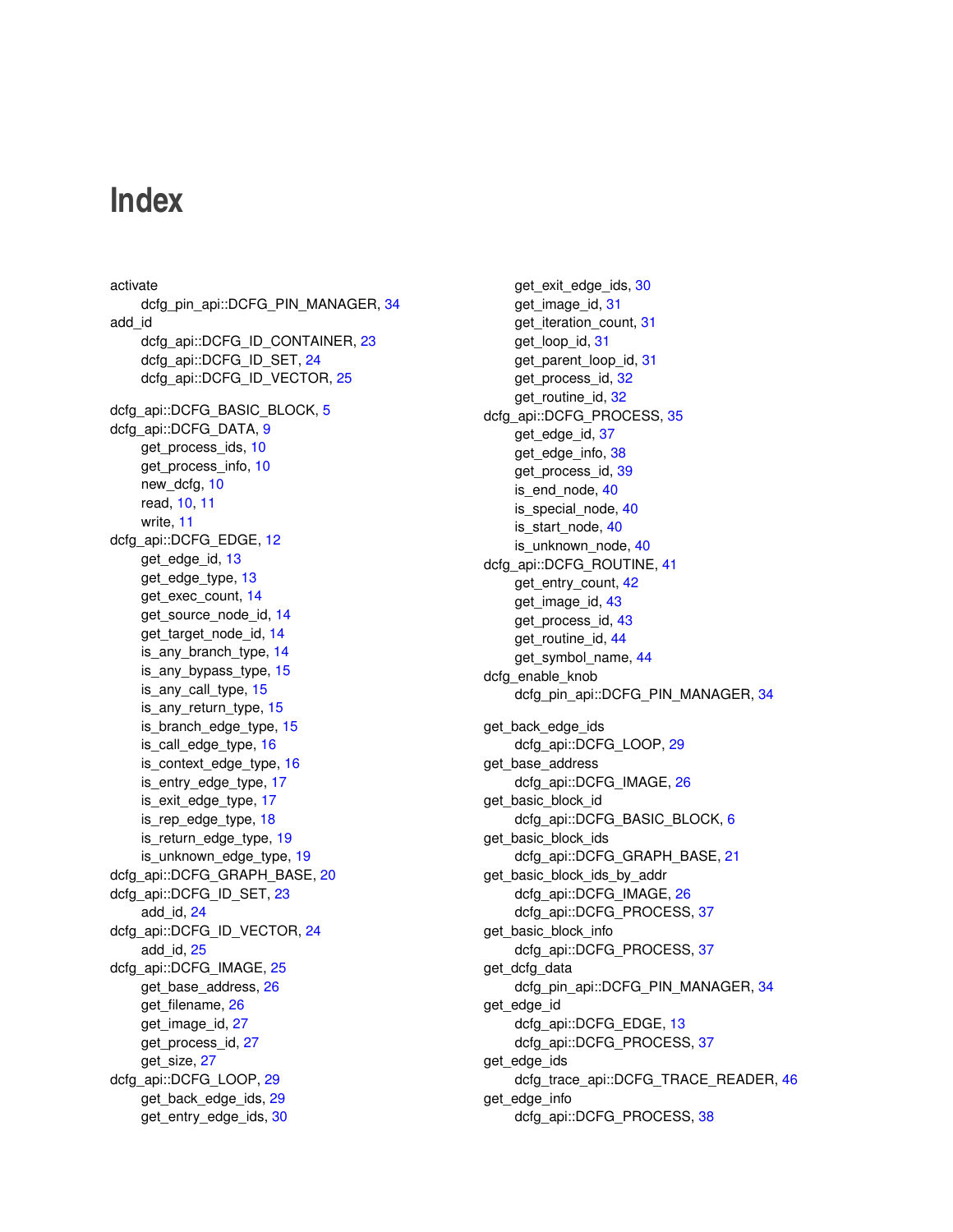get\_edge\_type dcfg\_api::DCFG\_EDGE, [13](#page-20-4) get end node id dcfg\_api::DCFG\_PROCESS, [38](#page-45-8) get\_entry\_count dcfg\_api::DCFG\_ROUTINE, [42](#page-49-7) get\_entry\_count\_for\_thread dcfg\_api::DCFG\_ROUTINE, [42](#page-49-7) get\_entry\_edge\_ids dcfg\_api::DCFG\_LOOP, [30](#page-37-4) dcfg\_api::DCFG\_ROUTINE, [42](#page-49-7) get exec\_count dcfg\_api::DCFG\_BASIC\_BLOCK, [6](#page-13-7) dcfg\_api::DCFG\_EDGE, [14](#page-21-10) get exec\_count\_for\_thread dcfg\_api::DCFG\_BASIC\_BLOCK, [6](#page-13-7) dcfg\_api::DCFG\_EDGE, [14](#page-21-10) get\_exit\_edge\_ids dcfg\_api::DCFG\_LOOP, [30](#page-37-4) dcfg\_api::DCFG\_ROUTINE, [43](#page-50-7) get\_filename dcfg\_api::DCFG\_IMAGE, [26](#page-33-7) get first instr\_addr dcfg\_api::DCFG\_BASIC\_BLOCK, [7](#page-14-10) get highest thread id dcfg\_api::DCFG\_PROCESS, [38](#page-45-8) get idom node id dcfg\_api::DCFG\_ROUTINE, [43](#page-50-7) get image id dcfg\_api::DCFG\_BASIC\_BLOCK, [7](#page-14-10) dcfg\_api::DCFG\_IMAGE, [27](#page-34-8) dcfg\_api::DCFG\_LOOP, [31](#page-38-9) dcfg\_api::DCFG\_ROUTINE, [43](#page-50-7) get\_image\_ids dcfg\_api::DCFG\_IMAGE\_CONTAINER, [28](#page-35-7) get\_image\_info dcfg\_api::DCFG\_IMAGE\_CONTAINER, [28](#page-35-7) get inbound edge ids dcfg\_api::DCFG\_GRAPH\_BASE, [21](#page-28-8) get inner loop id dcfg\_api::DCFG\_BASIC\_BLOCK, [7](#page-14-10) get\_instr\_count dcfg\_api::DCFG\_GRAPH\_BASE, [21](#page-28-8) get instr count for thread dcfg\_api::DCFG\_GRAPH\_BASE, [21](#page-28-8) get\_internal\_edge\_ids dcfg\_api::DCFG\_GRAPH\_BASE, [22](#page-29-6) get iteration count dcfg\_api::DCFG\_LOOP, [31](#page-38-9) get\_iteration\_count\_for\_thread dcfg\_api::DCFG\_LOOP, [31](#page-38-9) get last instr\_addr dcfg\_api::DCFG\_BASIC\_BLOCK, [7](#page-14-10) get\_loop\_id

dcfg\_api::DCFG\_LOOP, [31](#page-38-9) get loop ids dcfg\_api::DCFG\_LOOP\_CONTAINER, [33](#page-40-7) get\_loop\_info dcfg\_api::DCFG\_LOOP\_CONTAINER, [33](#page-40-7) get num instrs dcfg\_api::DCFG\_BASIC\_BLOCK, [7](#page-14-10) get\_outbound\_edge\_ids dcfg\_api::DCFG\_GRAPH\_BASE, [22](#page-29-6) get parent loop id dcfg\_api::DCFG\_LOOP, [31](#page-38-9) get predecessor node ids dcfg\_api::DCFG\_PROCESS, [38](#page-45-8) get process id dcfg\_api::DCFG\_BASIC\_BLOCK, [7](#page-14-10) dcfg\_api::DCFG\_IMAGE, [27](#page-34-8) dcfg\_api::DCFG\_LOOP, [32](#page-39-6) dcfg\_api::DCFG\_PROCESS, [39](#page-46-8) dcfg\_api::DCFG\_ROUTINE, [43](#page-50-7) get\_process\_ids dcfg\_api::DCFG\_DATA, [10](#page-17-8) get process info dcfg\_api::DCFG\_DATA, [10](#page-17-8) get routine id dcfg\_api::DCFG\_BASIC\_BLOCK, [8](#page-15-12) dcfg\_api::DCFG\_LOOP, [32](#page-39-6) dcfg\_api::DCFG\_ROUTINE, [44](#page-51-7) get\_routine\_ids dcfg\_api::DCFG\_ROUTINE\_CONTAINER, [45](#page-52-5) get routine info dcfg\_api::DCFG\_ROUTINE\_CONTAINER, [45](#page-52-5) get\_size dcfg\_api::DCFG\_BASIC\_BLOCK, [8](#page-15-12) dcfg\_api::DCFG\_IMAGE, [27](#page-34-8) get\_source\_filename dcfg\_api::DCFG\_BASIC\_BLOCK, [8](#page-15-12) get\_source\_line\_number dcfg\_api::DCFG\_BASIC\_BLOCK, [8](#page-15-12) get source node id dcfg\_api::DCFG\_EDGE, [14](#page-21-10) get start node id dcfg\_api::DCFG\_PROCESS, [39](#page-46-8) get successor node ids dcfg\_api::DCFG\_PROCESS, [39](#page-46-8) get symbol name dcfg\_api::DCFG\_BASIC\_BLOCK, [8](#page-15-12) dcfg\_api::DCFG\_ROUTINE, [44](#page-51-7) get symbol offset dcfg\_api::DCFG\_BASIC\_BLOCK, [8](#page-15-12) get target node id dcfg\_api::DCFG\_EDGE, [14](#page-21-10) get\_unknown\_node\_id dcfg\_api::DCFG\_PROCESS, [39](#page-46-8)